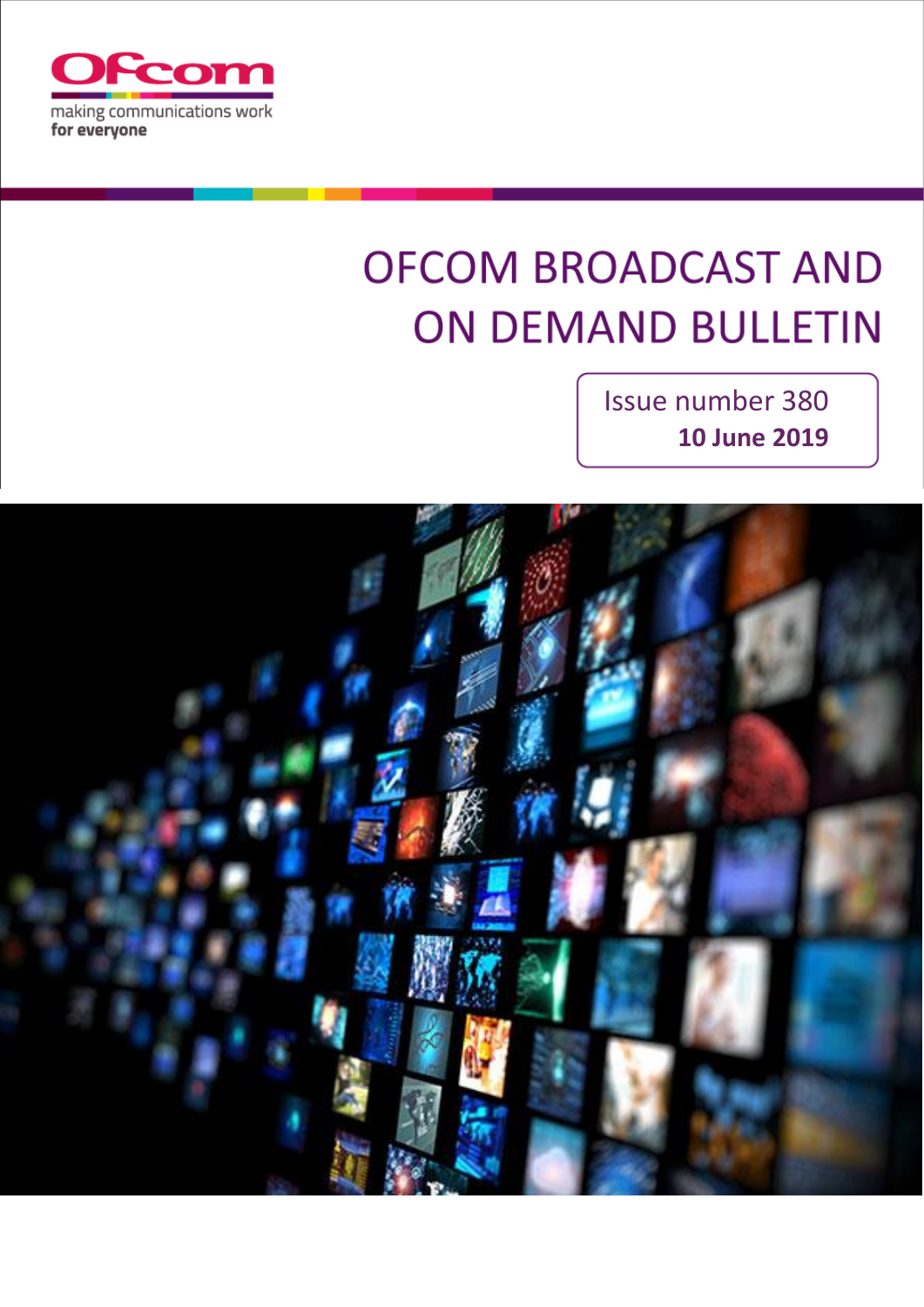Issue 380 of Ofcom's Broadcast and On Demand Bulletin 10 June 2019

# **Contents**

| Introduction                                                                                                                                        | 3  |
|-----------------------------------------------------------------------------------------------------------------------------------------------------|----|
| <b>Broadcast Standards cases</b>                                                                                                                    |    |
| In Breach                                                                                                                                           |    |
| Kerry's Gold Country<br>Keep it Country, 2 April 2019, 16:20                                                                                        | 5  |
| <b>Broadcast Licence Conditions cases</b>                                                                                                           |    |
| In Breach                                                                                                                                           |    |
| Compliance with 'Key Commitments'<br>Awaaz FM, Awaaz FM Community Radio CIC, 11 February 2019 to present                                            | 7  |
| In Breach / Resolved                                                                                                                                |    |
| Provision of information: community radio finance reports<br>Various community radio licensees, year ending 31 December 2018                        | 9  |
| <b>Broadcast Fairness and Privacy cases</b>                                                                                                         |    |
| Upheld                                                                                                                                              |    |
| Complaint by the Sher Group, made on its behalf by Mr Gurmail Singh Malhi<br>Sri Guru Singh Sabha Southall Elections Debate, KTV, 27 September 2017 | 12 |
| Complaint by Mr Gurmail Singh Malhi and the Sher Group<br>Programming, KTV, 30 September 2017                                                       | 20 |
| <b>Tables of cases</b>                                                                                                                              |    |
| <b>Investigations Not in Breach</b>                                                                                                                 | 32 |
| Complaints assessed, not investigated                                                                                                               | 33 |
| Complaints outside of remit                                                                                                                         | 41 |
| <b>BBC First</b>                                                                                                                                    | 42 |
| <b>Investigations List</b>                                                                                                                          | 44 |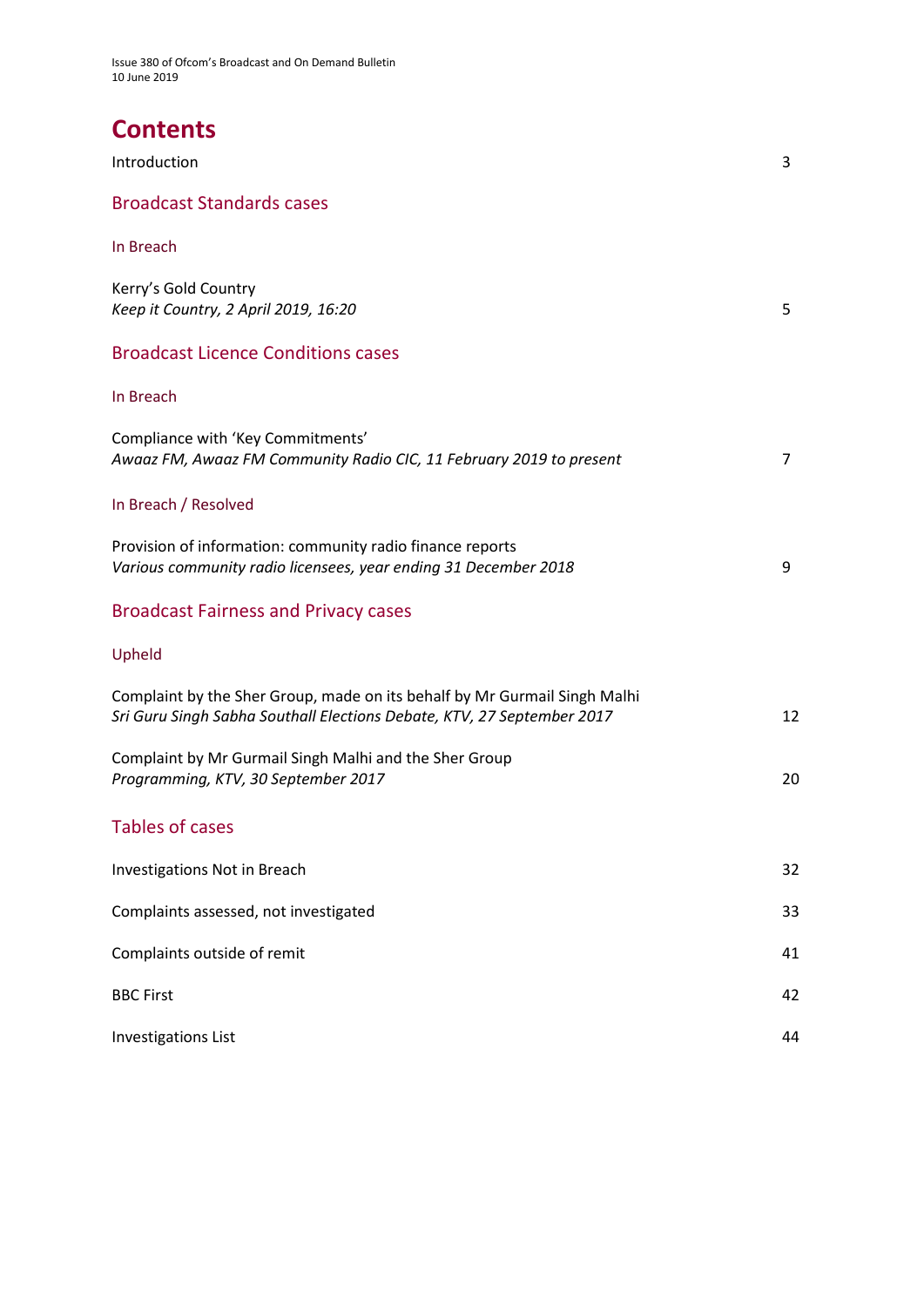# **Introduction**

Under the Communications Act 2003 ("the Act"), Ofcom has a duty to set standards for broadcast content to secure the standards objectives<sup>1</sup>. Ofcom also has a duty to ensure that On Demand Programme Services ("ODPS") comply with certain standards requirements set out in the  $Act^2$ .

Ofcom reflects these requirements in its codes and rules. The Broadcast and On Demand Bulletin reports on the outcome of Ofcom's investigations into alleged breaches of its codes and rules, as well as conditions with which broadcasters licensed by Ofcom are required to comply. The codes and rules include:

- a) [Ofcom's Broadcasting Code](http://stakeholders.ofcom.org.uk/broadcasting/broadcast-codes/broadcast-code/) ("the Code") for content broadcast on television and radio services licensed by Ofcom, and for content on the BBC's licence fee funded television, radio and on demand services.
- b) the [Code on the Scheduling of Television Advertising](https://www.ofcom.org.uk/__data/assets/pdf_file/0014/32162/costa-april-2016.pdf) ("COSTA"), containing rules on how much advertising and teleshopping may be scheduled on commercial television, how many breaks are allowed and when they may be taken.
- c) certain sections of th[e BCAP Code: the UK Code of Broadcast Advertising,](https://www.asa.org.uk/codes-and-rulings/advertising-codes/broadcast-code.html) for which Ofcom retains regulatory responsibility for television and radio services. These include:
	- the prohibition on 'political' advertising;
	- 'participation TV' advertising, e.g. long-form advertising predicated on premium rate telephone services – notably chat (including 'adult' chat), 'psychic' readings and dedicated quiz TV (Call TV quiz services); and
	- gambling, dating and 'message board' material where these are broadcast as advertising<sup>3</sup>.
- d) other conditions with which Ofcom licensed services must comply, such as requirements to pay fees and submit information required for Ofcom to carry out its statutory duties. Further information can be found on Ofcom's website for [television](http://licensing.ofcom.org.uk/tv-broadcast-licences/) and [radio](http://licensing.ofcom.org.uk/radio-broadcast-licensing/) licences.
- e) Ofcom's [Statutory Rules and Non-Binding Guidance for Providers of On-Demand](http://stakeholders.ofcom.org.uk/binaries/broadcast/on-demand/rules-guidance/rules_and_guidance.pdf)  [Programme Services](http://stakeholders.ofcom.org.uk/binaries/broadcast/on-demand/rules-guidance/rules_and_guidance.pdf) for editorial content on ODPS (apart from BBC ODPS). Ofcom considers sanctions for advertising content on ODPS referred to it by the Advertising Standards Authority ("ASA"), the co-regulator of ODPS for advertising, or may do so as a concurrent regulator.

[Other codes and requirements](http://stakeholders.ofcom.org.uk/broadcasting/broadcast-codes/) may also apply to broadcasters, depending on their circumstances. These include the requirements in the BBC Agreement, the Code on Television Access Services (which sets out how much subtitling, signing and audio description relevant licensees must provide), the Code on Electronic Programme Guides, the Code on Listed Events, and the Cross Promotion Code.

**.** 

<sup>&</sup>lt;sup>1</sup> The relevant legislation is set out in detail in Annex 1 of the Code.

<sup>&</sup>lt;sup>2</sup> The relevant legislation can be found at Part 4A of the Act.

<sup>&</sup>lt;sup>3</sup> BCAP and ASA continue to regulate conventional teleshopping content and spot advertising for these types of services where it is permitted. Ofcom remains responsible for statutory sanctions in all advertising cases.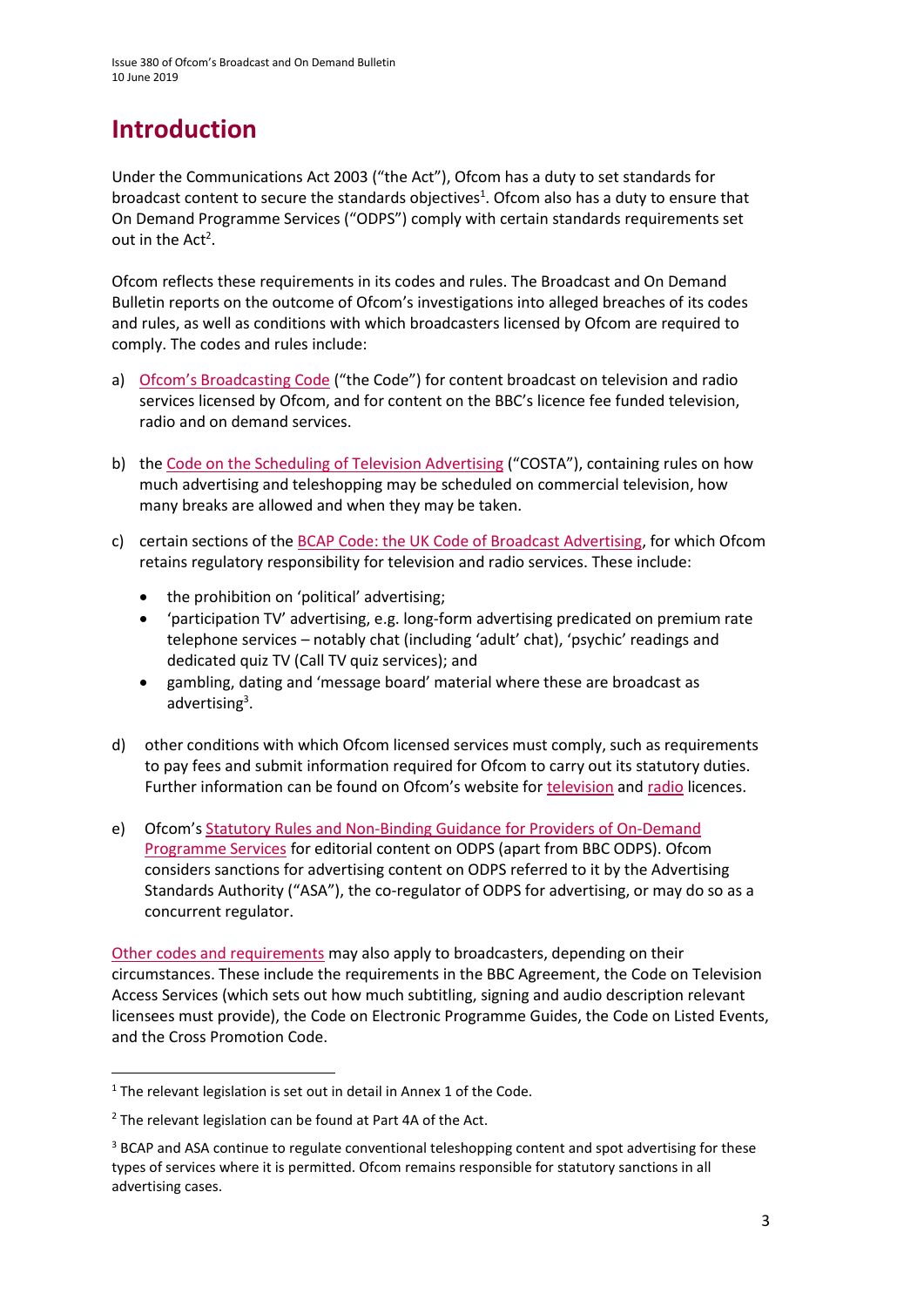**It is Ofcom's policy to describe fully television, radio and on demand content. Some of the language and descriptions used in Ofcom's Broadcast and On Demand Bulletin may therefore cause offence.**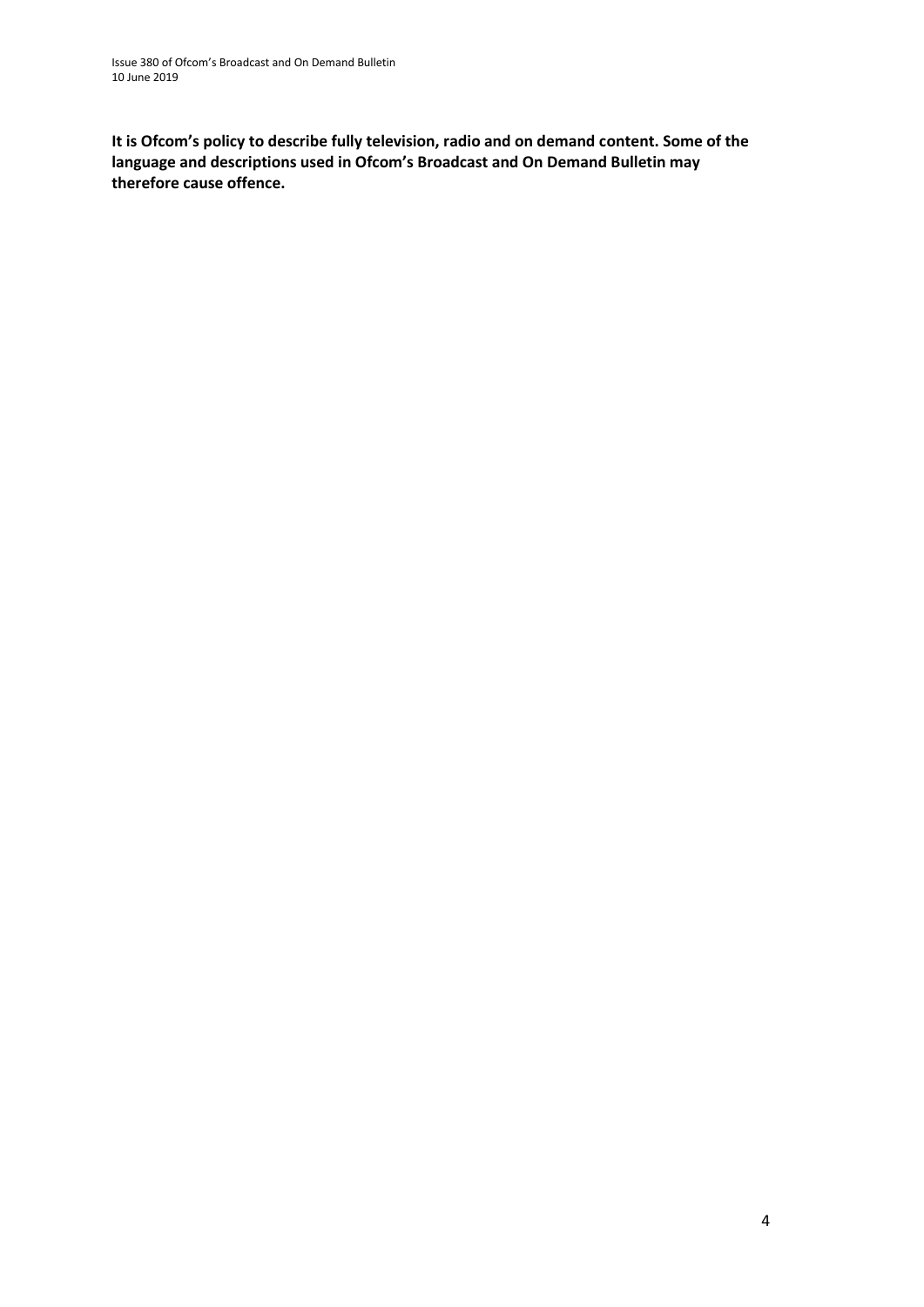# **Broadcast Standards cases**

### In Breach

### **Kerry's Gold Country** *Keep it Country, 2 April 2019, 16:20*

#### **Introduction**

Keep it Country is a country music channel, the licence for which is held by KEEPITCOUNTRY.TV.LTD ("Keep It Country" or "the Licensee")

Ofcom received a complaint about violent scenes broadcast before the watershed in the music video *The Gerry* by Beef Supreme. The video depicted a team of hunters killing human prey. This included two shootings that featured both blood spraying from the victims and close-up shots of their open bullet wounds.

Ofcom considered this content raised potential issues under Rule 1.11 of the Code, which states:

"Violence, its after-effects and descriptions of violence, whether verbal or physical, must be appropriately limited in programmes broadcast before the watershed…and must also be justified by the context".

During our assessment of the complaint, we also identified one use of the word "fuck" in the lyrics of the song. We considered this raised potential issues under Rule 1.14 of the Code, which states:

"The most offensive language must not be broadcast before the watershed…".

We therefore requested comments from the Licensee as to how the content complied with these rules.

#### **Response**

Keep it Country said that this video "clearly slipped through the net" and "is not the type of programming that we would encourage or allow". It also told Ofcom that *Kerry's Gold Country* had been removed from its schedules and that it will take "every step possible to safeguard against a repeat of this mistake".

#### **Decision**

Reflecting our duties under th[e Communications Act 2003,](http://www.legislation.gov.uk/ukpga/2003/21/section/319)Section One of the Code requires that people under eighteen are protected from unsuitable material in programmes.

#### Rule 1.11

Rule 1.11 states that violence must be appropriately limited in programmes broadcast before the watershed and must also be justified by the context.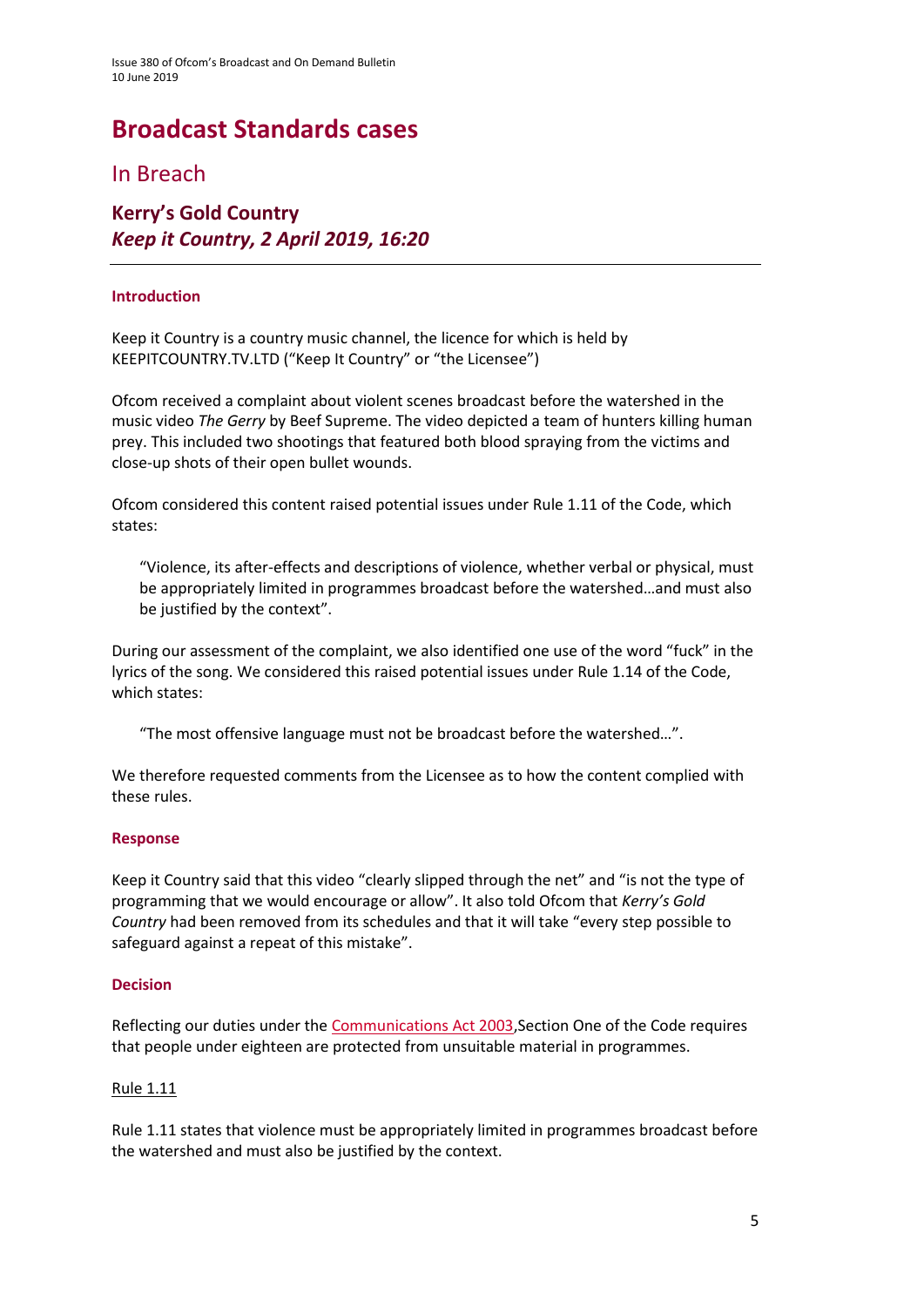We first assessed whether the level and nature of the violence was appropriately limited. This music video included two shootings, with each accompanied by images of blood spraying from the victim upon the impact of the bullet and close-up shots of the open bullet wounds in the victims' chests. We considered that these scenes of violence (and its aftereffects) were clearly not appropriately limited.

We next considered whether the violence was justified by the context. The content was shown on Keep it Country, a dedicated country music television channel. We therefore did not consider the audience for this channel would expect scenes of graphic violence. In addition, the programme was broadcast in the mid-afternoon and included no warning to viewers about the scenes of violence. In our view, this content was likely to have exceeded viewers' (and especially parents') expectations of a country music service before the watershed.

Therefore, our Decision was that the programme was in breach of Rule 1.11.

#### Rule 1.14

Rule 1.14 states the most offensive language must not be broadcast before the watershed.

[Ofcom's 2016 research on offe](https://www.ofcom.org.uk/__data/assets/pdf_file/0022/91624/OfcomOffensiveLanguage.pdf)nsive language makes clear that the word "fuck" and its variations are considered by audiences to be amongst the most offensive language. Therefore, the use of the word "fuck" was a clear case of the most offensive language being broadcast before the watershed.

Therefore, our Decision was that the programme was also in breach of Rule 1.14.

#### **Breaches of Rules 1.11 and 1.14**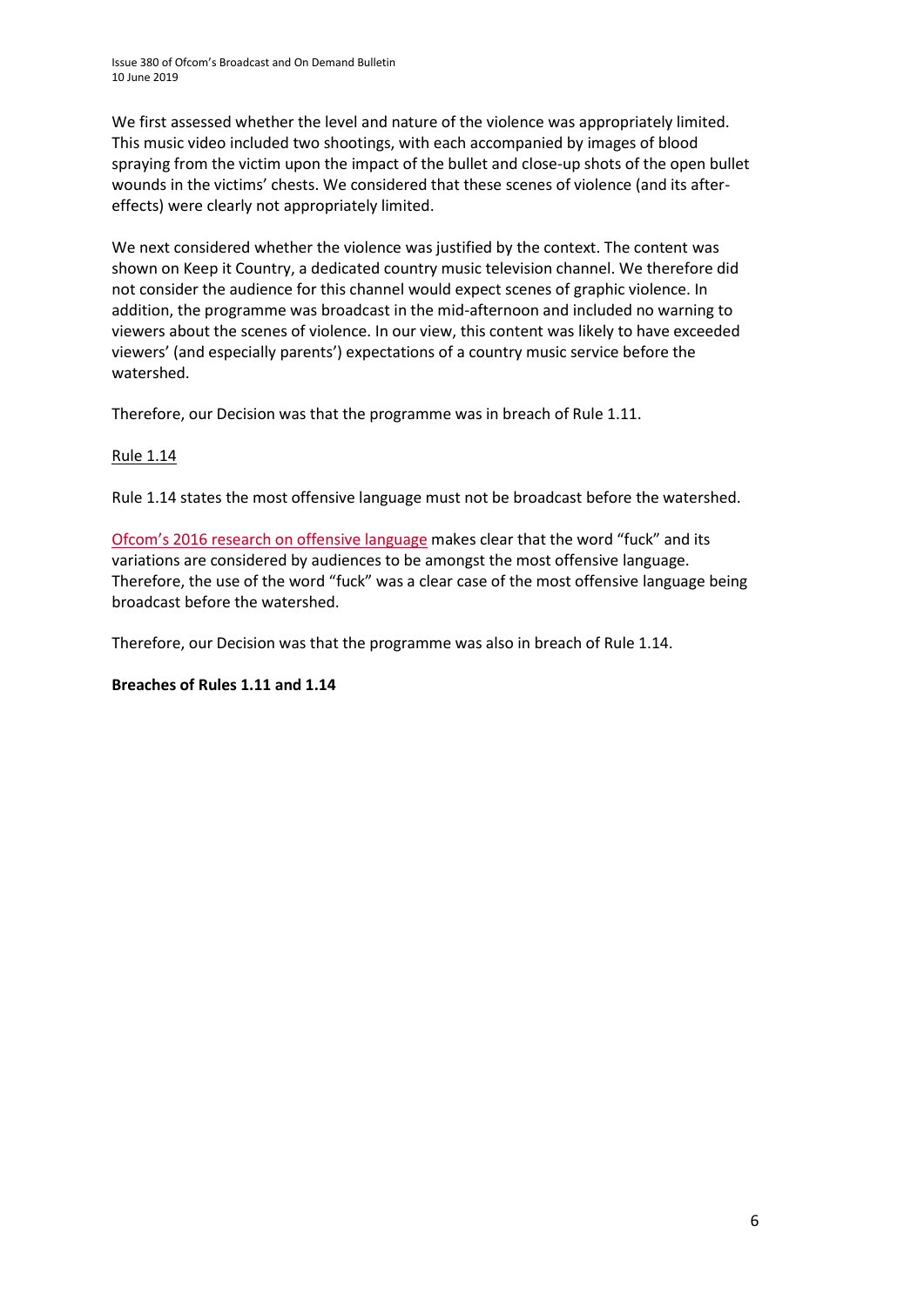# **Broadcast Licence Conditions cases**

### In Breach

**Compliance with 'Key Commitments'** *Awaaz FM, Awaaz FM Community Radio CIC, 11 February 2019 to present*

#### **Introduction**

Awaaz FM is a community radio station for the ethnic minority communities in Southampton. The licence is held by Awaaz FM Community Radio CIC ("Awaaz FM" or "the Licensee").

Like other community radio stations, Awaaz FM is required to deliver ['Key Commitments',](http://static.ofcom.org.uk/static/radiolicensing/Community/commitments/cr101276.pdf)  [which form part of its licence.](http://static.ofcom.org.uk/static/radiolicensing/Community/commitments/cr101276.pdf) These set out how the station will serve its target community and deliver social gain (community benefits), and also include a description of the programme service.

Ofcom received a complaint about the station's compliance with the requirements of its Key Commitments. Ofcom therefore requested recordings of the content broadcast on 11, 12 and 13 February and a full programme schedule for the week of 11 to 17 February 2019, and we asked the Licensee to indicate all content that fell under Ofcom's definition of original output.

Having assessed the recordings and associated programme schedule, it appeared that Awaaz FM was not delivering the following Key Commitment:

• "The service provides original output<sup>1</sup> for a minimum of 77 hours per week."

Ofcom considered that this raised potential issues under Conditions 2(1) and 2(4) in Part 2 of the Schedule to Awaaz FM's licence. These state, respectively:

"The Licensee shall provide the Licensed Service specified in the Annex for the licence period". (Section 106(2) of the Broadcasting Act 1990); and

"The Licensee shall ensure that the Licensed Service accords with the proposals set out in the Annex so as to maintain the character of the Licensed Service throughout the licence period". (Section 106(1) of the Broadcasting Act 1990)

We requested comments from Awaaz FM on how it was complying with these conditions

#### **Response**

**.** 

Awaaz FM acknowledged that it was not meeting the requirement to broadcast a minimum of 77 hours of original output per week. It explained that this was for two reasons. First,

 $1$  Original output is output that is first produced for and transmitted by the service, and excludes output that was transmitted elsewhere before. Original output can be live, pre-recorded or 'voicetracked'. Repeat broadcasts of original output do not count towards the minimum requirement.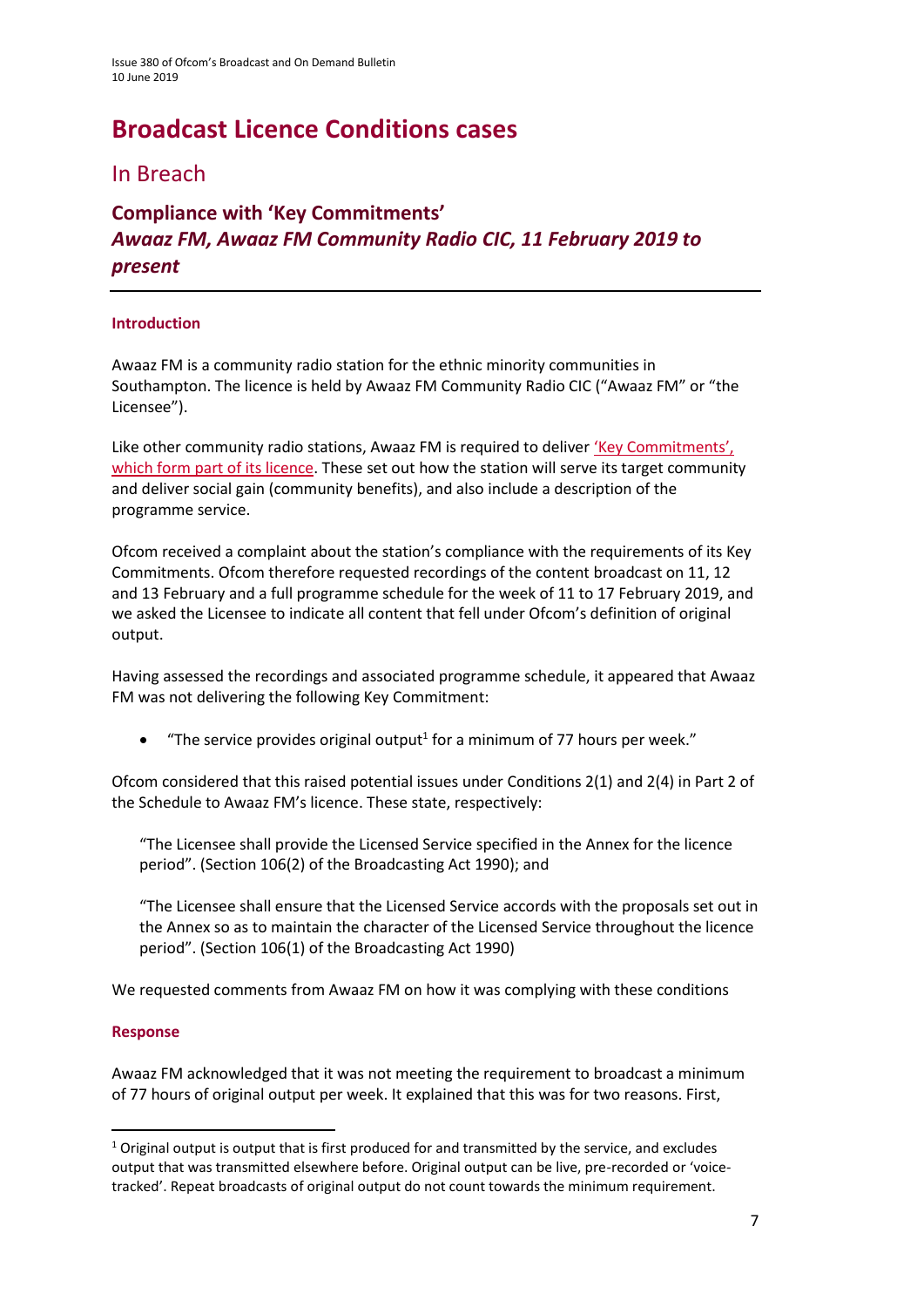because it was training new presenters to better reflect the community it serves, in particular those with disabilities. Second, because it has planned more original programmes but they need "further input" from community members to ensure that the programmes are not replicating those provided by other radio stations in the area and therefore providing more choice for listeners.

The Licensee said that it aims to meet the requirement for 77 hours of original output per week by summer 2019.

#### **Decision**

Reflecting our duties to ensure a diverse range of local radio services, community radio licensees are required to provide the specified licensed service.

During the period monitored, Ofcom found that the station had broadcast four hours of original output on 11 February, five hours on 12 February and four hours on 13 February. The Licensee admitted that it was not meeting the requirement to broadcast a minimum of 77 hours per week of original output but was aiming to do so by summer 2019.

As the Licensee did not meet its Key Commitment to broadcast original programming during the period monitored and is still not meeting this commitment, Ofcom's Decision is that Awaaz FM is in breach of Licence Conditions 2(1) and 2(4). Ofcom expects the Licensee to rectify this issue and we are putting the Licensee on notice that Ofcom will monitor this service again to check its compliance with this requirement.

**Breach of Licence Conditions 2(1) and 2(4) in Part 2 of the Schedule to the community radio licence held by Awaaz FM Community Radio CIC (licence number CR101276)**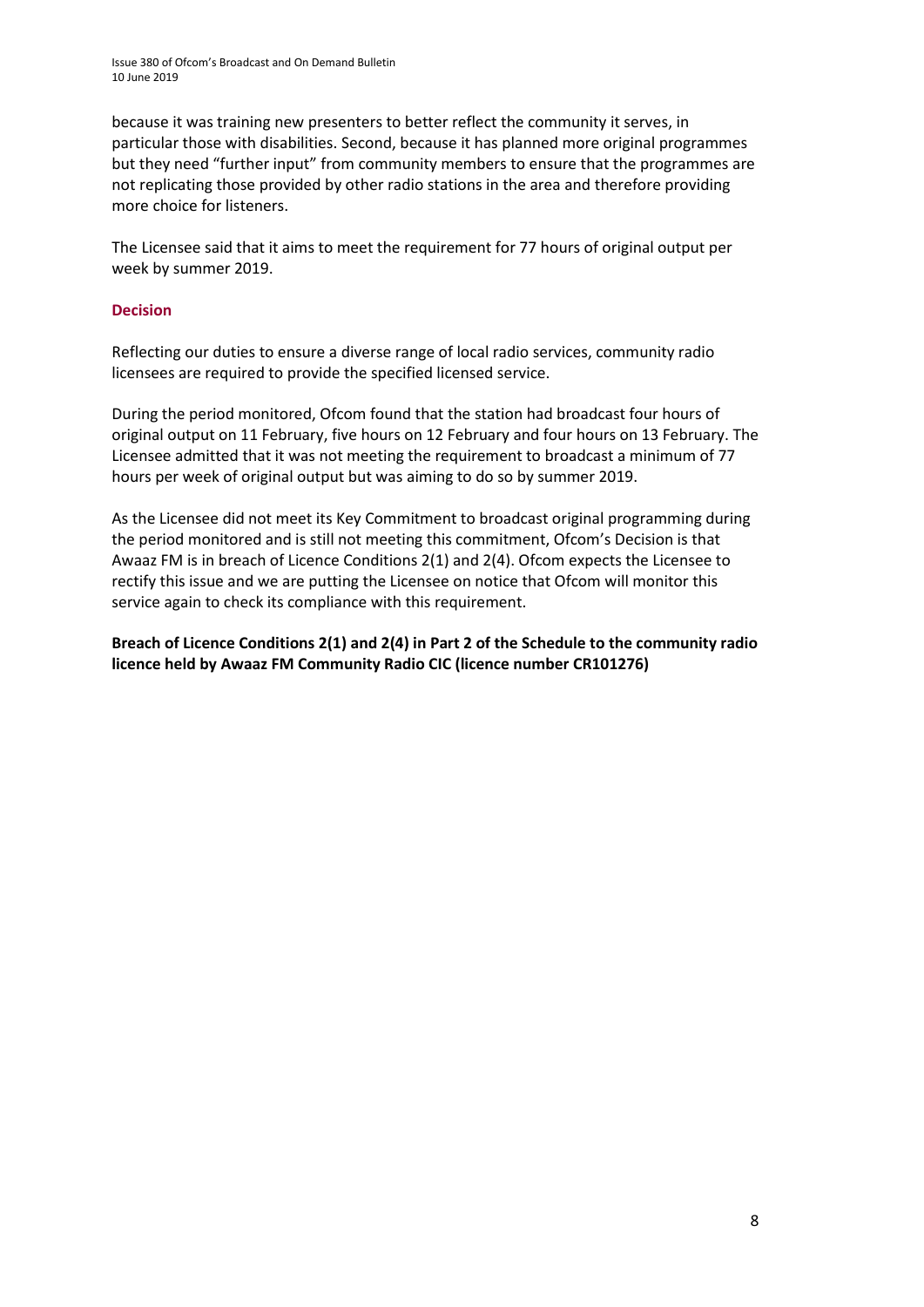### In Breach / Resolved

### **Provision of information: community radio finance reports**  *Various community radio licensees, year ending 31 December 2018*

#### **Introduction**

Community radio stations are provided primarily for the good of people in an area or for a particular community, rather than primarily for commercial reasons. They must also deliver social gain, operate on a not-for-profit basis, involve members of their target communities and be accountable to the communities they serve.

There are statutory restrictions on the funding of community radio stations which are set out in community radio licences. Specifically, that stations are permitted to raise on-air advertising and sponsorship income up to £15,000, the "fixed revenue allowance". Most community radio stations may raise a further amount from this type of income, but it must not exceed 50% of the station's total relevant income (disregarding the fixed revenue allowance) for that year, and of which at least 25% must come from "other income" (such as grants and donations).

It is of fundamental importance that Ofcom can verify that a licensee is complying with its licence requirements relating to funding. We therefore require licensees to submit an annual report setting out how they have met their licence obligations.

The annual reports from stations also inform Ofcom's own understanding of the community radio sector, and financial information about the sector will feature in the Media Nations report to be published later this year. Annual reports that are not received or received late, impact on the accuracy of the data in the report.

Failure by a licensee to submit an annual report when required represents a serious and fundamental breach of a community radio licence, as the absence of the information contained in the report means that Ofcom is unable properly to carry out its regulatory duties.

Ofcom requested finance reports for the calendar year 2018 from all community radio licensees who were broadcasting for the whole of 2018. A number of licensees failed to provide their reports by the deadline specified.

Ofcom considered that this raised issues under Condition 9(1) in Part 2 of the Schedule to the Community Radio licence, which states:

- " $9(1)$  The Licensee shall maintain records of and furnish to Ofcom in such manner and at such times as Ofcom may reasonably require such documents, accounts, estimates, returns, reports, notices or other information as Ofcom may require for the purpose of exercising the functions assigned to it by or under the 1990 Act, the 1996 Act or the Communications Act and in particular […]
	- c) such information as Ofcom may reasonably require for the purposes of determining whether the Licensee is complying with the requirements of the Community Radio Order 2004 for each year of the Licensed Service;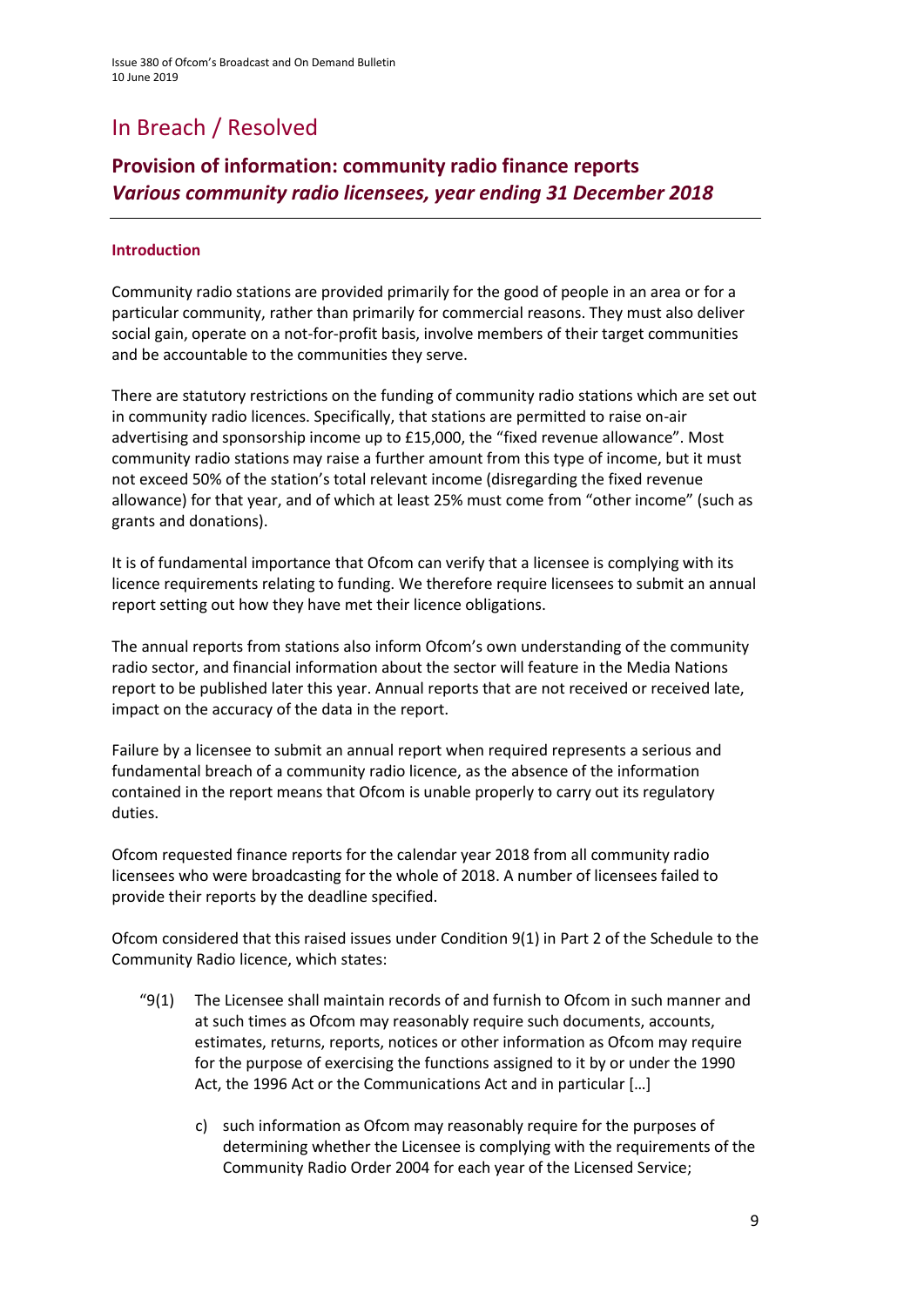- d) such information as Ofcom may reasonably require for the purposes of determining the extent to which the Licensee is providing the Licensed Service to meet the objectives and commitments specified in the Community Radio Order 2004; and
- e) the provision of information under this section may be provided to Ofcom in the form of an annual report which is to be made accessible to the general public."

#### **Resolved**

Ofcom did not receive an annual finance report from the following licensees by the deadline given. However, these licensees subsequently submitted late reports. We therefore considered the cases to be resolved:

| Licensee                                    | Service name              | Licence number |
|---------------------------------------------|---------------------------|----------------|
| <b>AKASH Radio Leeds Ltd</b>                | <b>AKASH Radio Leeds</b>  | CR100143       |
| Alias Music and Community Projects CIC      | 1BTN                      | CR101282       |
| <b>Celtic Music Radio Limited</b>           | Celtic Music Radio FM     | CR000257       |
| St. Matthews Community Solution Centre Ltd. | EAVA FM                   | CR000178       |
| Takeover Radio Children's Media Trust       | Takeover Radio            | CR000010       |
| West Hull Community Radio Limited           | West Hull Community Radio | CR000056       |

Ofcom considers the failure to provide this information to be a serious matter. It is of fundamental importance that Ofcom can verify that a community radio licensee is complying with its licence requirements relating to funding. Failure by a licensee to submit an accurate annual report when required represents a serious and fundamental breach of a community radio licence, as the absence of the information contained in the report means that Ofcom is unable properly to carry out its regulatory duties.

This is the second consecutive year that Celtic Music Radio Limited and West Hull Community Radio Limited have failed to provide their reports by the deadline provided. We expect Celtic Music Radio Limited and West Hull Community Radio Limited to provide Ofcom with an accurate annual report by the initial deadline set when we request the annual report from it in 2020. If these licensees fail to do so, Ofcom will consider taking further regulatory action, which may include consideration of the imposition of a statutory sanction.

#### **In Breach**

Ofcom did not receive an annual finance report from the following licensees by the deadline given and the finance reports remain outstanding. Ofcom's Decision is therefore that these licensees are in breach of Licence Condition 9(1):

| Licensee                         | Service name            | Licence number |  |
|----------------------------------|-------------------------|----------------|--|
| Afro Caribbean Millennium Centre | New Style Radio 98.7 FM | CR000037       |  |
| Awaaz Radio Limited              | Awaaz Radio             | CR000208       |  |
| Ujima Radio CIC                  | Ujima Radio             | CR000116       |  |

Ofcom considers the failure to provide this information to be a serious matter. It is of fundamental importance that Ofcom can verify that a community radio licensee is complying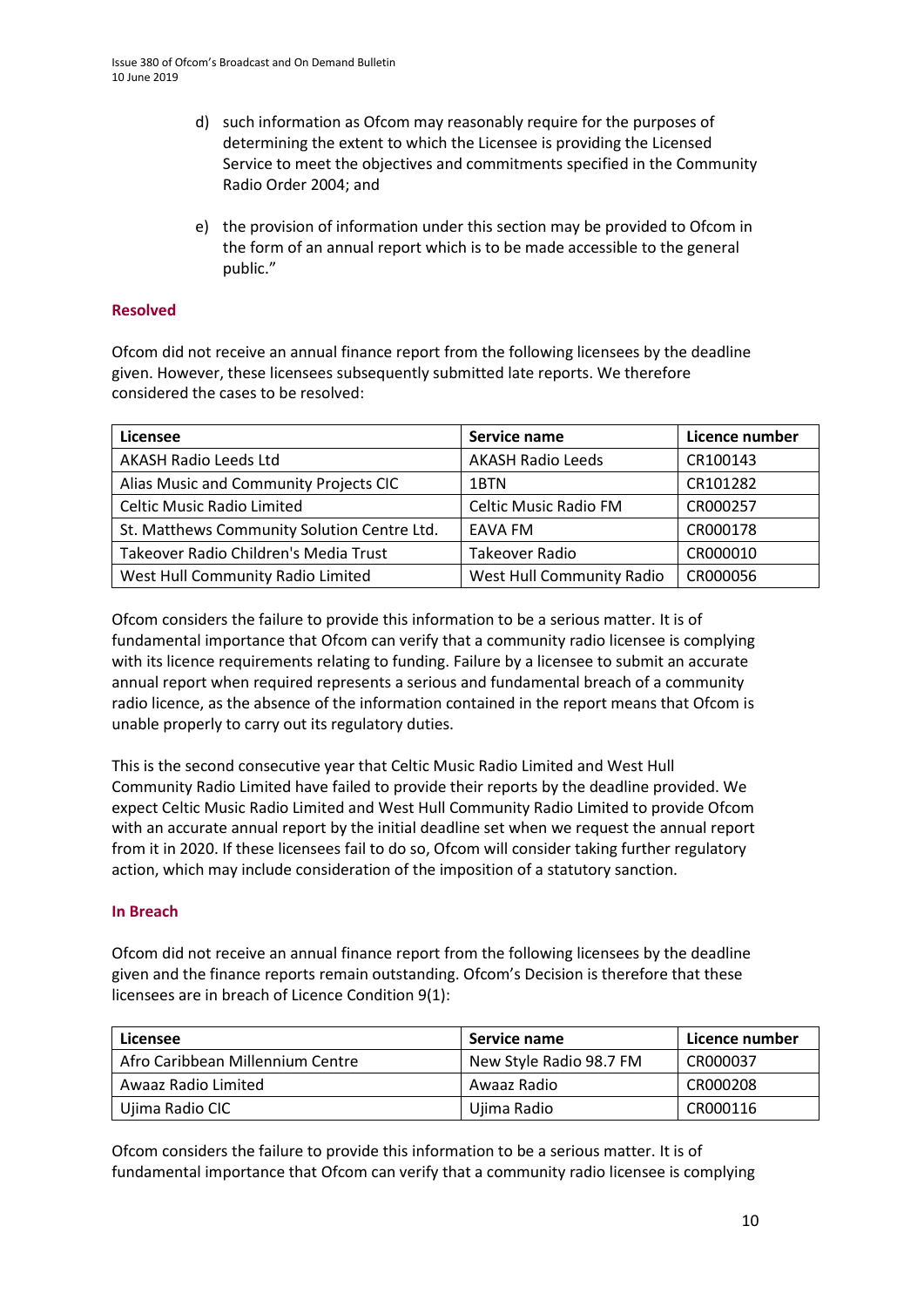with its licence requirements relating to funding. Failure by a licensee to submit an accurate annual report represents a serious and fundamental breach of a community radio licence, as the absence of the information contained in the report means that Ofcom is unable properly to carry out its regulatory duties.

Afro Caribbean Millennium Centre provided a late and inaccurate report each year between 2015 and 2018. In Ofcom's Decision published i[n Issue 370 of Ofcom's Broadcast and On](https://www.ofcom.org.uk/__data/assets/pdf_file/0024/133188/Issue-370-of-Ofcoms-Broadcast-and-On-Demand-Bulletin.pdf)  [Demand Bulletin,](https://www.ofcom.org.uk/__data/assets/pdf_file/0024/133188/Issue-370-of-Ofcoms-Broadcast-and-On-Demand-Bulletin.pdf) Ofcom specified that we expected this licensee to provide Ofcom with an accurate finance report by the initial deadline we set when we requested the annual report from it in 2019. The Decision made clear that if it failed to do so, we will consider taking further regulatory action, which may include consideration of the imposition of a statutory sanction.

In the case of Awaaz Radio Limited, in Issue 354 of Ofcom's [Broadcast and On Demand](https://www.ofcom.org.uk/__data/assets/pdf_file/0011/114104/issue-354-broadcast-on-demand-bulletin.pdf)  [Bulletin,](https://www.ofcom.org.uk/__data/assets/pdf_file/0011/114104/issue-354-broadcast-on-demand-bulletin.pdf) we recorded a Resolved finding for the late provision of its 2017 finance report. In Issue 332 of [Ofcom's Broadcast and On Demand Bulletin](https://www.ofcom.org.uk/__data/assets/pdf_file/0020/103709/issue-332-ofcom-broadcast-on-demand-bulletin.pdf), we recorded a breach of Licence Condition 9(1) for failing to provide a 2016 finance report. We are very concerned that this year Awaaz Radio Limited has failed to provide its finance report for 2018.

In the case of Ujima Radio CIC, this is the second consecutive year that Ujima Radio CIC has not provided an annual finance report. Ofcom recorded a breach of Licence Condition 9(1[\) in](https://www.ofcom.org.uk/__data/assets/pdf_file/0011/114104/issue-354-broadcast-on-demand-bulletin.pdf)  [Issue 354 of Ofcom's Broadcast and On Demand Bulletin](https://www.ofcom.org.uk/__data/assets/pdf_file/0011/114104/issue-354-broadcast-on-demand-bulletin.pdf).

**Ofcom is putting these three licensees on notice that it will consider the breaches for the imposition of a statutory sanction.**

**Breaches of Licence Condition 9(1) in Part 2 of the Schedule to the community radio licences.**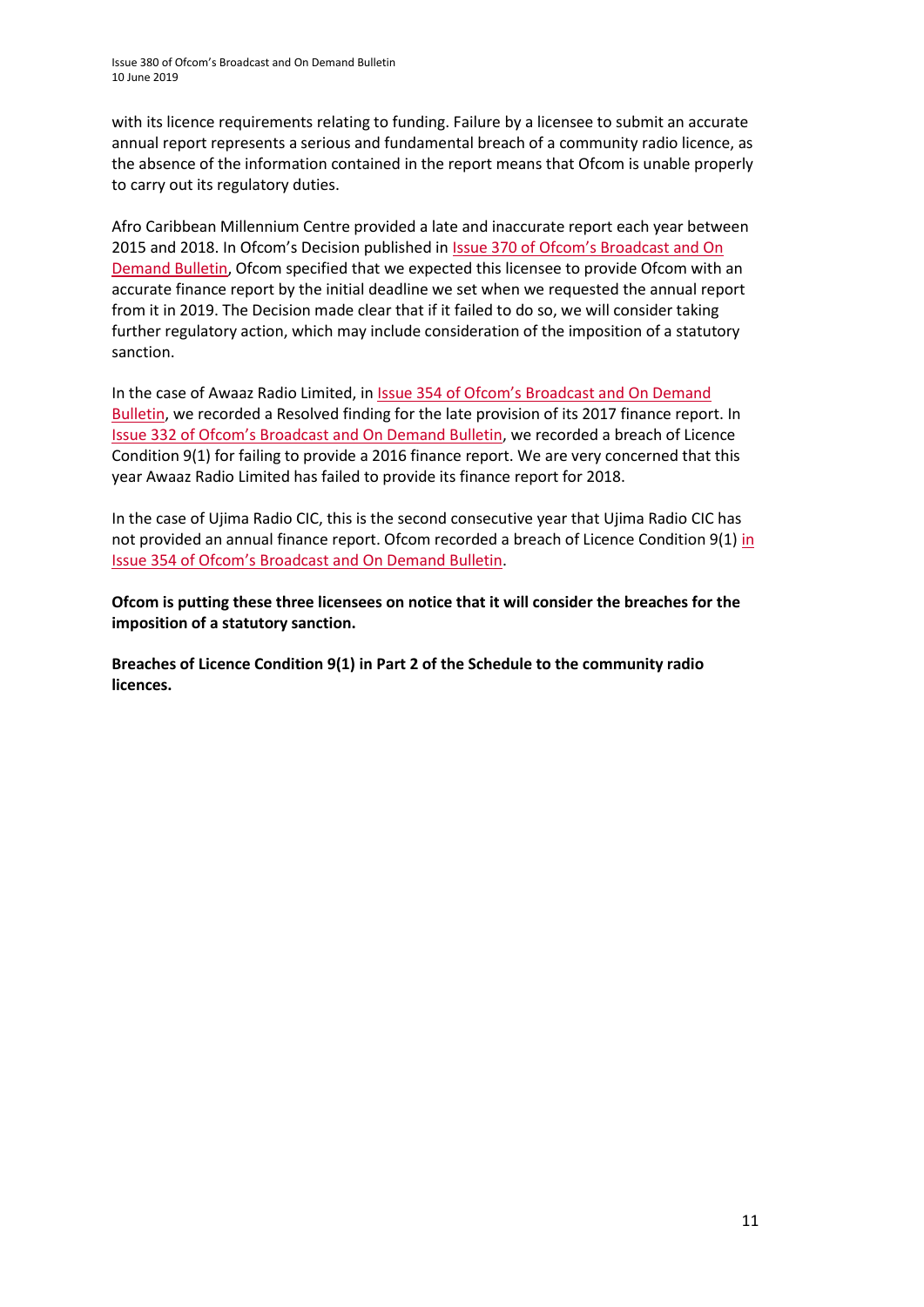# **Broadcast Fairness and Privacy cases**

### Upheld

**Complaint by the Sher Group, made on its behalf by Mr Gurmail Singh Malhi**

*Sri Guru Singh Sabha Southall Elections Debate, KTV, 27 September 2017*

#### **Summary**

Ofcom has upheld this complaint by the Sher Group<sup>1</sup>, made on its behalf by Mr Gurmail Singh Malhi, of unjust or unfair treatment in the programme as broadcast.

The debate programme included representatives from two of the three groups standing for election to the management committee of the Sri Guru Singh Sabha Gurdwara (the "Gurdwara") in Southall, west London<sup>2</sup>. No representatives of the third party, the Sher Group, appeared in the programme. The presenter made repeated requests for the Sher Group to contribute to the election debate. The Sher Group complained that its representatives were prevented from taking part in the programme and that an unfair impression was given to viewers that it had been given the opportunity to participate and respond to allegations made against it.

Ofcom considered that the broadcaster did not take reasonable care to satisfy itself that material facts had not been presented, disregarded or omitted in a way that was unfair to the Sher Group and failed to provide it with an appropriate and timely opportunity to respond.

#### **Programme summary**

**.** 

On 27 September 2017, KTV broadcast an edition of a debate programme entitled *Sri Guru Singh Sabha Southall Elections Debate,* in which a panel of guests discussed their group's manifestos for the forthcoming election, on 1 October 2017, of the management committee to the Sri Guru Singh Sabha Gurdwara ("the Gurdwara") in Southall, west London.

As the programme was broadcast in Punjabi, an English translation was prepared by Ofcom and provided to the complainant and the broadcaster for comment. Neither party commented on the translation and both confirmed to Ofcom that they were content for it to use the translation for the purposes of the investigation.

The presenter, Mr Jagjit Singh Jeeta, introduced the programme:

 $<sup>1</sup>$  One of three groups standing for election to form the new management committee of Sri Guru Singh</sup> Sabha Gurdwara, Southall. The other two groups were the Baaj Group and Tera Panth Vasey Group.

<sup>&</sup>lt;sup>2</sup> Elections for the new management committee of the Gurdwara were taking place on 1 October 2017. The three groups standing for election were the Baaj Group, Tera Panth Vasey Group and Sher Group.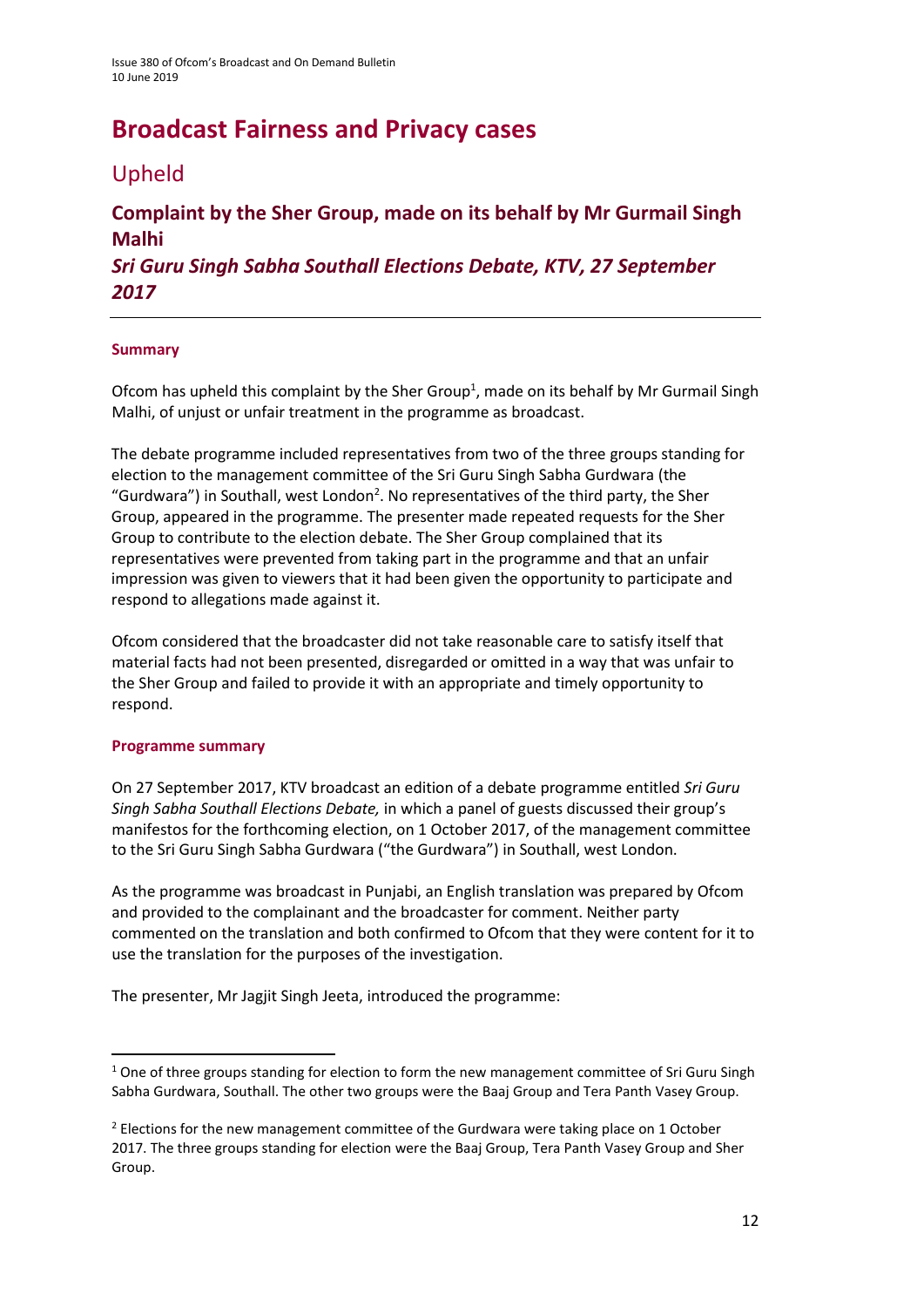*"We are trying through your favourite channel to show the three parties and the three groups which will be participating. The existing group is the Sher Group. The second group which has been working, is the Baaj Group, and the third group, is the Tera Panth Vasey; it is made up of the youth and it had only four members last time. But, this time, all the three groups are well prepared. All the people and communities near Southall are prepared and are ready and waiting for this Sunday.* 

*There is one very important thing that I would like to share before starting the programme. One thing came to our minds, and it was that Sri Guru Singh Sabha community should have a debate. So, we contacted the present committee members, although there have been a lot of changes, but, still they are taking care of things in the administration. We took permission from the Senior Manjeet Singh Buttar, who is the General Secretary of the joint committee of Sri Guru Singh Sabha in Park Avenue, Havelock Road. They asked us to come and cover the live debate from six o'clock until 7:30 on KTV. They asked us to come, and the location was Norbert School. We went there with our team. Also, listen to this funny thing, all the three parties were present there; Sher Group, Baaj Group, and Tera Panth Vasey, General Secretary Senior Manjeet Singh Buttar and Assistant Secretary Senior Gurbachan Singh Athwal - I think that is his right name. The General Secretary booked the programme and the assistant secretary came and told us that the programme could not happen here. In my view, this programme will be going live on Facebook.* 

*We came to this place after travelling 120 miles. They told us that they would decide whom they are going to choose. But, when we arrived there, Gurbachan Singh Athwal said that we had to fill a form, and only then could they give us the space. Senior Baljinder Singh should have informed us earlier when we emailed him weeks ago. Anyway, since the General Secretary told us, we arrived there. We didn't know the procedure, but we still reached the location, as this is our duty and the job of the media. The Sikh gentleman requested us to come. I forget his name. He said that we could come without worrying, that everything had been set up, and there were three tables for Sher Group, Baaj Group, and Tera Panth Vasey…We can see the Sher Group, the microphone is ready, and the programme has started, our brothers* [i.e. representatives from the Sher Group] *still have the option to come and join us".*

The presenter introduced the two representatives from both the Tera Panth Vasey Group and the Baaj Group. He then said:

*"The main reason for assembling together all the committees and the groups of the Guru Sabha is so that the people can ask them their questions and they can put on the table what they have done in the past, and what better things they will be doing in the future".*

The presenter then asked one of the representatives from the Tera Panth Vasey Group the reason behind the group being set up, the reason the members had decided not to join one of the two more established groups and, the main issues which impacted on the local community. The presenter then asked a representative from the Baaj Group, Dr Parvinder Garcha, about whether it would be elected to manage the Gurdwara. The presenter also said:

*"…Today the condition of the Guru Sabha in England has become like a battlefield. It happened with the media as well. We planned out everything and then Mr Manjeet Singh Bhuttar called and asked us to change the location. The media travelled from*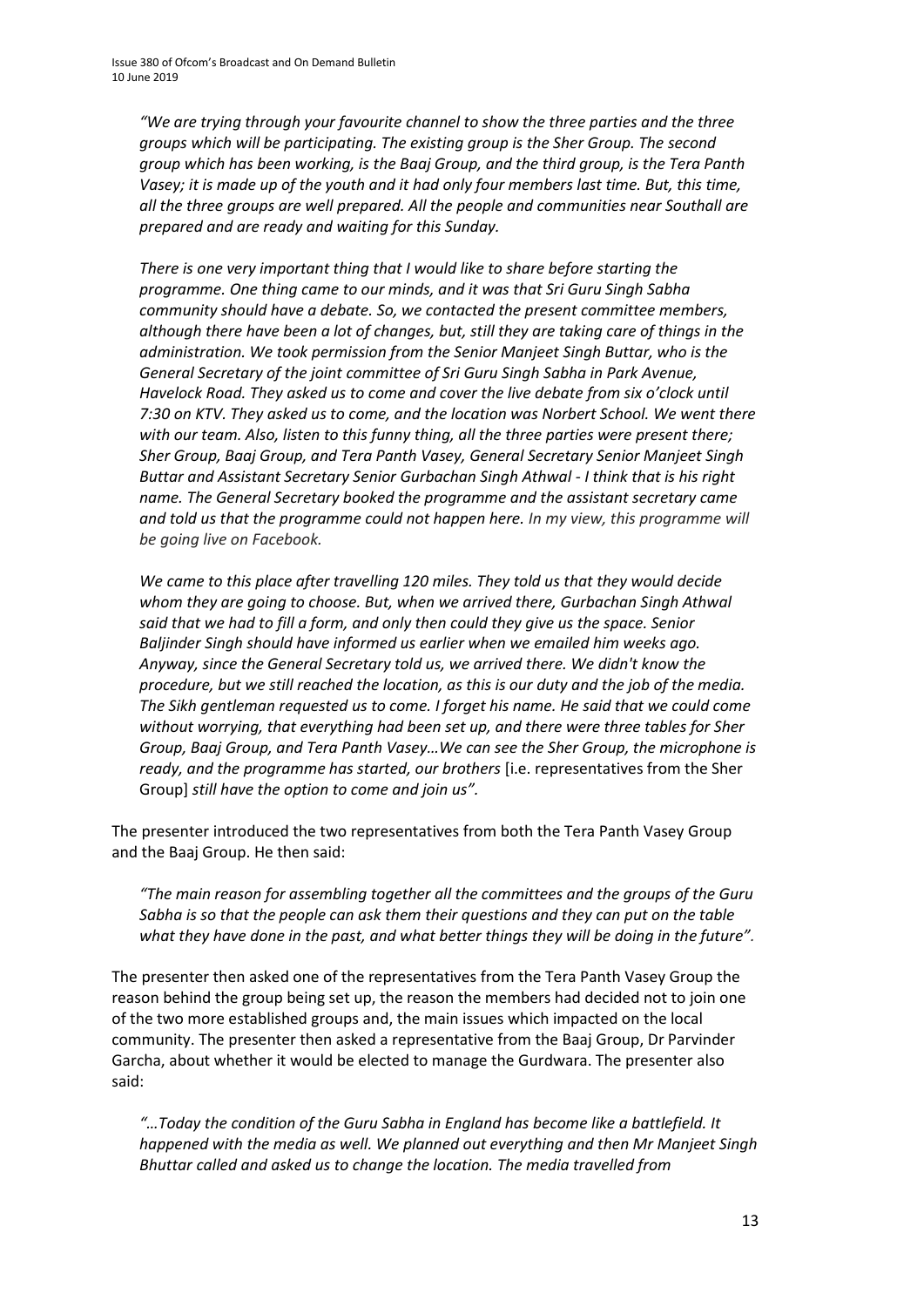*Birmingham, but Manjeet Singh called and said that this place was vulnerable to violence. What would you* [the Baaj Group] *do if you were in this situation?"*

#### In response, Dr Garcha said:

*"…Let me clarify. Our leader Himmat Singh Sohi says the same thing: that there is a difference between saying something and doing something. So, if we promise something, we will definitely do it. If we say that the programme will be held in Norbert Hall, then it will happen right there. If we agree, then we will not change the location at the last minute. When I was the General Secretary, I used to follow the regulations and complete any* paperwork*. I would do it on time or would inform the other party if it couldn't be done. I gave you the reply and I replied to other channels as well. We do everything clearly so that there are no delays. There should be no misunderstandings".*

The presenter asked Dr Garcha the reason management committees *"fight over donations given by the community?"* and about the contents of the Baaj Group's manifesto. In response, Dr Garcha said, amongst other things, that *"the Sher Group were lacking in many areas, especially in terms of failure of management. The management or committee has to run properly…".*

Later, the following conversation took place between the Baaj Group and Mr Manjit Singh, another representative of the Baaj Group:

| Mr Manjit Singh: | "I would like to say with a heavy heart to my brothers in the committee,<br>that today the situation of Sri Guru Singh Sabha has become similar to<br>the situation in India. The ministers are invited for every small or big<br>project of the Gurudwara and they are given honours.                                                                                       |
|------------------|------------------------------------------------------------------------------------------------------------------------------------------------------------------------------------------------------------------------------------------------------------------------------------------------------------------------------------------------------------------------------|
| Presenter:       | Has this started recently, or was this happening before you were in the<br>committee?                                                                                                                                                                                                                                                                                        |
| Mr Manjit Singh: | No, most of it started happening during the current [Sher Group]<br>committee's governance.                                                                                                                                                                                                                                                                                  |
| Presenter:       | But my question is very simple. Why didn't you speak at the time they<br>were given the honours? Why do we need to ask this question today? The<br>elections will be held in two or three days' time. Why was nothing done<br>before this?                                                                                                                                   |
| Mr Manjit Singh: | We have raised our voices but the perception in the community is that<br>there are bullies in the committee. Nobody has the courage to speak the<br>truth and talk openly. Today we didn't want to hold this programme here<br>because there are lots of men gathered in Norwood Hall to bully people.<br>The word 'hooliganism' is not a nice one, but this is the reality. |
| Presenter:       | Sir, Gurdwara Sahib and Guru Sangh is a Godly community. Is it right to<br>say such a thing here?                                                                                                                                                                                                                                                                            |
| Mr Manjit Singh: | No, it is not right at all. If I get a chance I will talk to them about the<br>finances, the management [unfinished].                                                                                                                                                                                                                                                        |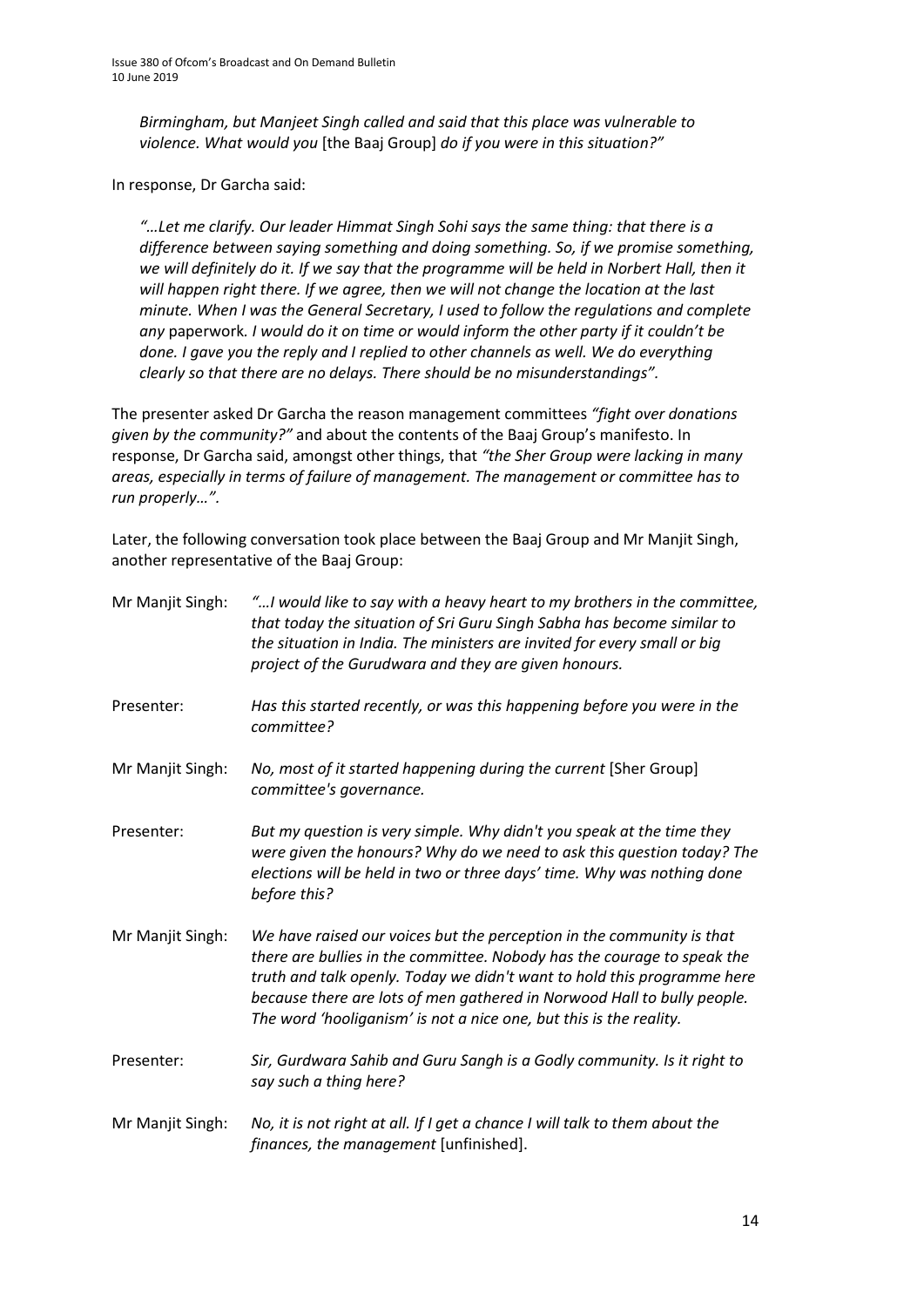Issue 380 of Ofcom's Broadcast and On Demand Bulletin 10 June 2019

Presenter: *Yes, sure we will talk* [unfinished].

Mr Manjit Singh: *- and about their character. What is their character? What are they doing? What kind of business are they up to, troubling the daughters and sisters of other people? They are asking people's daughters and sisters to dance naked. This is not what I am saying; this is the perception in the minds of other people, and such videos are going viral. When you will ask me these questions again I will give you all the details".*

The presenter then said that he would ask the Baaj Group further questions later and he went on to question the Tera Panth Vasey Group.

Later, the presenter said that the purpose of the media was to *"show the reality"* and *"we can still see that the table for the third group* [the Sher Group] *is still available"*. The presenter then asked a representative from the Tera Panth Vasey Group, how its manifesto differed from the other parties. The presenter also stated that the other parties *"blame each other, they accuse each other of stealing money from here or there"* and asked: *"what kind of system are you* [Tera Panth Vasey] *going to develop?"*. The presenter then said to Dr Garcha:

*"…A message is going viral in the form of a video against the Baaj Group. The community and the viewers are watching us. Please tell us whether it is true or false. £1.4 million was spent just in the planning of Khalsa Public school. This amount was spent on personal fees alone. 14 per cent, i.e. 2 lakh pounds, was given to the members and the employees of the Baaj Group. This message is viral on WhatsApp. I would like you to clarify this. I apologise for this allegation. There are a lot of groups; some are saying good things about you and some are sending other kinds of messages. I would like to know the truth behind this message".*

Dr Garcha provided an explanation in response to this allegation which included that this allegation had been made in 2010. The presenter then questioned the reason it was being discussed now, and Dr Garcha said: *"I am not sure about it, but maybe they didn't come today because they were expecting you to ask this question".* The presenter said: *"No, I was*  not supposed to discuss this but out of personal interest I asked you...". Later, the presenter said: *"…my brothers are sitting here, two parties are sitting here, and some parties might be sitting at home and watching us".* Dr Garcha then said that the allegation had been made by *"Gurmail Singh Malhi on video".* Dr Garcha then requested that Mr Malhi provide proof that the allegations were true. Dr Garcha also claimed that *"one of the service people who was working there stole money from the donation box. He was imprisoned for 10 months".* Dr Garcha confirmed that this individual was an employee at the Gurdwara and that he had been released from prison. Dr Garcha suggested the Sher Group had said it had reported the incident to the police.

Later, the presenter said:

*"…We got here somehow, and you can see what has happened to one of the groups. If you say something, you must learn to listen as well. All the three groups should have been here today. If they were here, then they would have been able to put their opinions before the community members…".*

The presenter then asked Mr Manjit Singh about the amount of donation money which had been used to fund court cases. In response, Mr Manjit Singh said that *"…it would have been*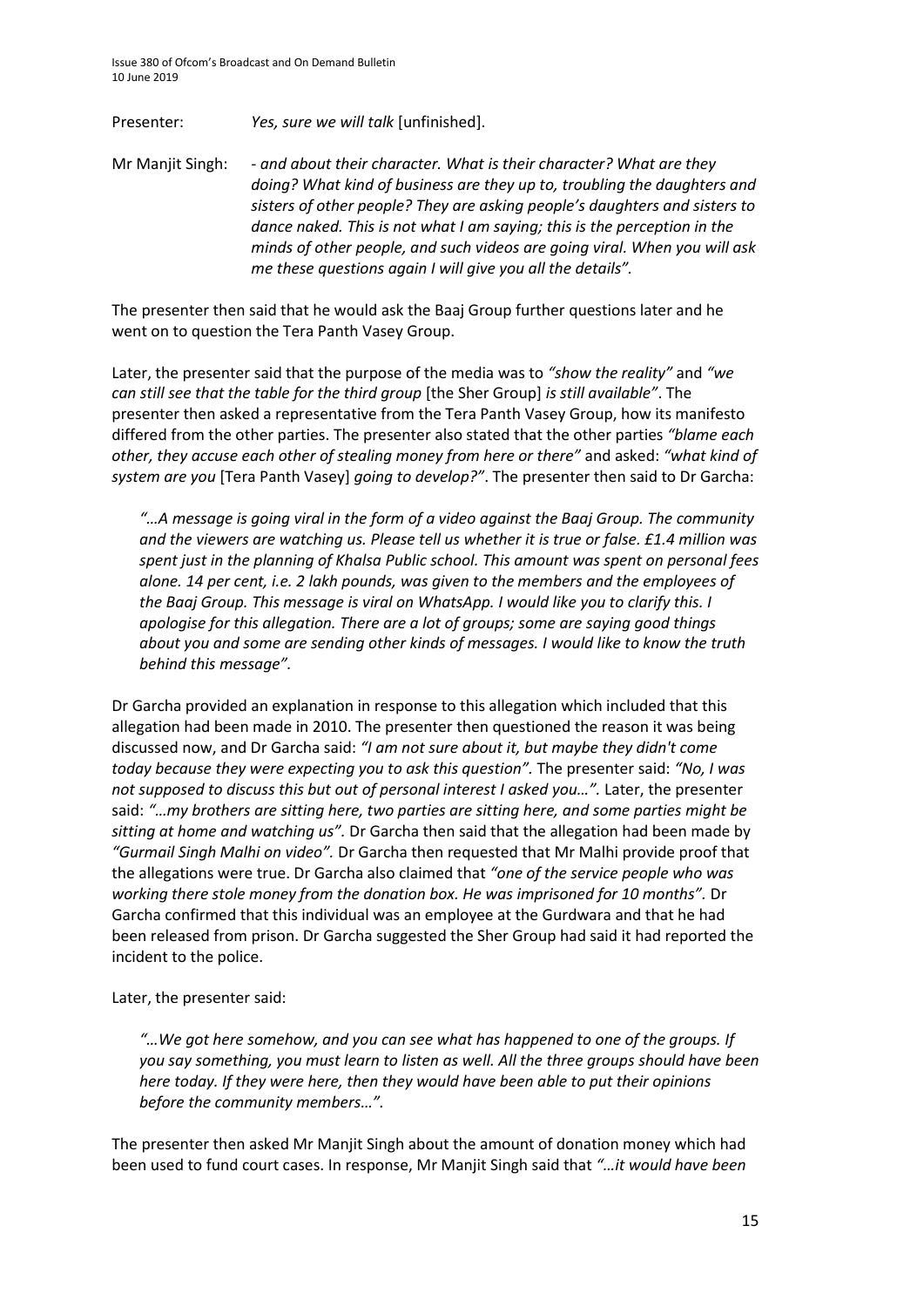Issue 380 of Ofcom's Broadcast and On Demand Bulletin 10 June 2019

*better if Mr Malhi was here. He would have asked me the questions and I would have asked him some questions".* Mr Manjit Singh then spoke about the finances of the Sher Group at the time when it was the Managing Committee of the Gurdwara. The presenter stated that community donations were *"going into the pockets of advocates and lawyers".* Mr Manjit Singh said: *"Regarding my question, today Malhi Sahab is not here. Maybe tomorrow he will be sitting here in front of me, and then I will ask him the question".*

Another presenter, Mr Baljinder Singh, then took over from Mr Jagjit Singh, and the programme continued. The presenter asked that the groups provide brief responses as there was not much time left in the programme. He also said:

*"…So, the two groups that are present here, we would like to welcome you. The live debate is still going on and we still invite the Sher Group to attend if they want to talk about anything. They can come here and give their point of view…".*

Later, the following conversation took place between the presenter and Mr Manjit Singh:

- Mr Baljinder Singh: *"So, Manjit Singh Ji, I would like to say to the viewers who are watching this show that, although we are doing an independent live debate with you here, we are covering the Sikh committee in Southall. I am not sure what is happening outside. Some people or youngsters are breaking the doors and windows outside and making a lot of noise. This is not politics; this is just about the service of religion. Why do they* [cause] *riots?*
- Mr Manjit Singh: *We have said in the beginning that they have gathered a lot of boys with sticks in the Norbert Hall. I am referring to these boys".*

Later, prior to the conclusion of the programme, Mr Manjit Singh said:

*"Regarding the election which is going to be held on the 1st, we would like to request the community members to vote for the Baaj group and make us successful. We will live up to your expectations. You can hear the noises outside, banging on the doors and shouting. What is this? Are you going to vote for these groups? Who has spread hooliganism in the Gurdwara? Who is not allowing the community to grow?".* 

Voices could be heard in the background which said: *"We told you to inform us before".*

The programme ended and there was no further reference to Sher Group.

#### **Summary of complaint and broadcaster's response**

#### Complaint

Mr Malhi complained that the Sher Group was treated unjustly or unfairly in the programme as broadcast because a debate between the three Gurdwara parties, Sher Group, Baaj Group and Tera Panth Vasey Group, was organised. However, the Sher Group were not informed of the time of the debate which prevented it from being able to attend. Mr Malhi said that the programme repeatedly requested for the Sher Group to attend the debate, which gave the unfair impression to viewers that it had had an opportunity to defend the allegations, but had chosen not to. Further, Mr Malhi said that, once they arrived at the debate location, the Sher Group was prevented from taking part in the debate.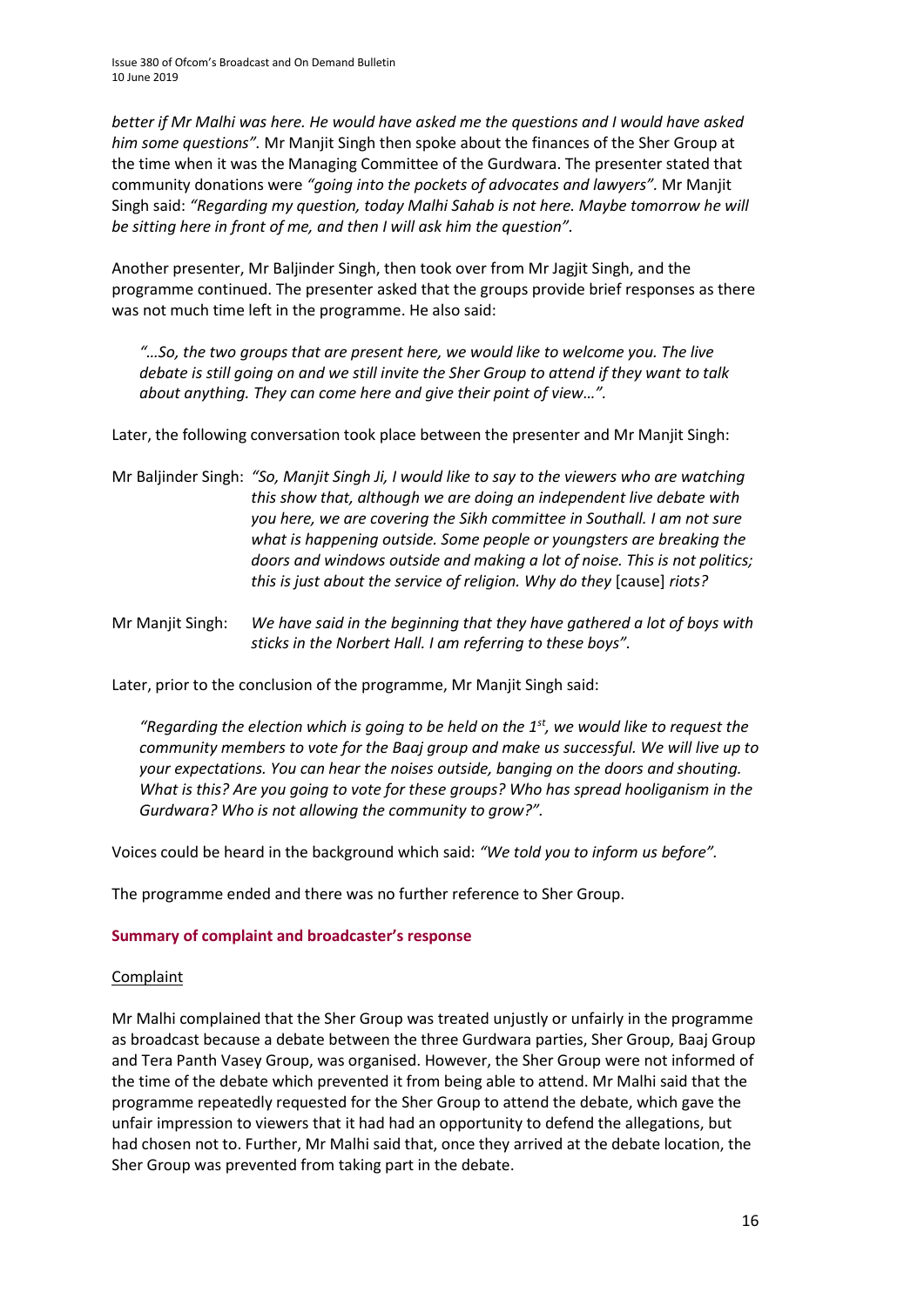#### Broadcaster's response

Ofcom requested a statement in response to the complaint from KTV, however the broadcaster failed to do so<sup>3</sup>. In the particular circumstances of this case, Ofcom considered that it was able to reach a Preliminary View on the complaint despite the absence of a statement from KTV.

#### **Preliminary View**

Ofcom prepared a Preliminary View that the Sher Group's complaint should be upheld. Both parties were given the opportunity to make representations on the Preliminary View, but neither chose to do so.

#### **Decision**

**.** 

Ofcom's statutory duties include the application, in the case of all television and radio services, of standards which provide adequate protection to members of the public and all other persons from unjust or unfair treatment in programmes in such services.

In carrying out its duties, Ofcom has regard to the need to secure that the application of these standards is in the manner that best guarantees an appropriate level of freedom of expression. Ofcom is also obliged to have regard, in all cases, to the principles under which regulatory activities should be transparent, accountable, proportionate and consistent and targeted only at cases in which action is needed.

In reaching this decision, we carefully considered all the relevant material. This included a recording and translated transcript of the programme as broadcast, and the complainant's written submissions. The broadcaster did not provide any written submission in response to the complaint.

When considering complaints of unjust or unfair treatment, Ofcom has regard to whether the broadcaster's actions ensured that the programme as broadcast avoided unjust or unfair treatment of individuals and organisations, as set out in Rule 7.1 of Ofcom's Broadcasting Code ("the Code"). In addition to this rule, Section Seven (Fairness) of the Code contains "practices to be followed" by broadcasters when dealing with individuals or organisations participating in, or otherwise directly affected by, programmes, or in the making of programmes. Following these practices will not necessarily avoid a breach of Rule 7.1 and failure to follow these practices will only constitute a breach where it results in unfairness to an individual or organisation in the programme.

Ofcom considered the complaint that the Sher Group's representatives were prevented from taking part in the programme and that an unfair impression was given to viewers that it had been given the opportunity to participate and respond to allegations made against it.

In considering this complaint, we had particular regard to Practice 7.9 of the Code:

"Before broadcasting a factual programme, including programmes examining past events, broadcasters should take reasonable care to satisfy themselves that material

<sup>&</sup>lt;sup>3</sup> Ofcom found the Licensee in breach of Licence Condition 20(1) for failing to provide Ofcom with a written statement in response to this complaint. The decision was published in [Issue 373 of Ofcom's](https://www.ofcom.org.uk/__data/assets/pdf_file/0030/138648/Issue-373-Broadcast-and-On-Demand-Bulletin-25-February-2019.pdf)  [Broadcast and On Demand Bulletin on 25 February 2019.](https://www.ofcom.org.uk/__data/assets/pdf_file/0030/138648/Issue-373-Broadcast-and-On-Demand-Bulletin-25-February-2019.pdf)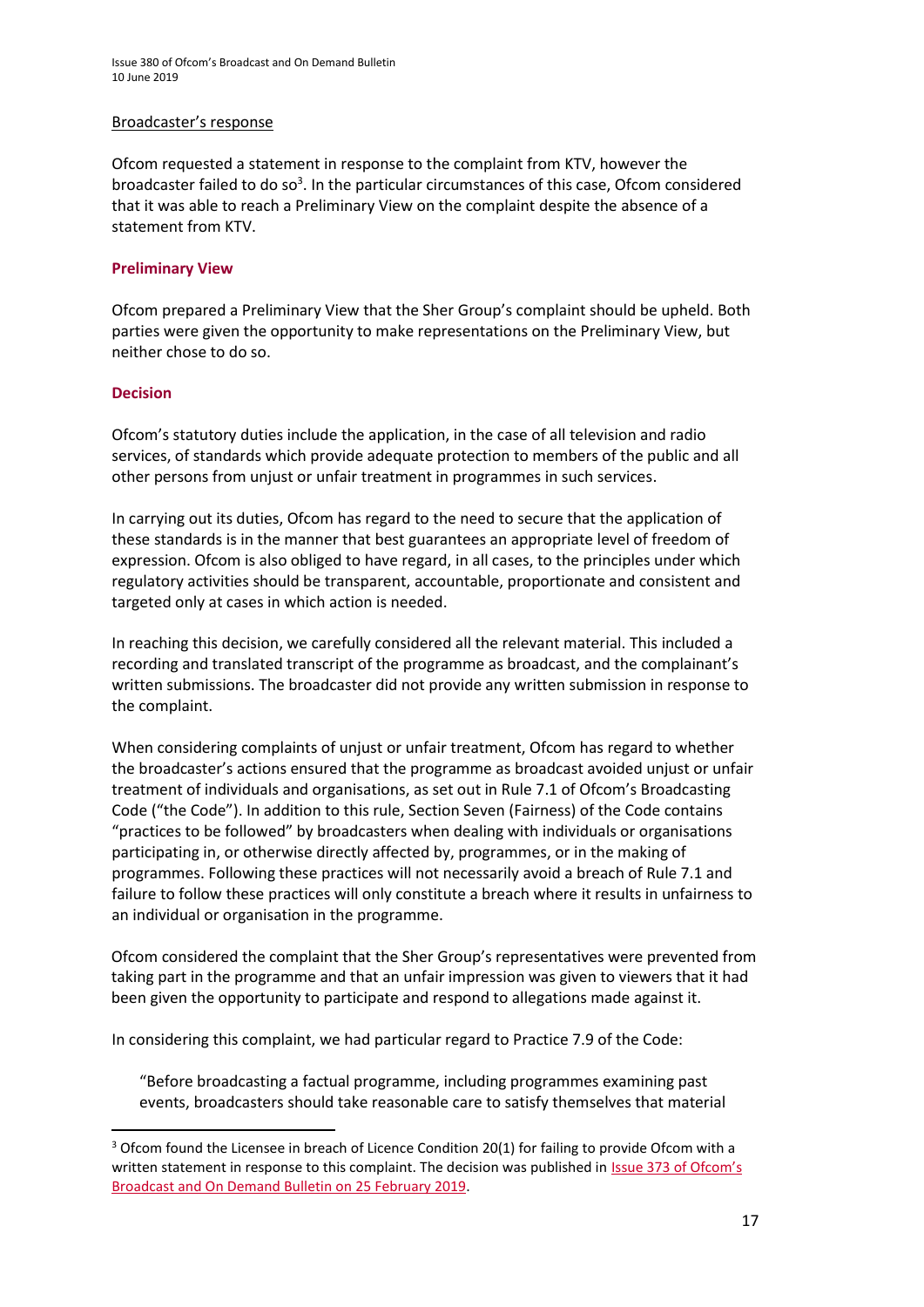facts have not been presented, disregarded or omitted in a way that is unfair to an individual or organisation…".

Ofcom's role is to consider whether, by making repeated requests for representatives of the Sher Group to participate in the programme and omitting to explain to viewers that its representatives had attended, albeit late, the broadcaster took reasonable care not to present, disregard or omit material facts in a way that resulted in unfairness to the Sher Group. Whether a broadcaster has taken reasonable care to present material facts in a way that is not unfair to an individual or organisation will depend on all the particular facts and circumstances of the case including, for example, the seriousness of any allegations and the context within which they were presented in the programme. Therefore, Ofcom began by considering whether the matters complained of had the potential to materially and adversely affect viewers' opinions of the Sher Group in a way that was unfair.

We took account of what the presenter said about the Sher Group and, in particular, what was said about its lack of participation in the programme. From the detailed "Programme summary" above, the presenter made four references to the Sher Group taking part in the debate, and further comments were made by a programme guest who said that *"…it would have been better if Mr Malhi* [representative of the Sher Group] *was here"* and *"Maybe tomorrow he will be sitting here in front of me…"*. No representatives of the Sher Group appeared on the programme.

Ofcom considered that the repeated references by the presenter for representatives of the Sher Group to participate in the debate programme had the potential to materially and adversely affect viewers' opinions of the Sher Group. This was because the comments potentially gave the impression that the Sher Group had chosen not to take part in the programme, and that it did not want to engage in debate about the election issues and the management of the Gurdwara. According to the complainant, the Sher Group had not been notified of the time of the debate and that when its representatives had arrived at the venue, they were prevented from taking part. This, in our view, was likely to have a potentially created an adverse inference in the minds of the viewers as to why the Sher Group was not represented in the programme.

We recognised that the programme was broadcast live, and we understand that participants can sometimes make unexpected comments, or circumstances may arise that prevents contributors from taking part, as it appeared to be the case in this instance. However, in such circumstances, broadcasters need to be particularly aware that they have a duty to ensure that reasonable care is taken that the broadcast material is consistent with the requirements of the Code. It must not mislead viewers or portray people or organisations in a way that is unfair.

In our view, it was incumbent on the broadcaster to have fairly represented the Sher Group's absence from the programme. We considered that the broadcaster, who we understood was aware of the actual situation at the time of broadcast, failed to inform viewers that the Sher Group representatives had in fact attended the studios, albeit late. Instead, the broadcaster gave the impression to viewers that the Sher Group had chosen not to take part in the debate despite having been invited to do so. This, we concluded, created a misleading and unfair impression of the Sher Group to viewers.

Taking all these factors into account, we considered the comments made in the programme and the omission of any explanation for the absence of the Sher Group representatives from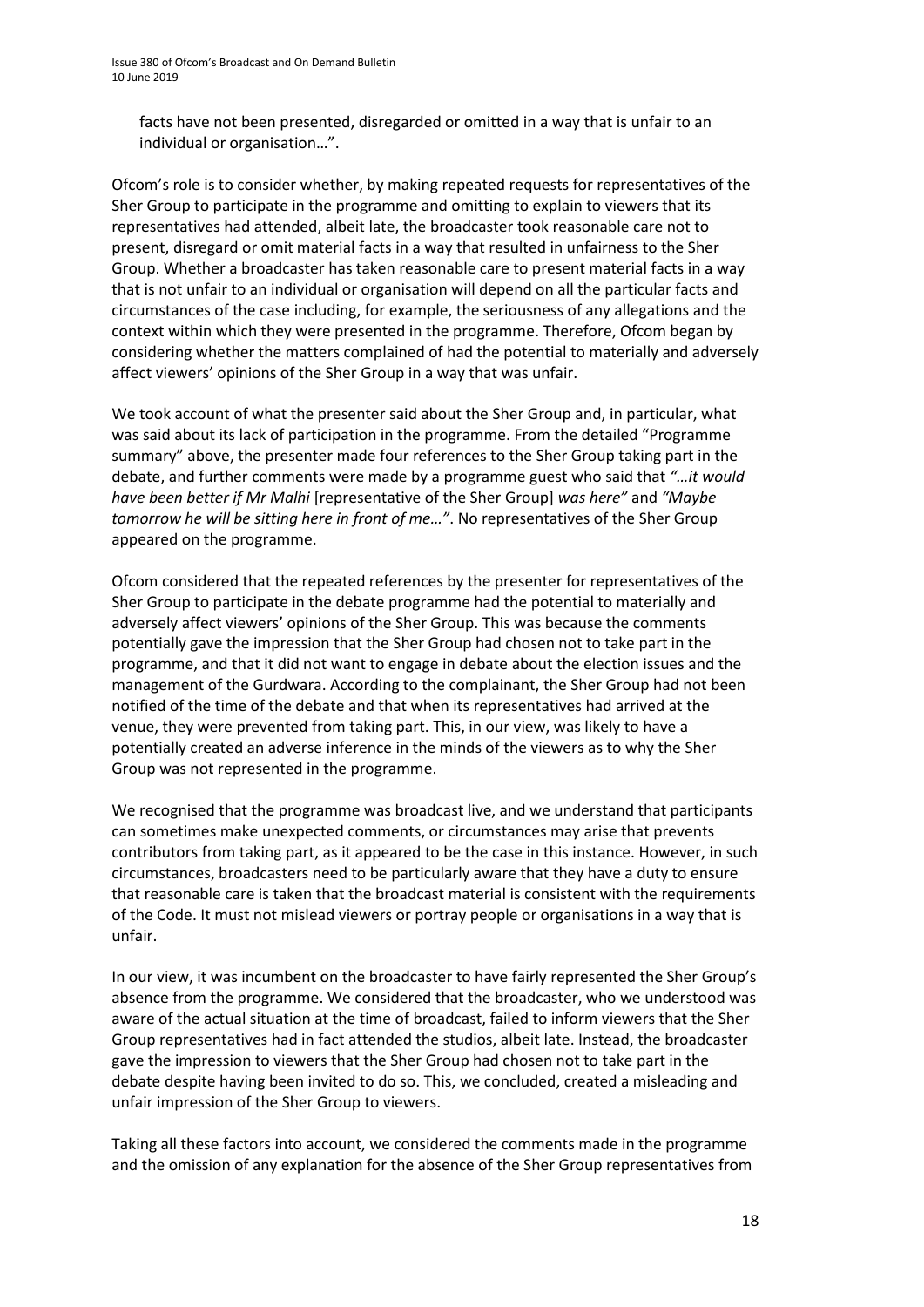Issue 380 of Ofcom's Broadcast and On Demand Bulletin 10 June 2019

the programme, had the clear potential to materially and adversely affect viewers' opinions of the Sher Group in a way that was unfair. Therefore, in the particular circumstances of this case, Ofcom concluded that the broadcaster did not take reasonable care to satisfy itself that material facts had not been presented, disregarded or omitted in the programme, and that this resulted in unfairness to the Sher Group.

#### **Ofcom has upheld the Sher Group's complaint of unjust or unfair treatment in the programme as broadcast.**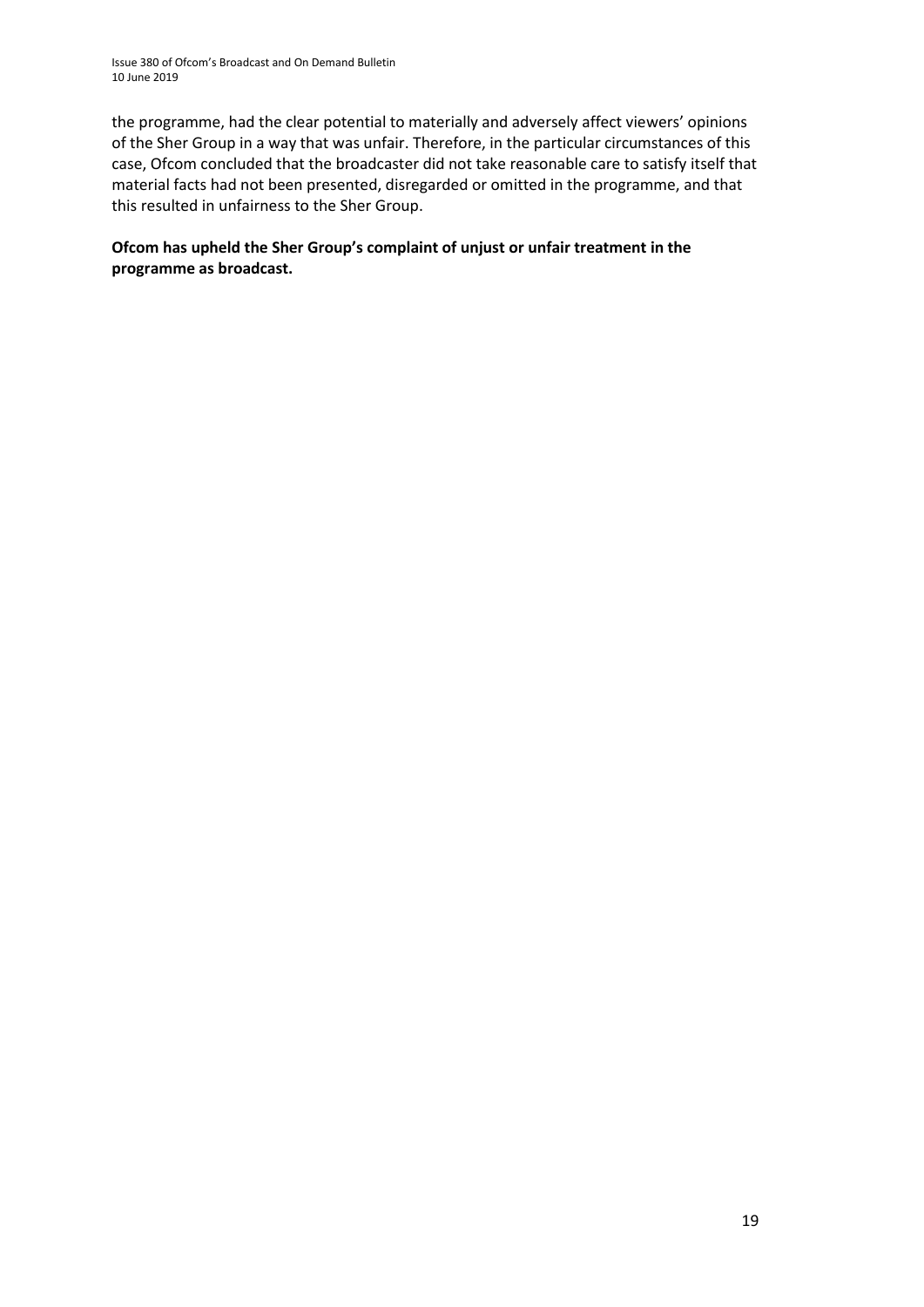### Upheld

### **Complaint by Mr Gurmail Singh Malhi and the Sher Group**  *Programming, KTV, 30 September 2017*

#### **Summary**

Ofcom has upheld Mr Gurmail Singh Malhi's complaint of unjust or unfair treatment in the programme as broadcast, made on his own behalf, and on behalf of the Sher Group<sup>1</sup>.

During the programme, the presenter was joined by two guests in the studio who talked, largely, about their negative experiences of the management committee of the Sri Guru Singh Sabha Gurdwara (the "Gurdwara") in Southall, west London<sup>2</sup>.

Ofcom considered that:

- The broadcaster did not take reasonable care to satisfy itself that material facts had not been presented, disregarded or omitted in a way that was unfair to Mr Malhi and the Sher Group.
- The comments made in the programme amounted to significant allegations about Mr Malhi and the Sher Group. Therefore, the broadcaster's failure to provide the complainants with an appropriate and timely opportunity to respond resulted in unfairness to them.

#### **Programme summary**

**.** 

On 30 September 2017, KTV broadcast a live talk show programme presented by Mr Jagjit Singh Jeeta, who was joined in the studio by Mr Sharnbir Singh Sangha and Ms Jaskaran Kaur Shergill, who spoke about their negative experiences of the Gurdwara's management committee.

As the programme was broadcast in Punjabi, an English translation was prepared by Ofcom and provided to the complainant and the broadcaster for comment. Neither party commented on the translation and both confirmed to Ofcom that they were content for it to use the translation for the purposes of any subsequent investigation.

Mr Sangha explained his background and how he became involved with the Gurdwara. Later, the presenter spoke to Ms Kaur about her grievance with the Gurdwara. She said:

*"…Mr Malhi is aware of my grievance and that I have made these allegations to CID*  [Criminal Investigation Department] *that they have* [been] *threatening me".* 

<sup>&</sup>lt;sup>1</sup> One of three groups standing for election to form the new management committee of Sri Guru Singh Sabha Gurdwara, Southall. The other two groups were the Baaj Group and Tera Panth Vasey Group.

 $2$  Elections for the new management committee of the Gurdwara were taking place on 1 October 2017. The three groups standing for election were the Baaj Group, Tera Panth Vasey Group and Sher Group.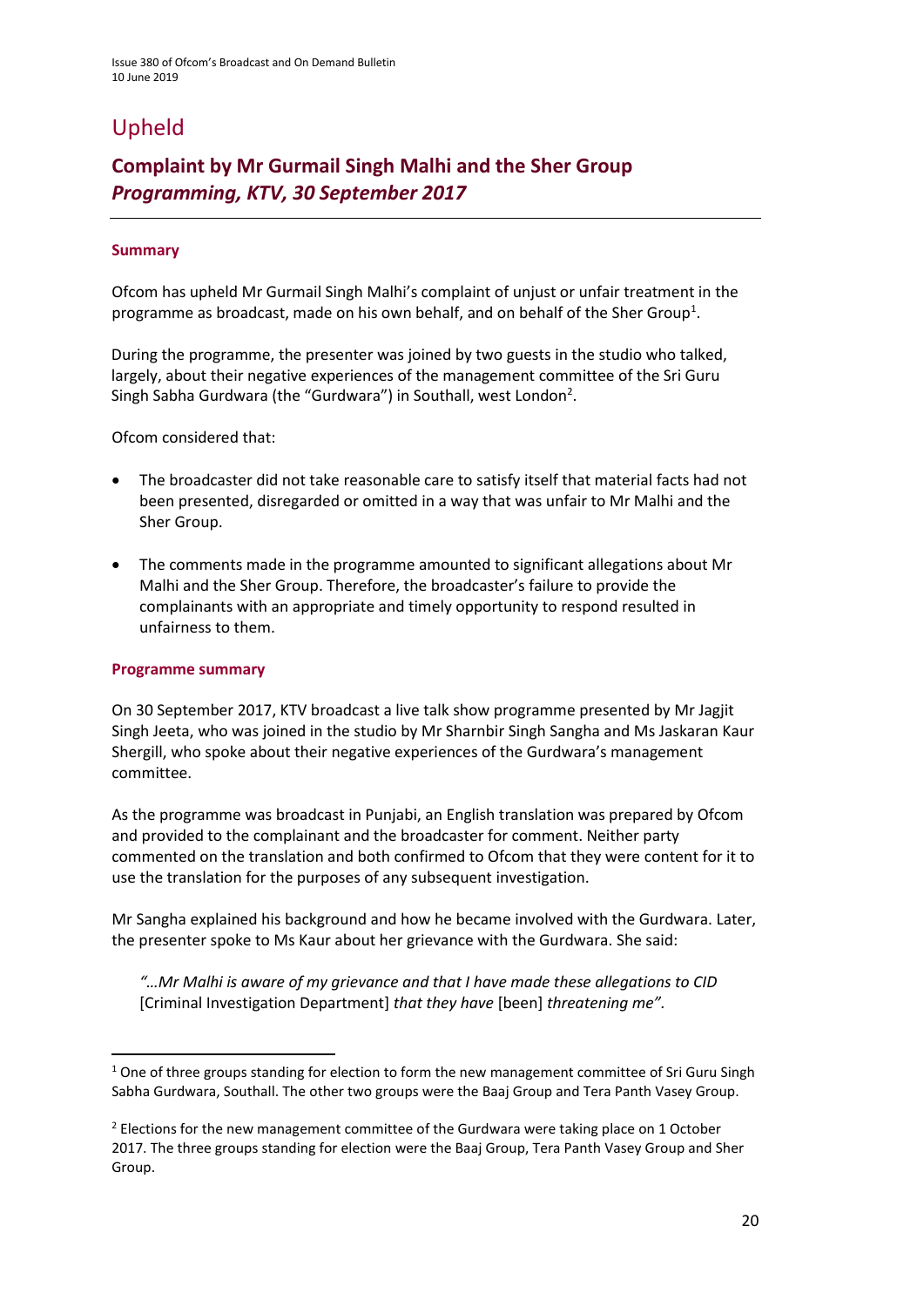The following conversation then took place between the presenter and Ms Kaur:

Presenter: *"So, as far as the Pammi* [an employee at the Gurdwara] *case is concerned, he was convicted?*

Ms Kaur: *Yes.* 

Presenter: *How much money had been misplaced?*

Ms Kaur: *My first complaint was made in October 2016 to the President* [of the management committee], *Mr Avtar Singh Buttar that a volunteer had told me that whenever Pammi leaves a holy room he has a bag full of pound coins, and as soon as he leaves the room he starts counting the money and that looked suspicious to him, and he told me this upstairs in my office, and I raised this with Avtar Singh Buttar and he said that he would 'keep an eye upon him', and investigate the matter. After telling him this, I left the matter as I assumed that he would deal with the matter, but then I heard from another employee, the receptionist who also had a second job at a chemist. He said that he* [Pammi] *comes in and exchanges substantial amounts of coins. Again, I raised this with Mr Buttar and he again said: 'don't worry we will keep an eye upon him'. After this, Pammi came up to my office a few times and asked me if I had any change which I thought was very strange as he had never asked me this before. I thought that maybe Avtar Singh had said something to Pammi and warned him that I was suspicious of him. Anyway, on the day of the theft the security guard approached me and said that Pammi's pockets were bulging and they were empty in the morning, that he had told Mr Buttar, who had said 'I never saw anything with my own eyes'. I said to the security officer that just empty his pockets that is your duty as a security officer, but he said that Avtar Singh had told him leave him this time, we will deal with him next time, and I have said this in my witness statement.*

- Presenter: *So, you did not apprehend him then? Did you not have CCTV?*
- Ms Kaur: *No. But then he* [the security guard] *comes to me as the manager and I placed the CCTV camera upon him and we observe him. It is so clear that he is stealing, and we observed that in 15 minutes, he only places his hand in his pocket just once, and we found £10,000 in his pocket.*
- Presenter: *You found £10,000 in his pocket, were they all pound coins?*
- Ms Kaur: *Yes, let me give you further details and explain. So, I spoke to the security officer and told him to go and empty his pockets. He said but a committee member has told me not to. I said that you are a security officer, and nobody can stop you from performing your duties. Meanwhile, Mr Malhi came up and I said: 'let me show you something on the security camera'. I played the video, but because he wasn't paying attention and was busy with his phone I had to replay the video two or three times. He said: 'what do you want to do about it?' I said that 'I want to empty his pockets'. He said: 'what if you find nothing?' I said that 'we have enough grounds from the video footage to*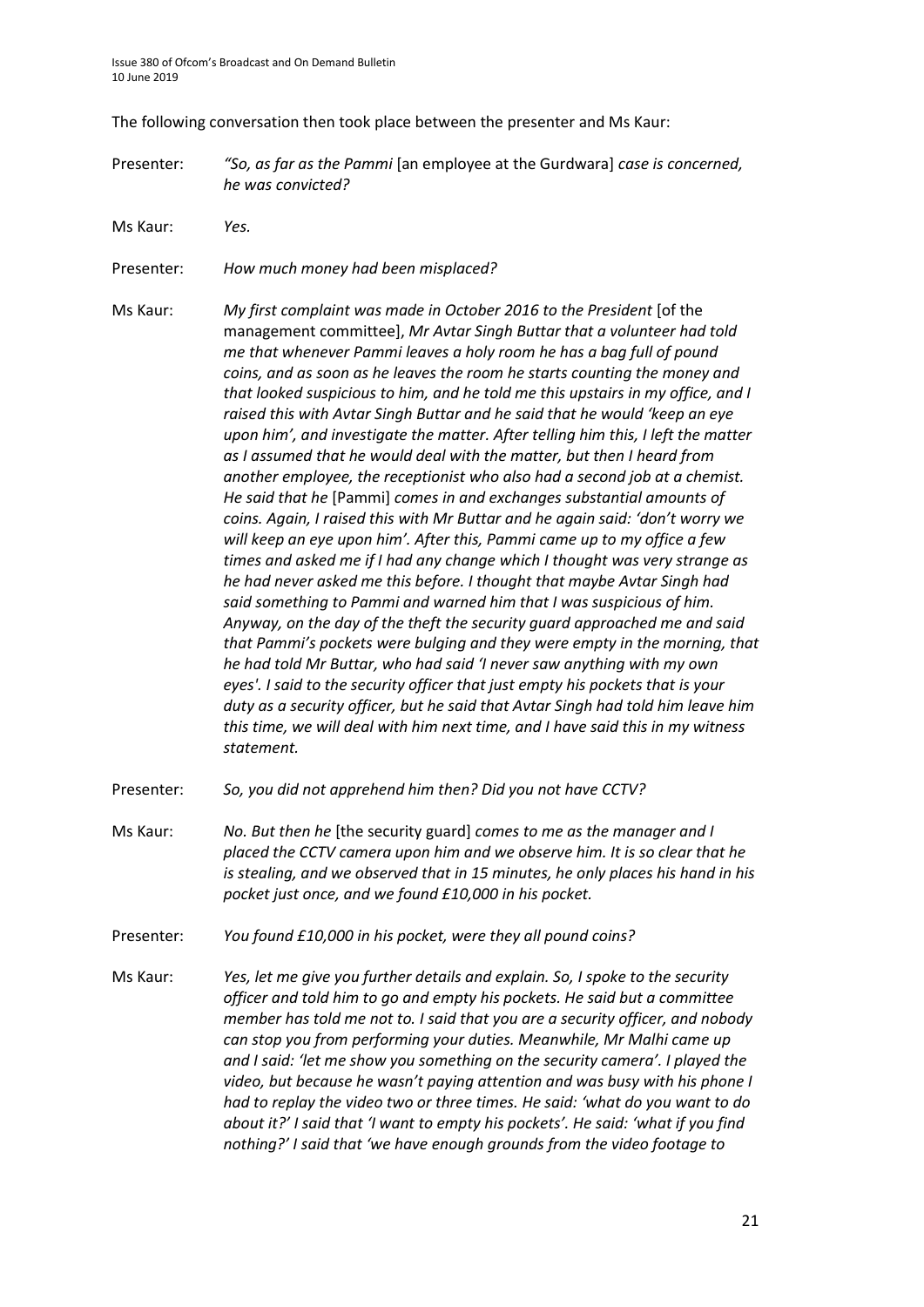*have reasonable grounds to believe that he is stealing and therefore look into his pockets'.*

- Presenter: *That is justified if you have reasonable grounds for suspicion.*
- Ms Kaur: *I said to the security officer that he should bring him upstairs, and Avtar Singh Buttar also came up as well. His main concern was that I should tell him to order that his* [Pammi's] *pockets be searched so that it appeared that he hadn't ordered that he be searched.*
- Presenter: *Even at this stage, politics is being played in Gurdwaras, that to save their position they want to evade responsibility of making decisions.*
- Ms Kaur: *I'm surprised that this is the same committee that raised such an issue over £20 and here they keep prevaricating and saying it's ok.*
- Presenter: *So, when did you find the £10,000?*
- Ms Kaur: *Pammi was brought upstairs to my room, because that is where the cameras are, and he was asked to empty his pockets. Photographs were taken at this time of this whole scene by the security officer. Pammi started emptying his pockets voluntarily as he knew beforehand why we had called him upstairs. Mr Malhi was standing to one side. At that time, we recovered £747.63 in coins from his trouser pockets. I still don't understand how he could have hidden so much. We then looked in his wallet and recovered foreign currency.*

Presenter: *Which could have been his?"*

Ms Kaur explained that she had found Euros and Dollars in the wallet and that it had to have been taken from the Gurdwara because Pammi was there *"illegally and not working"* and the Gurdwara received donations in foreign currency. The conversation between the presenter and Ms Kaur continued:

Presenter: *"But, you can't say for 100% that this was money from the Gurdwara?*

- Ms Kaur: *He admitted to it, after that I told him that I was contacting the police. My call to the police got cut off, but they rang back and left a voicemail saying that they were on the way and gave me* [a] *case reference number, which I passed on to the General Secretary. He said that he could not pass this on to the Metropolitan Police because he did not live in the Metropolitan Police area. I have no idea what he meant by that. After that, police arrived. They said to Mr Malhi 'what do you want to do in terms of pressing charges?' Mr Malhi looked at me, and I said that 'he should be arrested and if he is not I will report the matter to the Charity Commission because it's a large amount of money and you couldn't just ignore it'. Mr Malhi agreed that he should be arrested. The police then gave him a warning that they were going to search him and when they did that they found that his jacket had special pockets sewn in which showed that he had been stealing for quite some time.*
- Presenter: *Secret pockets? Where had he bought the jacket? Had he had it sewn specially?*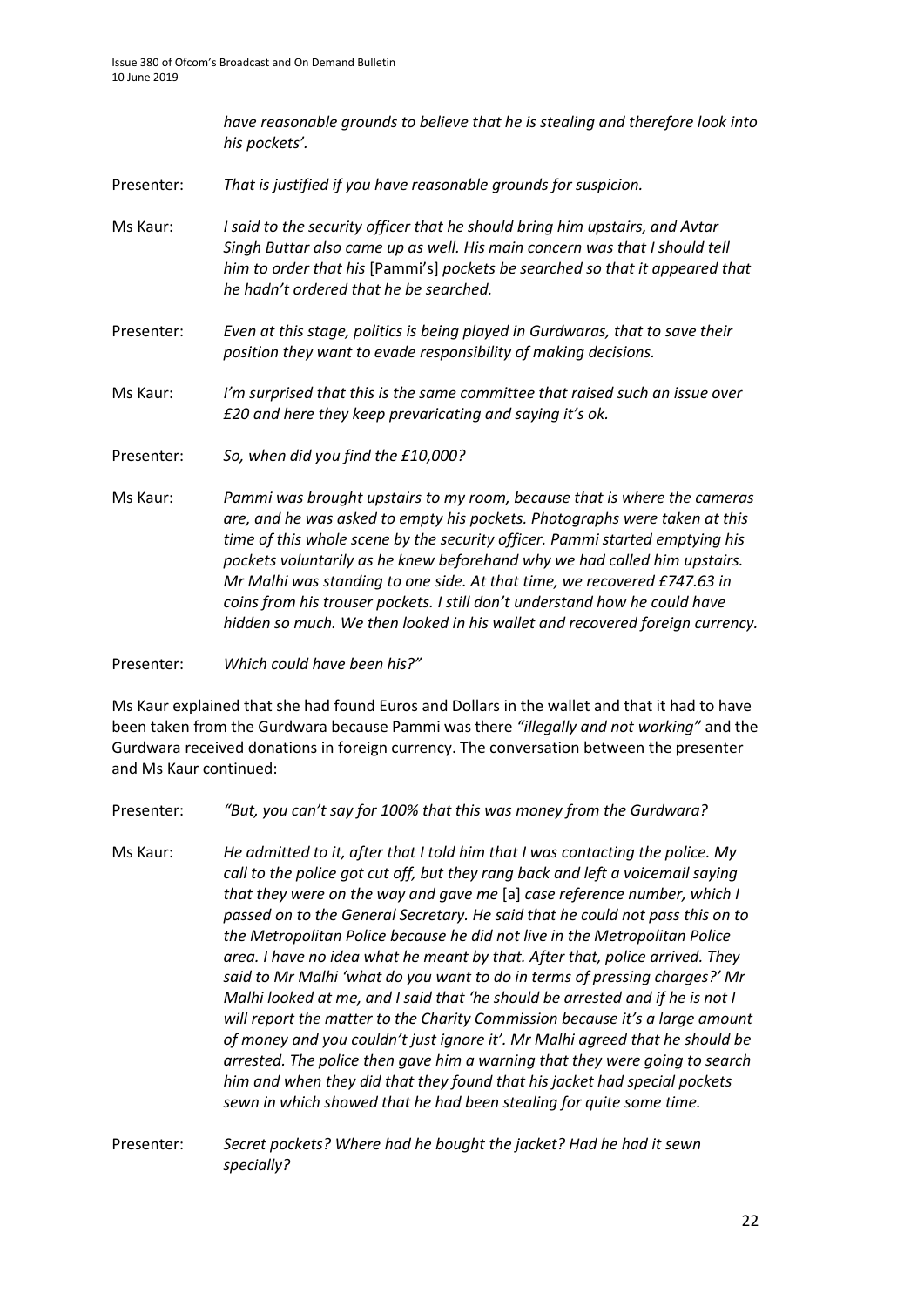Ms Kaur: *No idea. But, just imagine that in that room, there are three cameras and along with the security guard, there are about six or seven people who count the money in the room. How was it possible that nobody knew that money was being stolen?"*

The presenter said that Pammi was *"convicted and went to prison"* and asked Ms Kaur whether he had now been released. However, Ms Kaur continued to speak about the amount of money which Pammi had in his possession. She also said:

*"One thing I'd like to make clear. Many committee members claimed the benefit from this, with photos and all, saying we called the police. In reality, none of the committee members were there – except Mr Malhi. I told him that this person would routinely steal. The committee members to whom I would regularly report to, they gave a statement to police indicating that the money which they had confiscated from Pammi, that was his saving across a period of thirteen years. The police responded to Mr. Partap Singh Buttar, by asking him 'how come Pammi carried around 13 years' worth of his savings in his pocket?'…I went to court. None of the committee members went and they tried to stop me from going too. I've got text messages from Mr Manjit Singh Buttar".* 

The presenter and Ms Kaur then spoke about the court case and Ms Kaur confirmed that Pammi had pleaded guilty to theft and was given a ten-month prison sentence. Ms Kaur said that *"he only accepted* [he stole] *£8,670…*[he said] *the rest is mine. But the police gave us*  [the Gurdwara] *the full amount* [£10,000]*".* The presenter concluded this part of his conversation with Ms Kaur and said that *"Stealing from a Gurdwara is a terrible thing".* 

The presenter then spoke to the other studio guest, Mr Sangha, about *"controversy around cheques which go out with your name on them".* Mr Sangha explained that he was given a cheque for £6,100 by a committee member who asked him to resolve a dispute between people who had carried out repair works on the Gurdwara and to distribute what was owed because he was a magistrate. Ms Kaur said:

*"Can I add something? There's an example. I saw the debate yesterday on the accounts. Nobody actually does the accounts in either committee. When it comes to the issue of payments and reimbursements, the £6,000, the Sher Group would do the same practices. They'd put money in various people's accounts".* 

Later, the presenter spoke again to Ms Kaur. The following conversation took place:

| Presenter: | "Jaskaran Shergill, you've been vocal in the Pammi case. You also have a<br>case in court. I want to know briefly, what is the matter, what is the case?<br>You've brought a case against the Gurdwara and you left your job. |
|------------|-------------------------------------------------------------------------------------------------------------------------------------------------------------------------------------------------------------------------------|
| Ms Kaur:   | I resigned from my job in July.                                                                                                                                                                                               |
| Presenter: | Reason?                                                                                                                                                                                                                       |
| Ms Kaur:   | After the theft, there was direct and indirect harassment going on after that<br>incident.                                                                                                                                    |
| Presenter: | Why was this going on?                                                                                                                                                                                                        |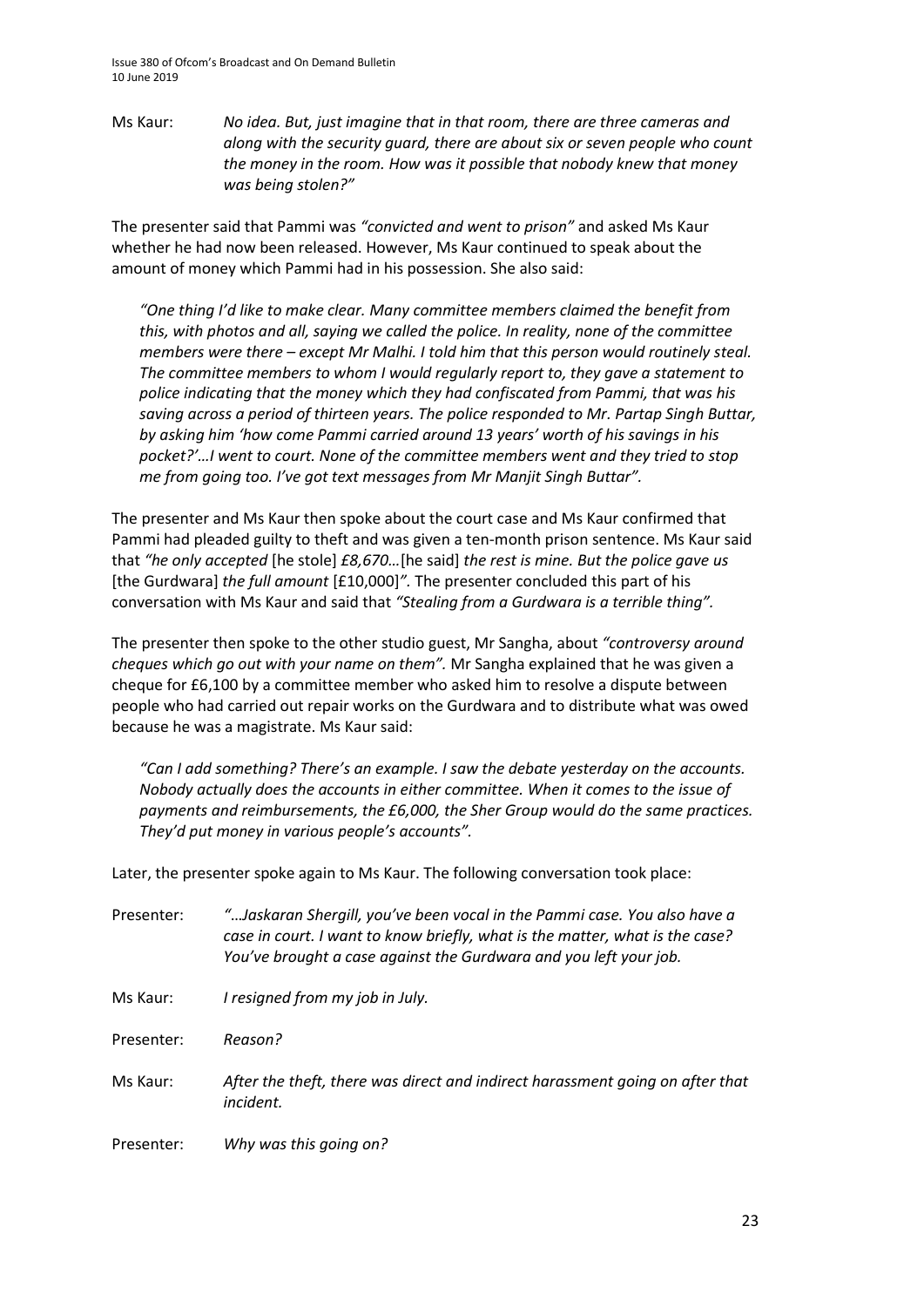- Ms Kaur: *Indirectly in the sense that they were saying there was no need for them to involve the police.*
- Presenter: *If you don't mind, I'll ask a question. Were you maligned on a personal level?*

Ms Kaur: *Yes.* 

- Presenter: *Can you disclose why?*
- Ms Kaur: *Yes. The reason for my resignation was this; five days before I resigned, I was off sick. I was taken by ambulance from Park Avenue. The same day, I was sent a malicious message, the wording of which I cannot share on-air. Whoever saw it will know.*
- Presenter: *Was it a text message or a video message?*
- Ms Kaur: *It was a WhatsApp message; that number was then shut down.*
- Presenter: *So, it was a fake number?*

Ms Kaur: *Yes, but that message wasn't sent directly to me somehow, I don't know. There was a reference to me in it that I was trying to steal money from them – professionally. The indirect meaning was that I was trying to do this through an employment tribunal. I was confused, as only the committee knew about my issues – they were confidential. After that, I got a phone call from a colleague who informed me about a message sent to all staff. I didn't receive that message. When I finally did see it, I called the police directly. The police took a witness statement from me and began tracking the numbers.*

- Presenter: *These days, there are a lot of fake numbers.*
- Ms Kaur: *They also know very well whose number it is and from which area the call was made.*
- Mr Sangha: *Look, the police traced the number. When people say* [unfinished].
- Presenter: *But, I think there are certain numbers that can't be traced so easily.*
- Ms Kaur: *But, they can trace the email that was used and the location. They called and asked me if I was aware of the location and whose it might be.*
- Presenter: *So, they told you, off the record?*
- Mr Sangha: *We know.*
- Ms Kaur: *Yes, I know who it is. I'd like to say on the record that I sent an email about this to Mr Malhi to say that I know you are behind this.*
- Presenter: *But, that's about your committee and the disputes going on.*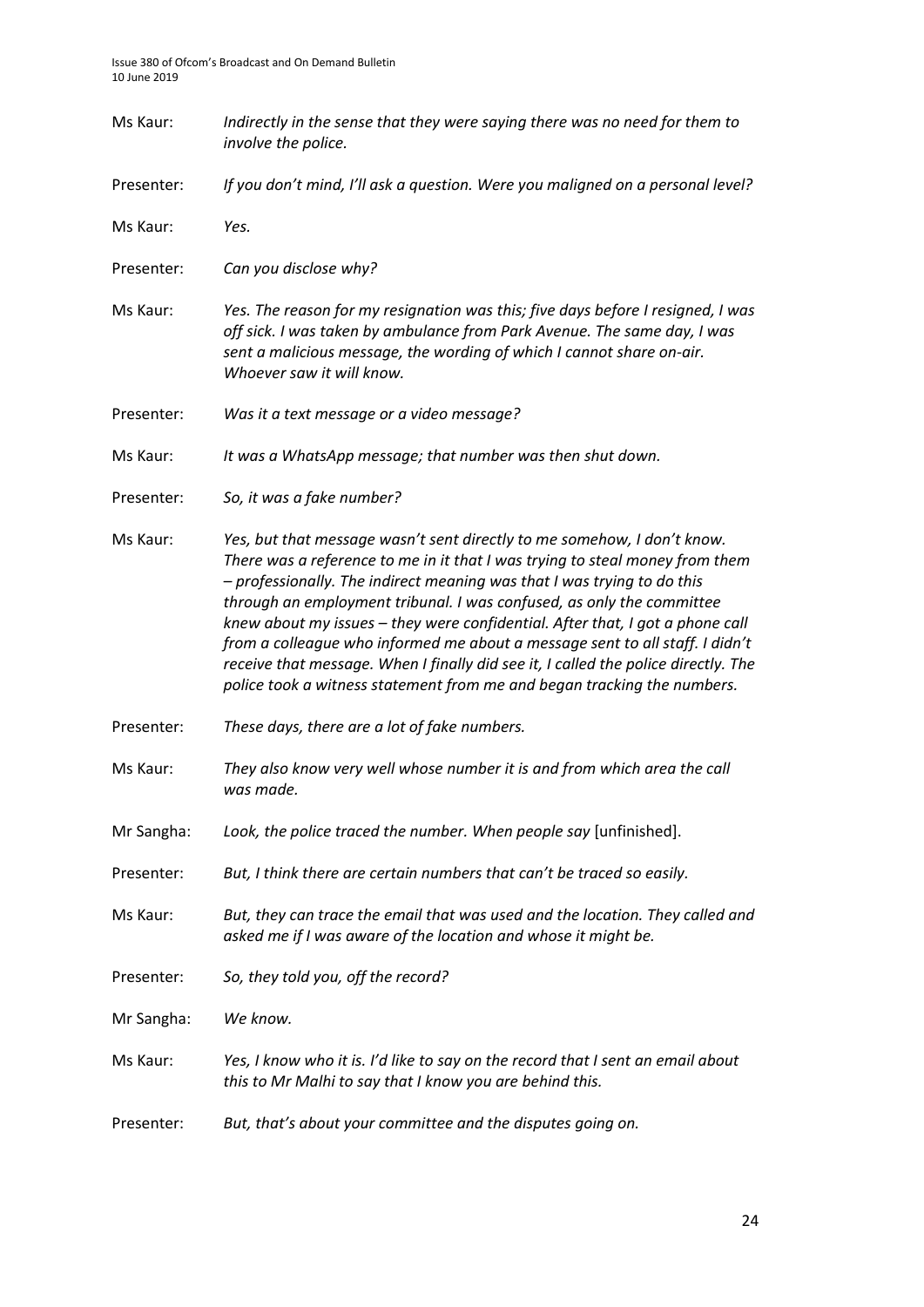| Ms Kaur:   | This has been confirmed to me by two senior committee members. They said,<br>yes. Only he could do this. The evidence to back up the accusation I made to<br>the committee - is that the way my name was spelt, only one man spells it<br>that way. He is Mr Gurmail Singh Malhi's close person. He lives in my town<br>and the police contacted him. He was told if you directly, or indirectly,<br>threaten this person you'll be arrested. |
|------------|-----------------------------------------------------------------------------------------------------------------------------------------------------------------------------------------------------------------------------------------------------------------------------------------------------------------------------------------------------------------------------------------------------------------------------------------------|
| Presenter: | So, these are your statements. At KTV, we have to stay independent, as we<br>are an independent media. You are responsible for your statements. Anything<br>you claim could be disclaimed.                                                                                                                                                                                                                                                    |
| Ms Kaur:   | I've already submitted this in writing to the committee.                                                                                                                                                                                                                                                                                                                                                                                      |
| Presenter: | Going to the other side, what case do you have in court?                                                                                                                                                                                                                                                                                                                                                                                      |
| Ms Kaur:   | My case is a whistleblowing, protected disclosures and sex discrimination<br>case. Whistleblowing is like theft. The Charity Commission was told a month<br>before Pammi was arrested by myself - I said there is theft going on here and<br>the committee isn't stopping it.                                                                                                                                                                 |
| Presenter: | Why involve the Charity Commission; why couldn't you solve it internally?                                                                                                                                                                                                                                                                                                                                                                     |
| Ms Kaur:   | Because I tried, I told Aftab Singh Buttar and the committee to stop it. They<br>did nothing.                                                                                                                                                                                                                                                                                                                                                 |
| Presenter: | So, this is one case you have in court. This is a Gurdwara case, or a personal<br>one?                                                                                                                                                                                                                                                                                                                                                        |
| Ms Kaur:   | The Gurdwara's name has to be on it, as a legal obligation, that's as an<br>employer, but the liability rests on the committee members.                                                                                                                                                                                                                                                                                                       |
| Presenter: | Who was your contract with? The Gurdwara?                                                                                                                                                                                                                                                                                                                                                                                                     |
| Ms Kaur:   | The Gurdwara, yes. Signed by Mr Malhi".                                                                                                                                                                                                                                                                                                                                                                                                       |

The other guest, Mr Sangha, then told the presenter that it was *"not the Gurdwara that has wronged us. It's the committee members and their supporters".* 

Ms Kaur then spoke about her claim and the amount of damages she was seeking. She clarified that she had not sought damages from the Gurdwara, but the management committee who she considered were personally liable. Later, Ms Kaur clarified her position further and said:

*"…my case isn't against the Gurdwara, it is against the six people who have committed legal breaches inside the Gurdwara. Right now, the regulatory services case*[s] *are open – The Charity Commission, the Home Office is investigating, Ealing Council is investigating, London Fire Authorities are involved in the breaches. I submitted protected disclosures for this purpose".*

Ms Kaur also said that she had *"enough evidence to prove I am right"* and would not lose the case.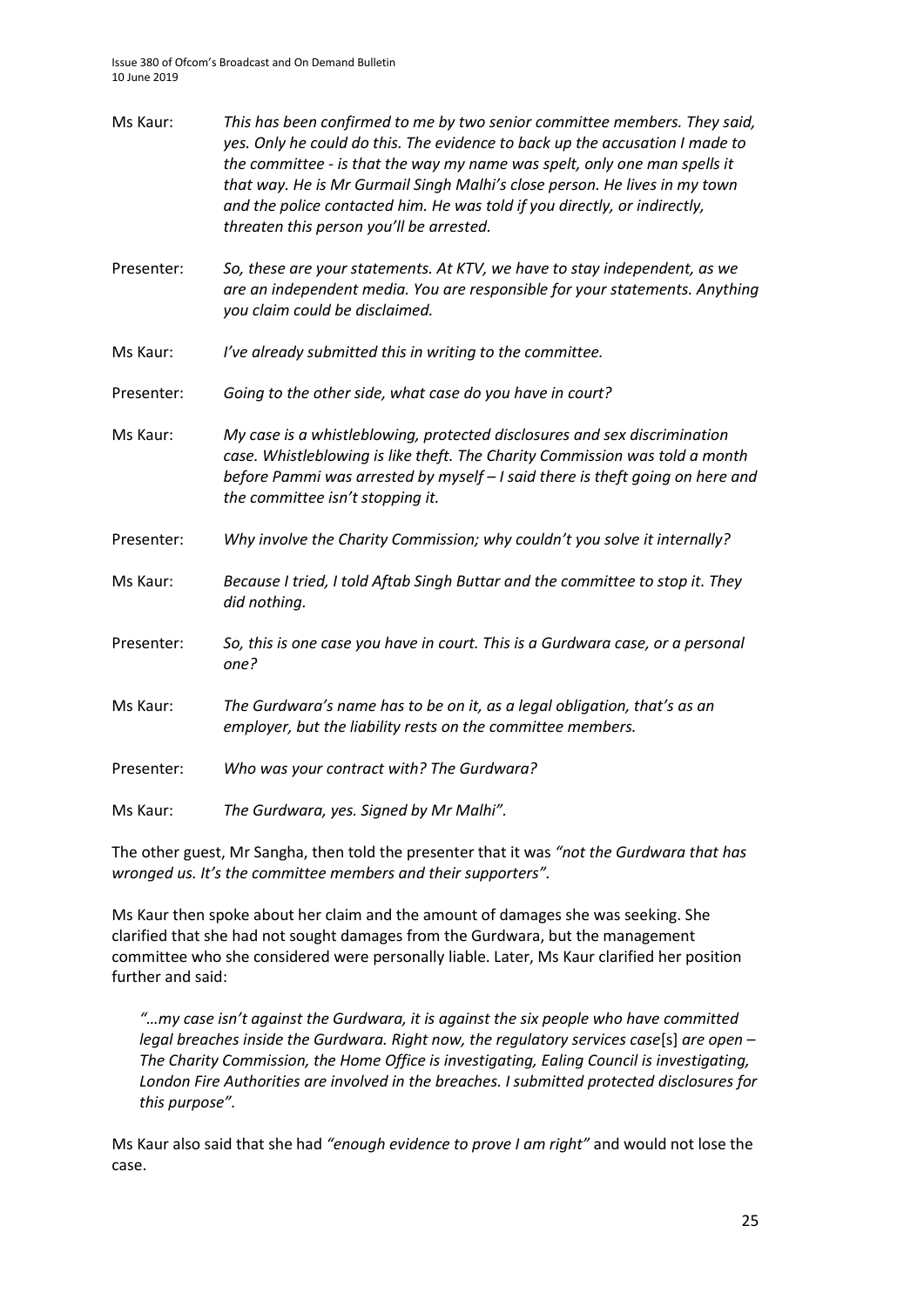The presenter concluded the programme and said:

*"At KTV, we recognise the statements made by our guests as their own. We have our own statements and they have theirs. We believe in free media. We hope you understand the pain felt by our guests, whatever the truth may be. I beg leave, we will meet again".*

There was no further reference to Mr Malhi or the Sher Group in the programme.

#### **Summary of the complaint**

#### Complaint

- a) Mr Malhi complained that he and the Sher Group were treated unjustly or unfairly in the programme because the programme alleged that he and members of the Sher Group:
	- had conspired with a "thief" to steal thousands of pounds from donation boxes and that they were involved in the theft and in covering up for the thief;
	- had threatened the contributor, Ms Kaur, and directly and indirectly harassed her; and
	- would "put money in people's accounts".

Mr Malhi also complained that both he and the Sher Group were not given an appropriate and timely opportunity to respond to the above allegations.

b) Mr Malhi complained that he was treated unjustly or unfairly in the programme because the programme alleged that he was behind a "discriminatory" message which had been sent to members of the public and contained inappropriate comments about the contributor. He also said that the programme also said that Ms Kaur had been informed by the police that Mr Malhi was under investigation.

Mr Malhi also complained that he was not given an appropriate and timely opportunity to respond to the above allegations.

#### Broadcaster's response

Ofcom requested a statement in response to the complaint from KTV, however the broadcaster failed to do so<sup>3</sup>. In the particular circumstances of this case, Ofcom considered that it was able to reach a Preliminary View on the complaint despite the absence of a statement from KTV.

#### **Preliminary View**

**.** 

Ofcom prepared a Preliminary View that the Sher Group's complaint should be upheld. Both parties were given the opportunity to make representations on the Preliminary View, but neither chose to do so.

 $3$  Ofcom found the Licensee in breach of Licence Condition 20(1) for failing to provide Ofcom with a written statement in response to this complaint. The decision was published in [Issue 373 of Ofcom's](https://www.ofcom.org.uk/__data/assets/pdf_file/0030/138648/Issue-373-Broadcast-and-On-Demand-Bulletin-25-February-2019.pdf)  [Broadcast and On Demand Bulletin on 25 February 2019.](https://www.ofcom.org.uk/__data/assets/pdf_file/0030/138648/Issue-373-Broadcast-and-On-Demand-Bulletin-25-February-2019.pdf)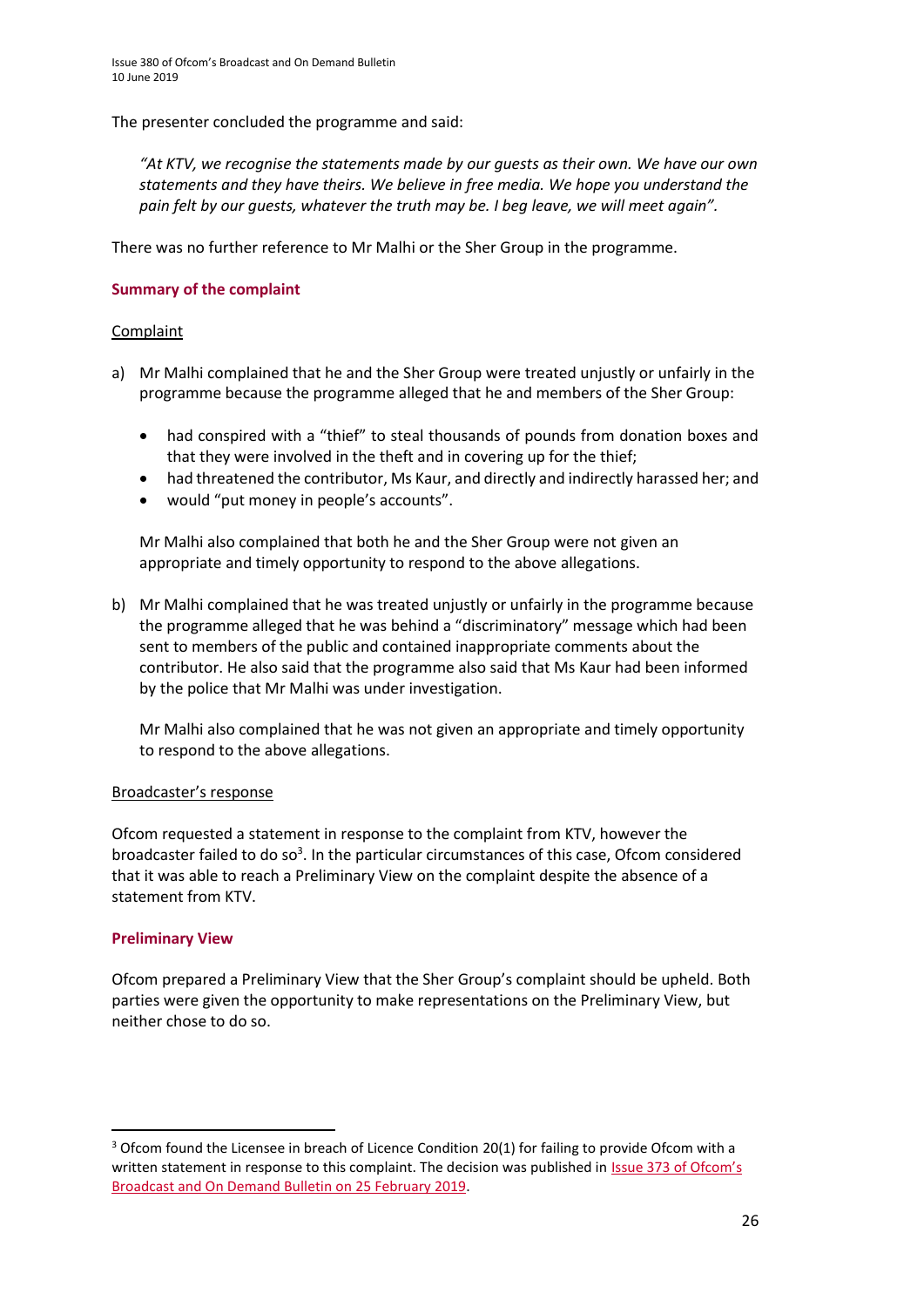#### **Decision**

Ofcom's statutory duties include the application, in the case of all television and radio services, of standards which provide adequate protection to members of the public and all other persons from unjust or unfair treatment in programmes in such services.

In carrying out its duties, Ofcom has regard to the need to secure that the application of these standards is in the manner that best guarantees an appropriate level of freedom of expression. Ofcom is also obliged to have regard, in all cases, to the principles under which regulatory activities should be transparent, accountable, proportionate and consistent and targeted only at cases in which action is needed.

In reaching this decision, we carefully considered all the relevant material. This included a recording and translated transcript of the programme as broadcast, and the complainant's written submissions. The broadcaster did not provide any written submission in response to the complaint.

When considering complaints of unjust or unfair treatment, Ofcom has regard to whether the broadcaster's actions ensured that the programme as broadcast avoided unjust or unfair treatment of individuals and organisations, as set out in Rule 7.1 of Ofcom's Broadcasting Code ("the Code"). In addition to this rule, Section Seven (Fairness) of the Code contains "practices to be followed" by broadcasters when dealing with individuals or organisations participating in, or otherwise directly affected by, programmes, or in the making of programmes. Following these practices will not necessarily avoid a breach of Rule 7.1 and failure to follow these practices will only constitute a breach where it results in unfairness to an individual or organisation in the programme.

In assessing this complaint, Ofcom considered heads a) and b) together.

Ofcom first considered the complaint that both Mr Malhi and the Sher Group were treated unjustly or unfairly in that it was alleged in the programme that they had conspired with a "thief"; had threatened Ms Kaur; and had "put [Gurdwara] money into people's accounts". We also considered Mr Malhi's complaint that he was treated unfairly in that the programme alleged that he was behind a "discriminatory" text message about Ms Kaur.

We then considered whether Mr Malhi and the Sher Group were given an appropriate and timely opportunity to respond to the allegations said to have been made in the programme.

In considering this complaint, we had particular regard to the following Practices of the Code:

Practice 7.9:

"Before broadcasting a factual programme, including programmes examining past events, broadcasters should take reasonable care to satisfy themselves that material facts have not been presented, disregarded or omitted in a way that is unfair to an individual or organisation…".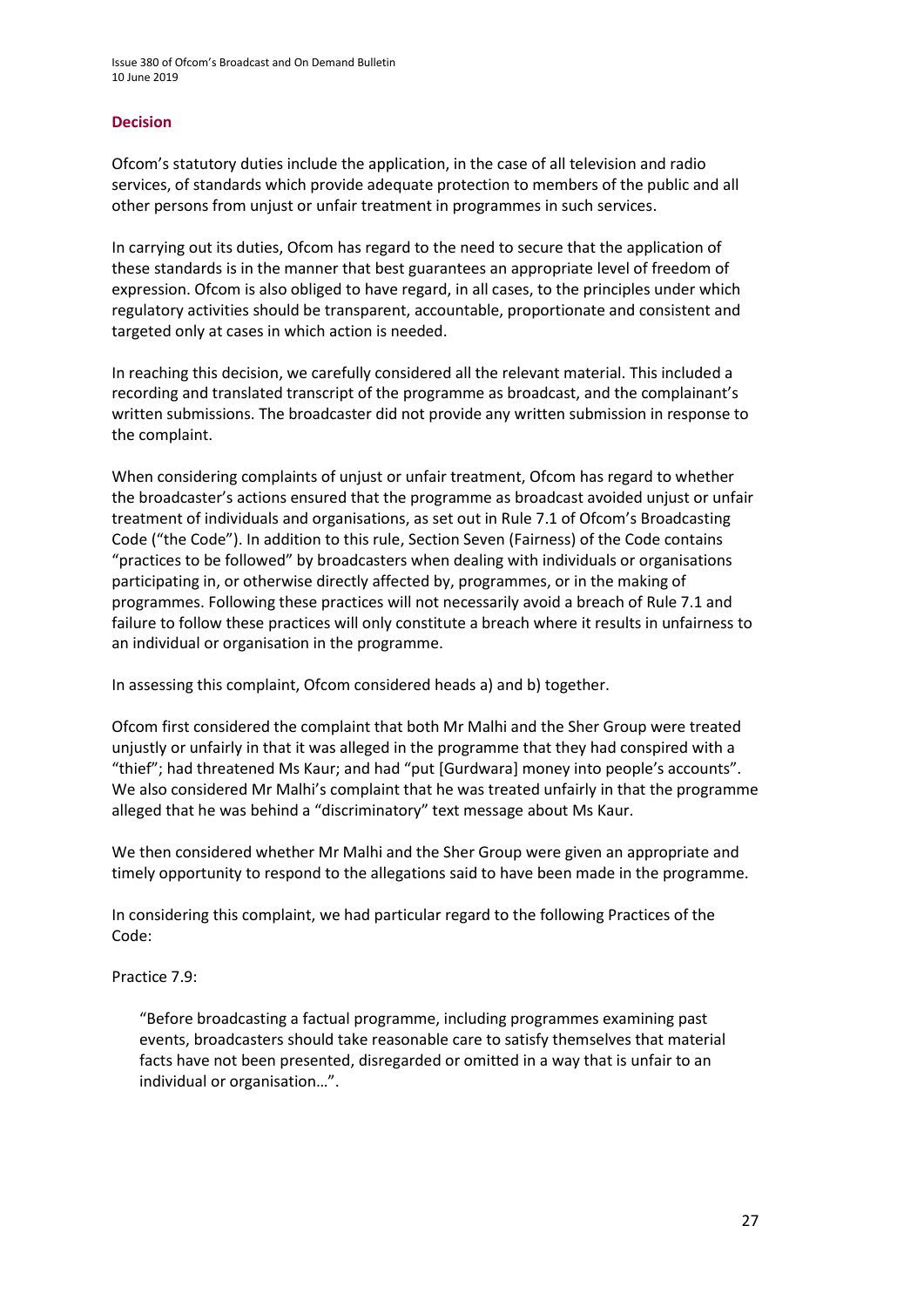#### Practice 7.11:

"If a programme alleges wrongdoing or incompetence or makes other significant allegations, those concerned should normally be given an appropriate or timely opportunity to respond".

Ofcom's role is to consider whether the broadcaster took reasonable care not to present, disregard or omit material facts in a way that resulted in unfairness to Mr Malhi and the Sher Group. Whether a broadcaster has taken reasonable care to present material facts in a way that is not unfair to an individual or organisation will depend on all the particular facts and circumstances of the case including, for example, the seriousness of any allegations and the context within which they were presented in the programme. Therefore, Ofcom began by considering whether the matters complained of had the potential to materially and adversely affect viewers' opinions of the Mr Malhi and the Sher Group in a way that was unfair.

As set out in the "Programme summary" above, the presenter and the studio guests talked about their experiences of the then incumbent management committee of the Gurdwara which consisted of members of the Sher group, including Mr Malhi, and made a number of allegations about them. While the full extent of these allegations and references to the Sher Group and Mr Malhi are set out in the "Programme summary", we took into particular account the following:

In respect of the complaint that the programme alleged that the complainants had "conspired with a thief" we took into account Ms Kaur's comments as she gave her account of the theft of money from the Gurdwara. Ms Kaur told the presenter that she had raised concerns about one of the volunteers with the President of the management committee, who she said had told her that he would *"keep eye"* on him. She said that she had heard further rumours about this volunteer and had raised the issue again, but received the same response. Ms Kaur then said that when she asked the security officer to search the pockets of the person she suspected of theft, he told her that a member of the management committee had told him to *"leave him this time, we'll deal with him next time".* We also took into account that the presenter said that *"politics is being played in Gurdwaras"* and that *"to save their position they want to evade responsibility of making decisions"*, to which Ms Kaur said that she was surprised that it was the *"same committee that raised such an issue over £20 and here they keep prevaricating and saying it's ok"*. Later in the programme when Ms Kaur was explaining what happened when the police arrived, she said that Mr Malhi was asked by the police about whether he wanted to press charges against the suspected thief. She said that Mr Malhi *"looked at me"*, and after she had told him that *"it's a large sum amount of money and you couldn't just ignore it"*, Mr Malhi had then *"agreed that he should be arrested"*. Ms Kaur also asked: *"How was it possible that nobody knew that the money was being stolen?"* and also said that *"Many of the committee members claimed the benefit…In reality, none of the committee members were there – except Mr Malhi. I had told him that this person would routinely steal"*. Ms Kaur said too that the management committee's statement to the police which indicated that the stolen money *"was his savings across a period of 13 years"*, and that the management Committee had tried to stop her from going to the court hearing. Towards the end of the relevant part of the programme, Ms Kaur said: *"…there was theft going on here and the committee isn't stopping it"*; *"They did nothing"*; *"it's not the Gurdwara that has wronged us. It's the committee members and their supporters"*; and, that her case *"is against the six people who have committed legal breaches against the Gurdwara"*.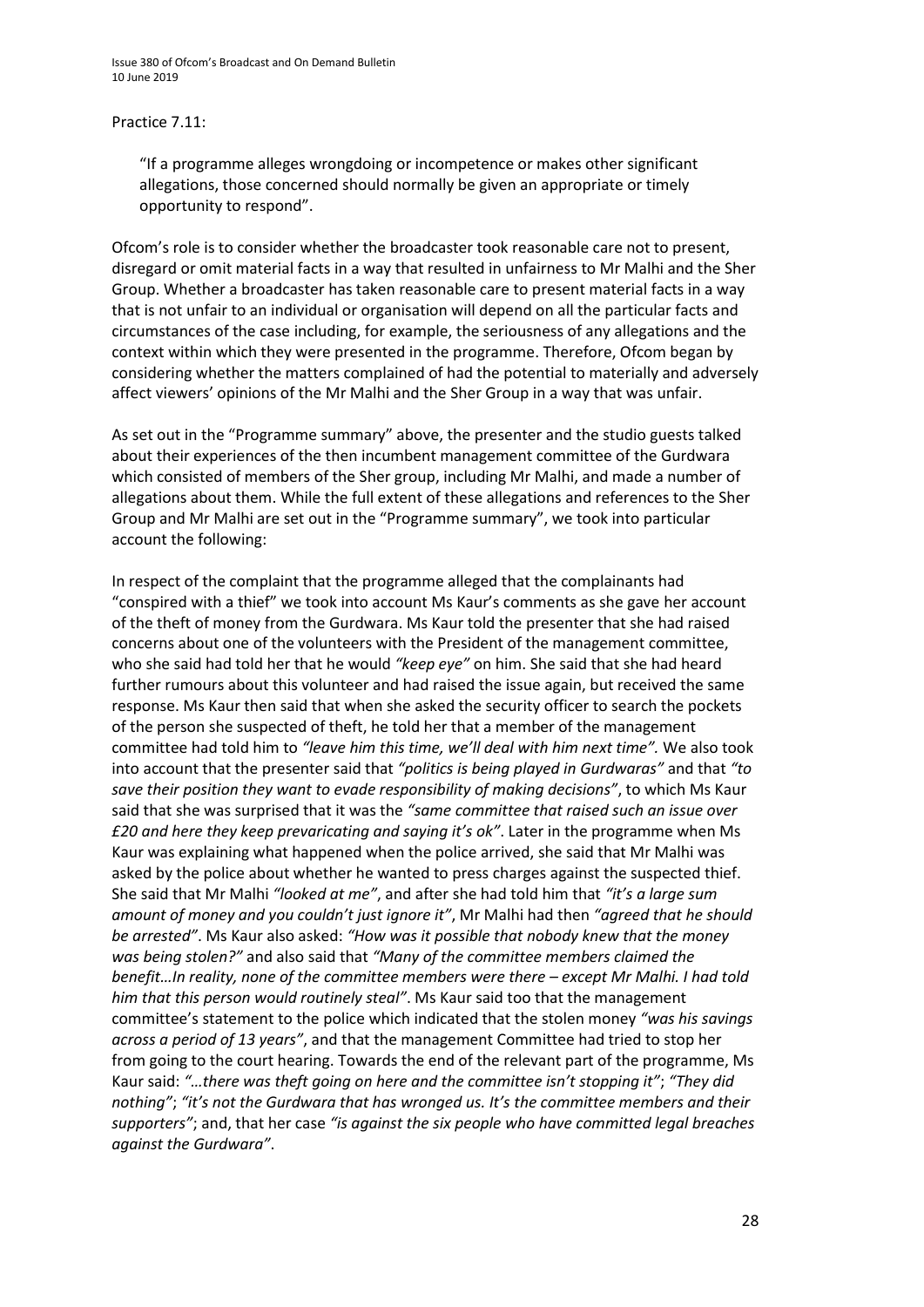Issue 380 of Ofcom's Broadcast and On Demand Bulletin 10 June 2019

In respect of the complaint that the programme alleged that the complainants had threatened Ms Kaur by harassing her, we took into account that at the beginning of the programme, Ms Kaur said of the management committee that *"Mr Malhi is aware of my grievance and that I have made these allegations to CID that they have [been] threatening me".* Later in the programme, Ms Kaur said that after the theft incident she had left her job at the Gurdwara because there *"was direct and indirect harassment going on"* and she agreed with the presenter's comments that she had been *"maligned on a personal level"*.

We also took into account, in relation to the complaint that it was alleged that the complainants would *"put money in people's accounts"*, that the presenter had said to another studio guest, Mr Sangha, that there was *"controversy around cheques going out with your name on them"* and that Mr Sangha had explained that he had been given the cheque by a committee member to resolve a dispute about repair works. Ms Kaur then said that *"Nobody actually does the accounts in either committee. When it comes to the issue of payments and reimbursements, the £6,000, the Sher Group would do the same practices. They'd put money in various people's accounts".* 

We then took into account the comments made specifically about Mr Malhi and relating to his complaint that it was alleged in the programme that he was behind a "discriminatory" message about Ms Kaur. Ms Kaur said that on the day she had resigned from the Gurdwara, she was sent *"a malicious message, the wording of which I cannot share on-air"*. She said that the message, sent via a social media app, made a reference to her *"trying to steal money from them* [i.e. the management committee] *…The indirect meaning was that I was trying to do this through an employment tribunal".* Ms Kaur went on to say that she was informed by a colleague of another message that had been sent *"to all staff"* and that when she saw it *"I called the police directly. The police took a witness statement from me and began tracking the numbers".* Following a short discussion between the presenter, Ms Kaur and the other studio guest about tracing the phone numbers, Ms Kaur said *"I'd like to say on the record that I sent an email about this to Mr Malhi to say that I know you are behind this".*  She went on to say that *"This has been confirmed to me by two senior committee members. They said, yes. Only he could do this. The evidence to back up the accusation I made to the committee – is that the way my name was spelt, only one man spells it that way. He is Mr Gurmail Singh Malhi's close person. He lives in my town and the police contacted him. He was told if you directly, or indirectly, threaten this person you'll be arrested".*

Ofcom considered that the comments made by Ms Kaur, taken collectively, were accusatory in nature and would have left viewers in no doubt that she claimed that the management committee, comprised of members of the Sher Group, including Mr Malhi, were reluctant to pursue the alleged theft of money from the Gurdwara, and implied that they overlooked criminal behaviour when they were in a position of responsibility and trust. We also took into account that the comment about Mr Malhi agreeing that the person suspected of theft should be arrested could be seen as portraying Mr Malhi positively. However, we took the view that given the context in which the comment was made, it depicted Mr Malhi as being reticent and unsure in the police taking action and that he had only agreed after Ms Kaur had told him that the theft could not be ignored. We also considered that Ms Kaur had clearly claimed that she had experienced threatening behaviour and harassment over the alleged theft incident. We also took the view that her comments about the payment of money into *"various people's accounts"* clearly implied that the management committee's management of the Gurdwara's finances was, at least, inappropriate and irregular.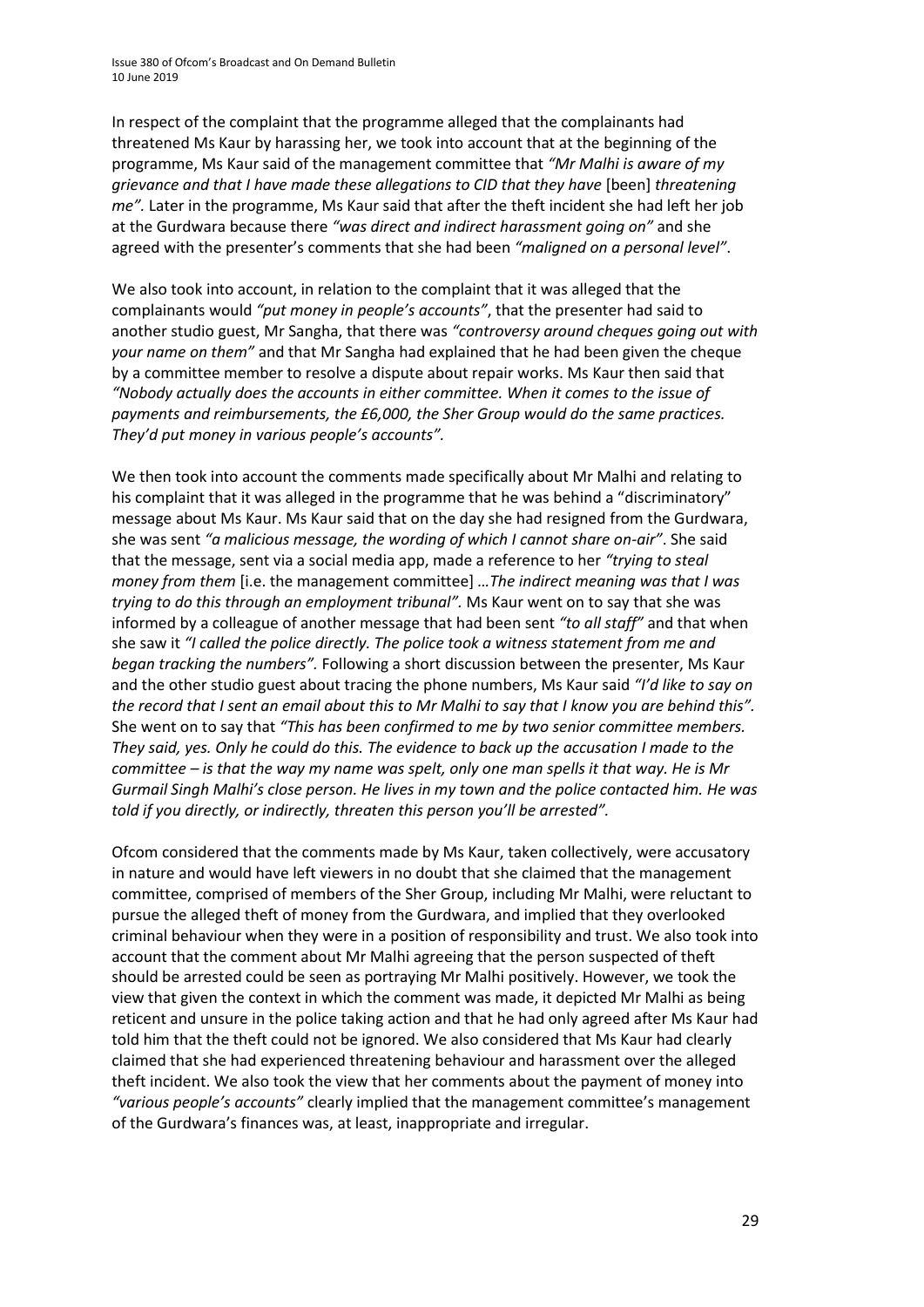In Ofcom view, the comments above, taken overall, suggested to viewers that Mr Malhi and the management committee had acted inappropriately and, potentially, dishonestly. We also considered that in respect of Ms Kaur's comments about the messages that had been sent about her, she unequivocally accused Mr Malhi as being responsible for them and that the police had taken action against an associate of Mr Malhi (though not Mr Malhi himself) who Ms Kaur claimed had sent the messages. Ofcom considered that nature of the allegations made about the Sher Group and Mr Malhi in the programme were serious and that they had the potential to materially and adversely affect viewers' opinions of Mr Malhi and the Sher Group.

We then considered whether the presentation of these comments in the programme as broadcast resulted in unfairness to the complainants. Ofcom acknowledges broadcasters' right to freedom of expression and that they must be able to broadcast programmes on matters of interest to viewers freely, including the ability to express views and critical opinions without undue constraints. However, this freedom comes with responsibility and an obligation on broadcasters to comply with the Code and, with particular reference to this case, avoid unjust or unfair treatment of individuals or organisations in programmes.

We understood that the programme was broadcast live, and we recognise that contributors can sometimes make unexpected comments that have the potential to create unfairness. It is Ofcom's view, therefore, that for live programmes it may be, but is not always, possible for the broadcaster to obtain responses from others prior to, or during, the programme. However, in such circumstances, broadcasters need to be particularly aware that they have a duty to ensure that reasonable care is taken that the broadcast material is consistent with the requirements of the Code. This may include briefing any studio guests about fairness requirements in advance of the programme, as well as ensuring that any allegations made during the programme are properly tested or challenged. This could be, for example, by pointing out any contradictory argument or evidence or by representing the viewpoint of the person or organisation that is the subject of the allegation. The importance is that the programme must not mislead viewers or portray people or organisations in a way that is unfair.

Given this, Ofcom then assessed what steps, if any, the broadcaster took to satisfy itself that material facts were not presented, disregarded or omitted in a way that was unfair to Mr Malhi and the Sher Group. KTV failed to provide a statement in response to the complaint and, therefore, it has not provided Ofcom with any evidence that it had taken any reasonable steps before the live broadcast in this regard, for example, by advising Ms Kaur to take care about any allegations she might make. Ofcom recognised that twice in the programme, the presenter advised viewers, by way of a disclaimer, that *"So, these are your*  [i.e. Ms Kaur's] *statements. At KTV, we have to stay independent, as we are an independent media. You are responsible for your statements. Anything you claim could be disclaimed"* and *"At KTV, we recognise the statements made by our guests as their own. We have our own statements and they have theirs. We believe in free media. We hope you understand the pain felt by our quests, whatever the truth may be. I beg leave, we will meet again".* However, in our view, we considered that such disclaimers, would not, in themselves, be sufficient to absolve the broadcaster of its responsibility to ensure fairness throughout the broadcast of the programme. Further, Ofcom took into account that nowhere in the programme was anything said to balance or place into appropriate context the comments made about the complainants, nor did the programme include the viewpoint of Mr Malhi or the Sher Group in response to the claims made by Ms Kaur.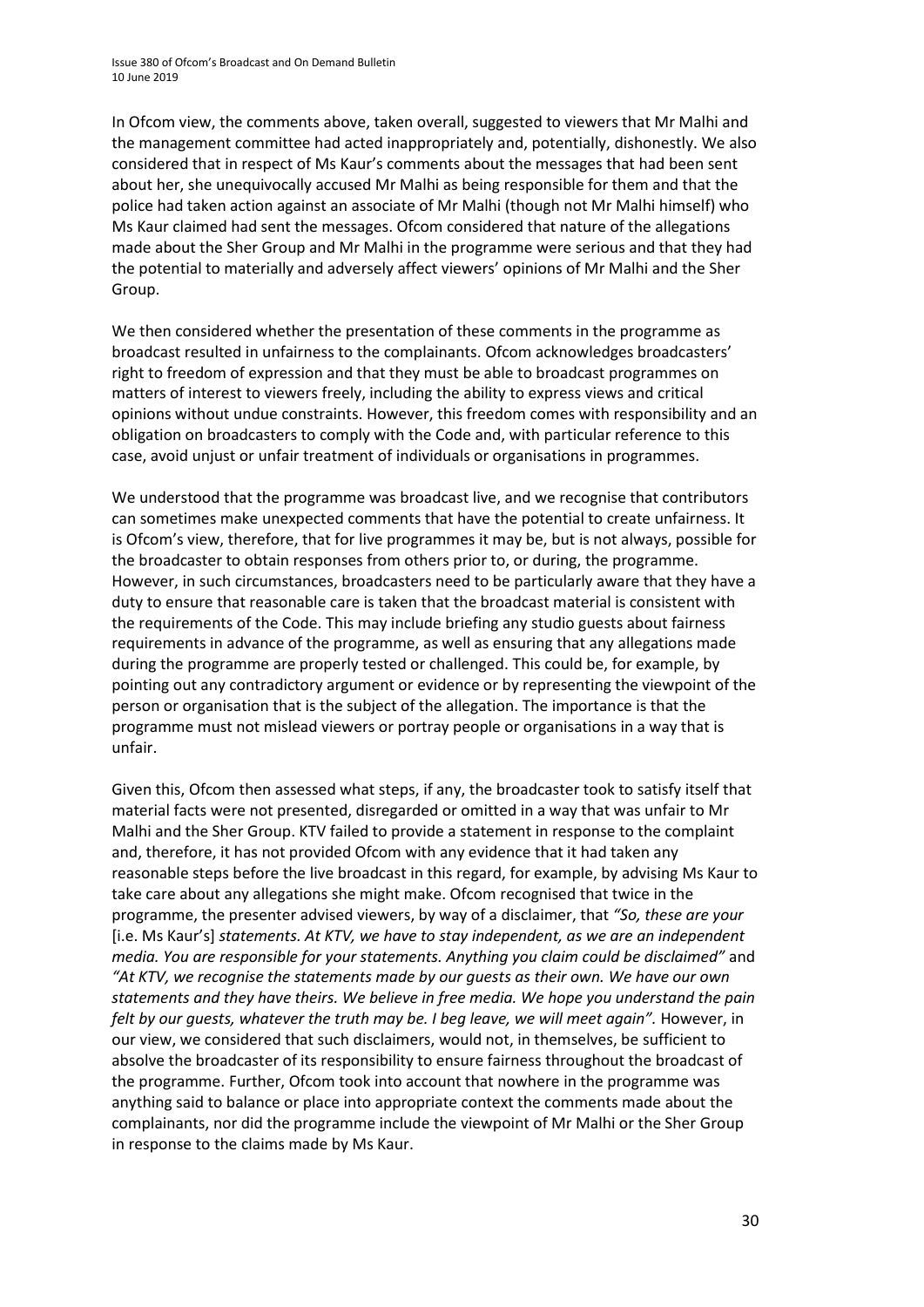Therefore, in our view, the comments made about Mr Malhi and the Sher Group in the programme were presented as facts. Given this, we considered that these comments amounted to significant allegations about Mr Malhi and the Sher Group which had the potential to materially and adversely affect viewers' opinions of them and which were presented in the programme in a way that was unfair to the complainants.

Taking all of the above into account, Ofcom concluded that, in the particular circumstances of this case, the broadcaster did not take reasonable care to satisfy itself that material facts had not been presented, disregarded or omitted in a way that was unfair to Mr Malhi and the Sher Group.

We next considered the complaint that Mr Malhi and the Sher Group were treated unjustly or unfairly in the programme because neither were given an appropriate and timely opportunity to respond to the allegations made about them in the programme.

For the reasons set out above, we considered that the comments made by Ms Kaur in the programme amounted to significant allegations about Mr Malhi and the Sher Group. Therefore, in accordance with Practice 7.11, the broadcaster should have offered Mr Malhi and the Sher Group an appropriate and timely opportunity to respond to the allegations in order to avoid unfairness. KTV did not provide Ofcom with statement in response to this complaint and so did not provide us with any evidence that it had sought responses to the allegations from the complainants. Given that no reference was made in the programme to either Mr Malhi or the Sher Group being approached for comment, or to take part in the programme itself to respond to the allegations, we considered that the broadcaster had not sought a response from Mr Malhi and the Sher Group.

In these circumstances, therefore, we concluded that KTV's failure to provide such an opportunity to respond was unfair to both Mr Malhi and to the Sher Group.

**Ofcom has upheld this complaint, made by Mr Malhi and the Sher Group, of unjust or unfair treatment in the programme as broadcast.**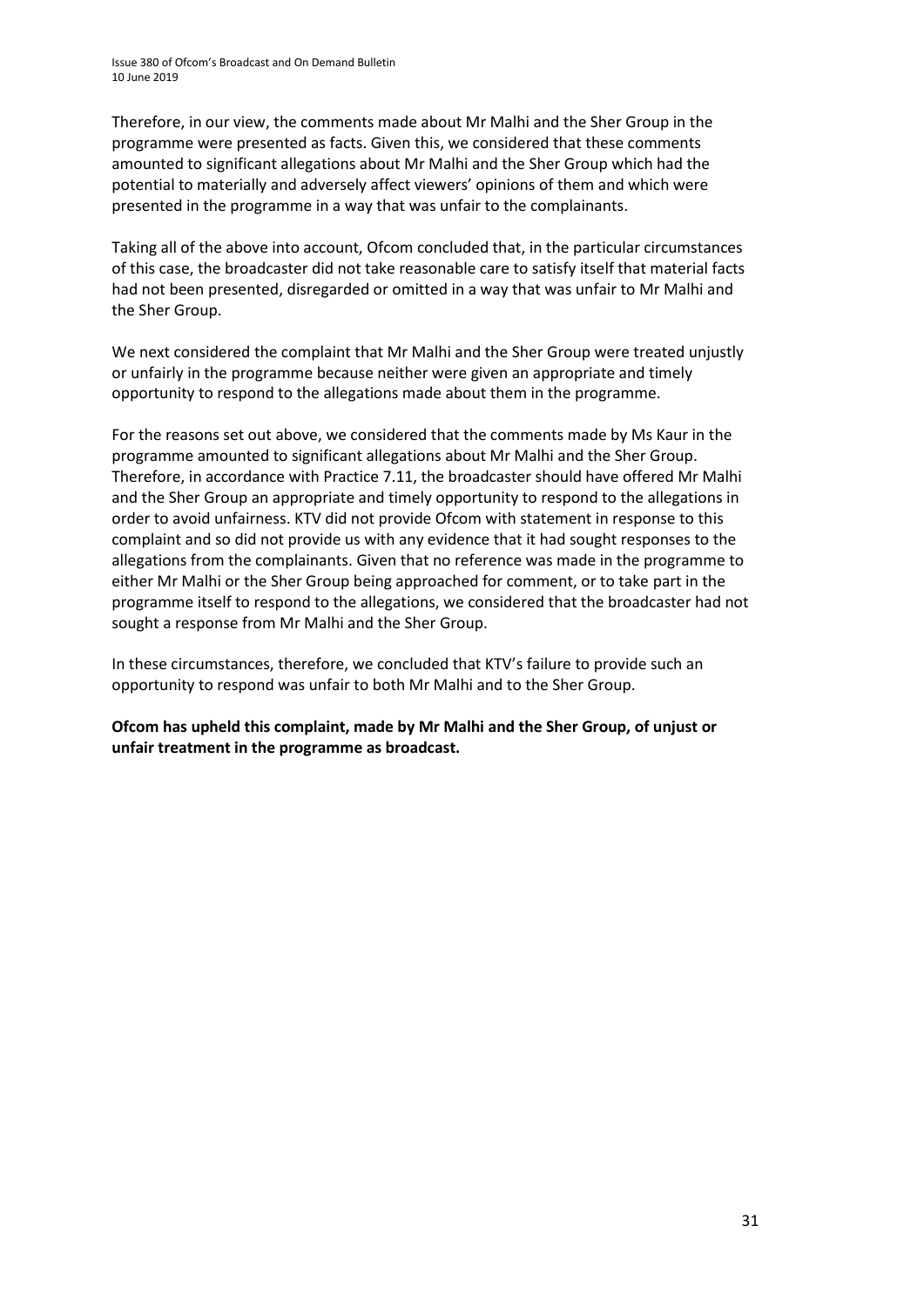# **Investigations Not in Breach**

Here are alphabetical lists of investigations that Ofcom has completed between 20 May and 2 June 2019 and decided that the broadcaster or service provider did not breach Ofcom's codes, rules, licence conditions or other regulatory requirements.

Investigations conducted under the Procedures for investigating breaches of content standards for television and radio

| Programme       | <b>Service</b> | <b>Transmission</b><br>date | <b>Categories</b>                           |
|-----------------|----------------|-----------------------------|---------------------------------------------|
| Leading the Way | TBN UK         | 29/01/2019                  | Religious/Beliefs<br>discrimination/offence |

How Ofcom conducts investigations about content standards on television and radio [programmes](https://www.ofcom.org.uk/__data/assets/pdf_file/0020/55109/breaches-content-standards.pdf)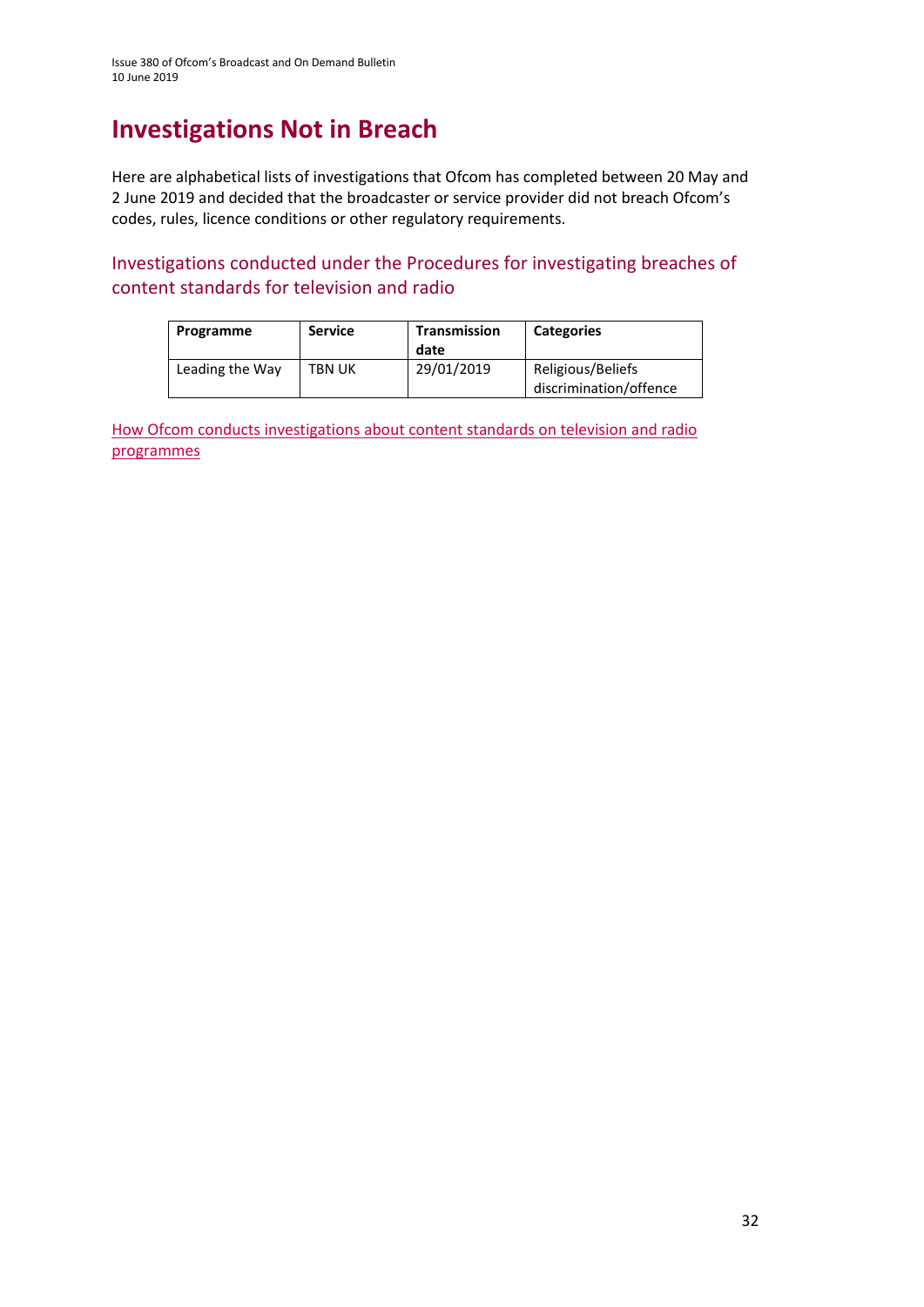# **Complaints assessed, not investigated**

Here are alphabetical lists of complaints that, after careful assessment, Ofcom has decided not to pursue between 20 May and 2 June 2019 because they did not raise issues warranting investigation.

### Complaints assessed under the Procedures for investigating breaches of content standards for television and radio

| Programme               | <b>Service</b>    | <b>Transmission Date</b> | <b>Categories</b>      | <b>Number of</b> |
|-------------------------|-------------------|--------------------------|------------------------|------------------|
|                         |                   |                          |                        | complaints       |
| 8 Out of 10 Cats        | 4Music            | 27/05/2019               | Generally accepted     | 1                |
|                         |                   |                          | standards              |                  |
| <b>Traffic Cops:</b>    | 5Spike            | 19/05/2019               | Materially misleading  | $\mathbf{1}$     |
| Motorbike Mayhem        |                   |                          |                        |                  |
| <b>Guessing Games</b>   | Baby TV           | 18/05/2019               | Generally accepted     | $\mathbf{1}$     |
|                         |                   |                          | standards              |                  |
| Live UEFA Champions     | BT Sport 2        | 17/04/2019               | Race                   | $\mathbf{1}$     |
| League                  |                   |                          | discrimination/offence |                  |
| Capital Breakfast       | Capital FM        | 15/05/2019               | Offensive language     | $\mathbf{1}$     |
|                         | (Leicester)       |                          |                        |                  |
| Drivetime with Martin   | Capital FM (North | 13/05/2019               | Generally accepted     | $\mathbf{1}$     |
| Lowes                   | East)             |                          | standards              |                  |
| Bake Off: The           | Channel 4         | 07/05/2019               | Sexual material        | $\mathbf{1}$     |
| Professionals           |                   |                          |                        |                  |
| <b>Bake Off: The</b>    | Channel 4         | 14/05/2019               | Disability             | $\mathbf{1}$     |
| Professionals           |                   |                          | discrimination/offence |                  |
| <b>Banged Up: Teens</b> | Channel 4         | 29/04/2019               | Under 18s in           | 3                |
| <b>Behind Bars</b>      |                   |                          | programmes             |                  |
| Carry Ons at the        | Channel 4         | 19/05/2019               | Offensive language     | $\overline{4}$   |
| Castle                  |                   |                          |                        |                  |
| Celebrity SAS: Who      | Channel 4         | 05/05/2019               | Offensive language     | $\overline{2}$   |
| Dares Wins for Stand    |                   |                          |                        |                  |
| Up for Cancer           |                   |                          |                        |                  |
| <b>Channel 4 News</b>   | Channel 4         | 17/05/2019               | Due impartiality/bias  | $\mathbf{1}$     |
| Channel 4 News          | Channel 4         | 17/05/2019               | Elections/Referendums  | $\overline{2}$   |
| Channel 4 News          | Channel 4         | 20/05/2019               | Elections/Referendums  | $\mathbf{1}$     |
| Channel 4 News          | Channel 4         | 21/05/2019               | Elections/Referendums  | $\mathbf{1}$     |
| Channel 4 News          | Channel 4         | 22/05/2019               | Elections/Referendums  | $\mathbf{1}$     |
| Channel 4 News          | Channel 4         | 27/05/2019               | Elections/Referendums  | $\mathbf{1}$     |
| Channel 4 News          | Channel 4         | 28/05/2019               | Dangerous behaviour    | $\mathbf{1}$     |
| Channel 4 News          | Channel 4         | 28/05/2019               | Generally accepted     | 3                |
|                         |                   |                          | standards              |                  |
| Channel ident           | Channel 4         | 15/05/2019               | Dangerous behaviour    | $\mathbf{1}$     |
| Citroën's sponsorship   | Channel 4         | 10/05/2019               | Sponsorship credits    | 1                |
| of First Dates          |                   |                          |                        |                  |
| Dispatches - Jeremy     | Channel 4         | 27/05/2019               | Due impartiality/bias  | $\mathbf{1}$     |
| Kyle: TV on Trial       |                   |                          |                        |                  |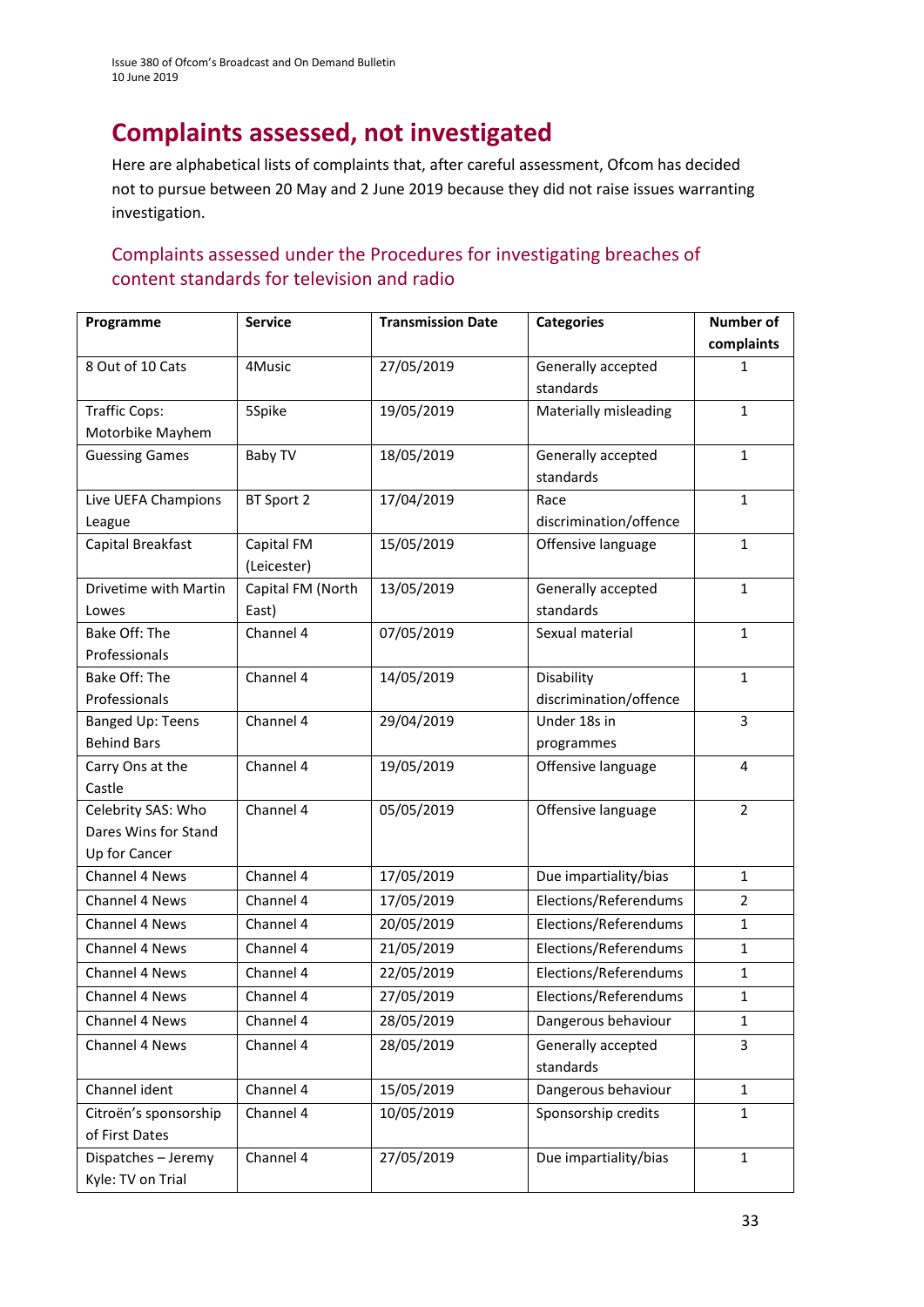| Programme            | <b>Service</b> | <b>Transmission Date</b> | <b>Categories</b>      | <b>Number of</b> |
|----------------------|----------------|--------------------------|------------------------|------------------|
|                      |                |                          |                        | complaints       |
| Dispatches - Jeremy  | Channel 4      | 27/05/2019               | Materially misleading  | 1                |
| Kyle: TV on Trial    |                |                          |                        |                  |
| <b>First Dates</b>   | Channel 4      | 30/04/2019               | Race                   | $\mathbf{1}$     |
|                      |                |                          | discrimination/offence |                  |
| Gogglebox            | Channel 4      | 10/05/2019               | Generally accepted     | 3                |
|                      |                |                          | standards              |                  |
| Gogglebox            | Channel 4      | 17/05/2019               | Race                   | $\overline{2}$   |
|                      |                |                          | discrimination/offence |                  |
| Gogglebox            | Channel 4      | 24/05/2019               | Generally accepted     | $\mathbf{1}$     |
|                      |                |                          | standards              |                  |
| Gogglebox            | Channel 4      | 24/05/2019               | Sexual material        | $\mathbf{1}$     |
| Gogglebox            | Channel 4      | 24/05/2019               | Sexual orientation     | $\overline{2}$   |
|                      |                |                          | discrimination/offence |                  |
| Gogglebox            | Channel 4      | 24/05/2019               | Violence               | $\mathbf{1}$     |
| Hollyoaks            | Channel 4      | 07/05/2019               | Race                   | $\mathbf{1}$     |
|                      |                |                          | discrimination/offence |                  |
| Hollyoaks            | Channel 4      | 09/05/2019               | Race                   | $\mathbf{1}$     |
|                      |                |                          | discrimination/offence |                  |
| The Hunt for Jihadi  | Channel 4      | 20/05/2019               | Generally accepted     | $\mathbf{1}$     |
| John                 |                |                          | standards              |                  |
| The Last Leg         | Channel 4      | 14/05/2019               | Due impartiality/bias  | $\mathbf{1}$     |
| The Last Leg         | Channel 4      | 17/05/2019               | Elections/Referendums  | $\overline{2}$   |
| The Last Leg         | Channel 4      | 24/05/2019               | Crime and disorder     | $\mathbf{1}$     |
| The Last Leg         | Channel 4      | 24/05/2019               | Due impartiality/bias  | $\mathbf{1}$     |
| The Last Leg         | Channel 4      | 25/05/2019               | Generally accepted     | 1                |
|                      |                |                          | standards              |                  |
| The Simpsons         | Channel 4      | 19/05/2019               | Generally accepted     | $\mathbf{1}$     |
|                      |                |                          | standards              |                  |
| The Virtues          | Channel 4      | 22/05/2019               | Animal welfare         | 1                |
| W Series Motor       | Channel 4      | 04/05/2019               | Generally accepted     | $\mathbf{1}$     |
| Racing               |                |                          | standards              |                  |
| The Last Leg         | Channel 4+1    | 19/05/2019               | Elections/Referendums  | $\mathbf{1}$     |
| 5 News               | Channel 5      | 24/05/2019               | Due impartiality/bias  | $\mathbf{1}$     |
| 60 Stone and House   | Channel 5      | 15/05/2019               | Materially misleading  | $\mathbf{1}$     |
| <b>Trapped</b>       |                |                          |                        |                  |
| Ben Fogle: New Lives | Channel 5      | 07/05/2019               | Materially misleading  | 4                |
| in the Wild          |                |                          |                        |                  |
| Ben Fogle's Great    | Channel 5      | 16/05/2019               | Animal welfare         | $\mathbf{1}$     |
| Africa Migration     |                |                          |                        |                  |
| Cruising with Jane   | Channel 5      | 03/05/2019               | Animal welfare         | $\mathbf{1}$     |
| McDonald             |                |                          |                        |                  |
| Jeremy Vine          | Channel 5      | 16/05/2019               | Generally accepted     | $\mathbf{1}$     |
|                      |                |                          | standards              |                  |
| Jeremy Vine          | Channel 5      | 20/05/2019               | Due impartiality/bias  | $\mathbf{1}$     |
| Les Miserables       | Channel 5      | 26/05/2019               | Offensive language     | $\mathbf{1}$     |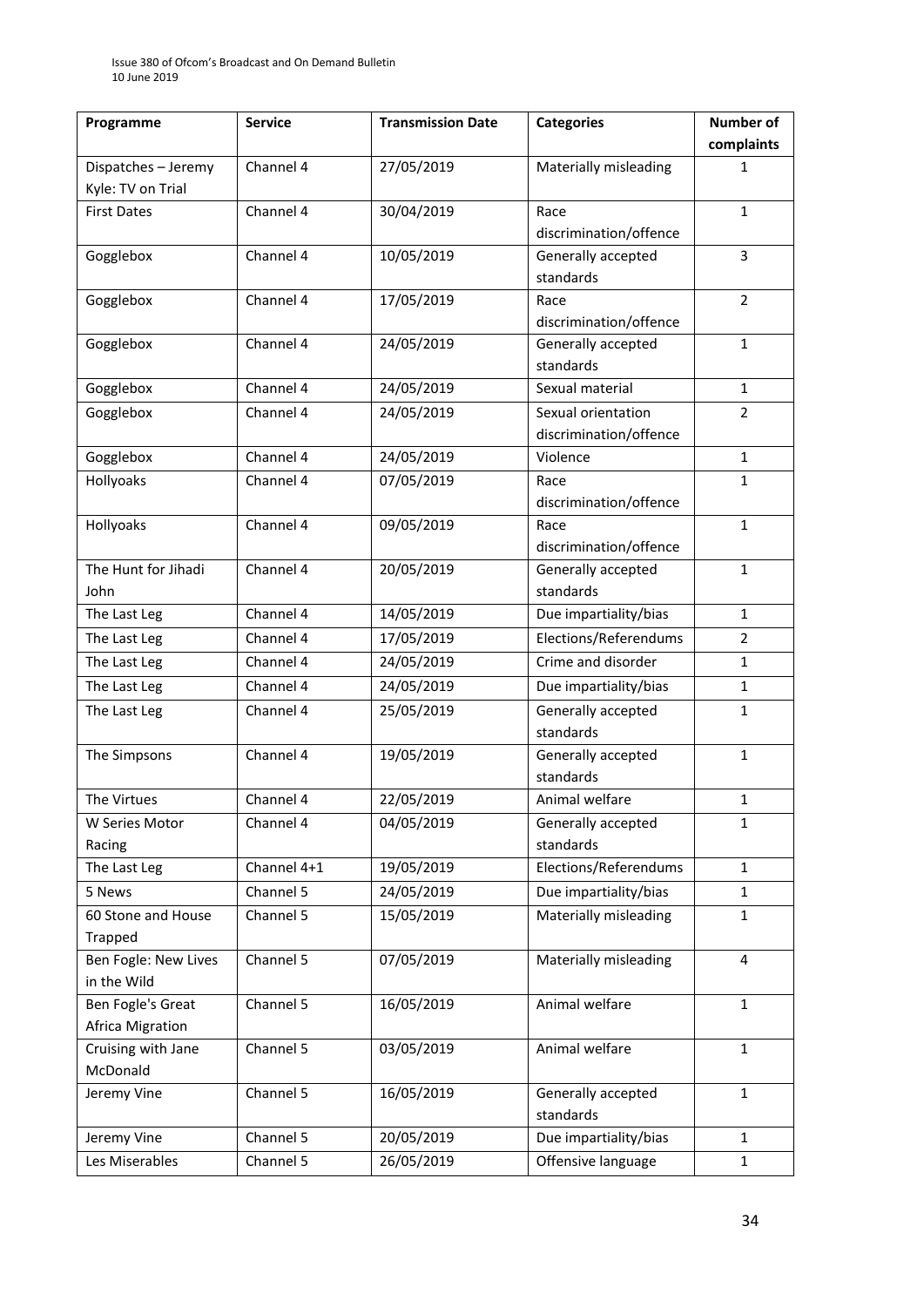| Programme                                            | <b>Service</b> | <b>Transmission Date</b> | <b>Categories</b>       | <b>Number of</b> |
|------------------------------------------------------|----------------|--------------------------|-------------------------|------------------|
|                                                      |                |                          |                         | complaints       |
| Neighbours                                           | Channel 5      | 08/05/2019               | Sexual material         | $\mathbf{1}$     |
| Psycho Pussies 2: Mad                                | Channel 5      | 22/05/2019               | Animal welfare          | 10               |
| <b>Cat Attacks</b>                                   |                |                          |                         |                  |
| Shop Smart: Save                                     | Channel 5      | 18/04/2019               | Materially misleading   | $\mathbf{1}$     |
| Money                                                |                |                          |                         |                  |
| Shop Smart: Save                                     | Channel 5      | 16/05/2019               | Materially misleading   | $\mathbf{1}$     |
| Money                                                |                |                          |                         |                  |
| <b>Spray Tan Mums:</b>                               | Channel 5      | 04/04/2019               | Dangerous behaviour     | $\mathbf{1}$     |
| Single and Proud                                     |                |                          |                         |                  |
| The Gypsies Next                                     | Channel 5      | 08/05/2019               | Race                    | $\mathbf{1}$     |
| Door                                                 |                |                          | discrimination/offence  |                  |
| The Murder Of                                        | Channel 5      | 21/05/2019               | Offensive language      | $\mathbf{1}$     |
| <b>Charlene Downes</b>                               |                |                          |                         |                  |
| The Nightmare                                        | Channel 5      | 18/05/2019               | Offensive language      | $\mathbf{1}$     |
| Neighbour Next Door                                  |                |                          |                         |                  |
| Project Z                                            | <b>CITV</b>    | 30/05/2019               | Scheduling              | $\mathbf{1}$     |
| Clyde One Breakfast                                  | Clyde 1        | 22/05/2019               | Competitions            | $\mathbf{1}$     |
| Show                                                 |                |                          |                         |                  |
| Ridiculousness                                       | Comedy Central | 21/05/2019               | Animal welfare          | $\mathbf{1}$     |
| Davestation                                          | Dave           | 31/05/2019               | Sexual material         | $\mathbf{1}$     |
| Taskmaster                                           | Dave           | 08/05/2019               | Generally accepted      | $\mathbf{1}$     |
|                                                      |                |                          | standards               |                  |
| <b>Top Gear</b>                                      | Dave           | 06/05/2019               | Offensive language      | $\mathbf{1}$     |
| Hollyoaks                                            | E4             | 13/05/2019               | Race                    | $\mathbf{1}$     |
|                                                      |                |                          | discrimination/offence  |                  |
| Titanic                                              | E4             | 25/05/2019               | Offensive language      | $\mathbf{1}$     |
| <b>Bradley Walsh's Late</b>                          | <b>ITV</b>     | 11/05/2019               | Materially misleading   | $\mathbf{1}$     |
| <b>Night Guest List</b><br><b>Britain's Got More</b> | <b>ITV</b>     |                          |                         | 2                |
| Talent                                               |                | 28/05/2019               | Offensive language      |                  |
| <b>Britain's Got Talent</b>                          | <b>ITV</b>     | 27/04/2019               | Flashing images/risk to | $\mathbf{1}$     |
|                                                      |                |                          | viewers who have PSE    |                  |
| <b>Britain's Got Talent</b>                          | <b>ITV</b>     | 18/05/2019               | Offensive language      | $\mathbf{1}$     |
| <b>Britain's Got Talent</b>                          | <b>ITV</b>     | 22/05/2019               | Nudity                  | $\mathbf{1}$     |
| <b>Britain's Got Talent</b>                          | <b>ITV</b>     | 25/05/2019               | Due impartiality/bias   | $\mathbf{1}$     |
| <b>Britain's Got Talent</b>                          | <b>ITV</b>     | 25/05/2019               | Generally accepted      | $\overline{7}$   |
|                                                      |                |                          | standards               |                  |
| <b>Britain's Got Talent</b>                          | <b>ITV</b>     | 25/05/2019               | Sexual material         | $\overline{2}$   |
| <b>Britain's Got Talent</b>                          | <b>ITV</b>     | 27/05/2019               | Generally accepted      | 216              |
|                                                      |                |                          | standards               |                  |
| <b>Britain's Got Talent</b>                          | <b>ITV</b>     | 27/05/2019               | Violence                | $\mathbf{1}$     |
| <b>Britain's Got Talent</b>                          | <b>ITV</b>     | 28/05/2019               | Dangerous behaviour     | $\mathbf{1}$     |
| <b>Britain's Got Talent</b>                          | <b>ITV</b>     | 28/05/2019               | Generally accepted      | $\overline{2}$   |
|                                                      |                |                          | standards               |                  |
| <b>Britain's Got Talent</b>                          | <b>ITV</b>     | 28/05/2019               | Nudity                  | 4                |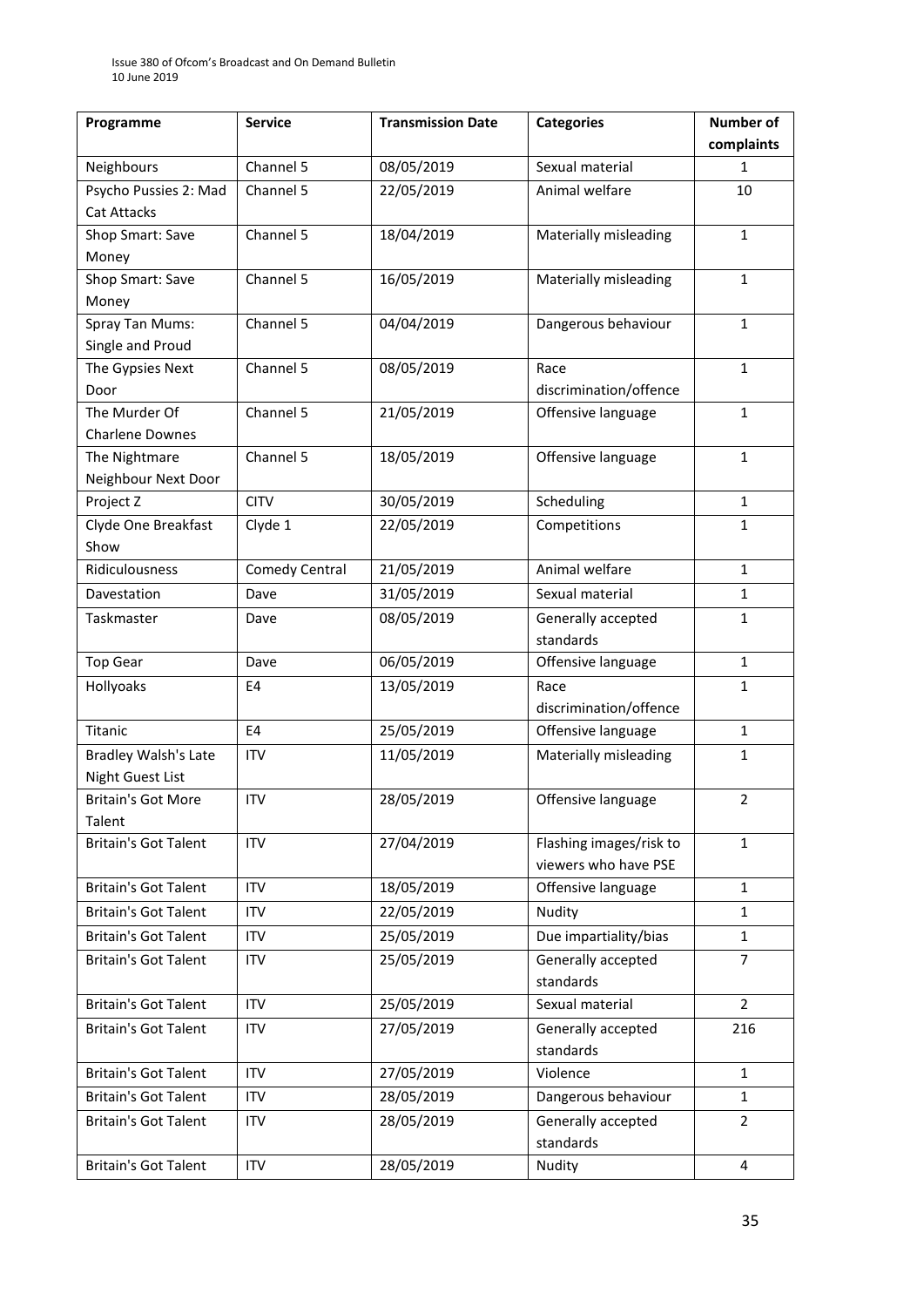| Programme                   | <b>Service</b> | <b>Transmission Date</b> | <b>Categories</b>      | <b>Number of</b> |
|-----------------------------|----------------|--------------------------|------------------------|------------------|
|                             |                |                          |                        | complaints       |
| <b>Britain's Got Talent</b> | <b>ITV</b>     | 28/05/2019               | Sexual material        | 1                |
| <b>Britain's Got Talent</b> | <b>ITV</b>     | 28/05/2019               | Sexual orientation     | $\overline{2}$   |
|                             |                |                          | discrimination/offence |                  |
| <b>Britain's Got Talent</b> | <b>ITV</b>     | 28/05/2019               | Under 18s in           | $\mathbf{1}$     |
|                             |                |                          | programmes             |                  |
| <b>Britain's Got Talent</b> | <b>ITV</b>     | 28/05/2019               | Voting                 | $\mathbf{1}$     |
| <b>Britain's Got Talent</b> | <b>ITV</b>     | 29/05/2019               | Dangerous behaviour    | $\overline{2}$   |
| <b>Britain's Got Talent</b> | <b>ITV</b>     | 29/05/2019               | Generally accepted     | 3                |
|                             |                |                          | standards              |                  |
| <b>Britain's Got Talent</b> | <b>ITV</b>     | 29/05/2019               | Nudity                 | 20               |
| <b>Britain's Got Talent</b> | <b>ITV</b>     | 29/05/2019               | Race                   | $\mathbf{1}$     |
|                             |                |                          | discrimination/offence |                  |
| <b>Britain's Got Talent</b> | <b>ITV</b>     | 29/05/2019               | Sexual material        | $\mathbf{1}$     |
| <b>Britain's Got Talent</b> | <b>ITV</b>     | 29/05/2019               | Voting                 | 3                |
| <b>Britain's Got Talent</b> | <b>ITV</b>     | 30/05/2019               | Generally accepted     | $\overline{2}$   |
|                             |                |                          | standards              |                  |
| <b>Britain's Got Talent</b> | <b>ITV</b>     | 30/05/2019               | Nudity                 | 38               |
| <b>Britain's Got Talent</b> | <b>ITV</b>     | 30/05/2019               | Race                   | $\mathbf{1}$     |
|                             |                |                          | discrimination/offence |                  |
| <b>Britain's Got Talent</b> | <b>ITV</b>     | 30/05/2019               | Sexual material        | $\mathbf{1}$     |
| <b>Britain's Got Talent</b> | <b>ITV</b>     | 30/05/2019               | Violence               | $\mathbf{1}$     |
| Call the Cleaners           | <b>ITV</b>     | 12/02/2019               | Materially misleading  | $\mathbf{1}$     |
| <b>Coronation Street</b>    | <b>ITV</b>     | 19/04/2019               | Religious/Beliefs      | $\mathbf{1}$     |
|                             |                |                          | discrimination/offence |                  |
| <b>Coronation Street</b>    | <b>ITV</b>     | 10/05/2019               | Generally accepted     | 3                |
|                             |                |                          | standards              |                  |
| <b>Coronation Street</b>    | <b>ITV</b>     | 17/05/2019               | Violence               | $\mathbf{1}$     |
| <b>Coronation Street</b>    | <b>ITV</b>     | 24/05/2019               | Disability             | $\overline{2}$   |
|                             |                |                          | discrimination/offence |                  |
| <b>Coronation Street</b>    | <b>ITV</b>     | 24/05/2019               | Product placement      | $\mathbf{1}$     |
| <b>Coronation Street</b>    | <b>ITV</b>     | 24/05/2019               | Violence               | $\mathbf{1}$     |
| <b>Coronation Street</b>    | <b>ITV</b>     | 30/05/2019               | Religious/Beliefs      | 4                |
|                             |                |                          | discrimination/offence |                  |
| <b>Coronation Street</b>    | <b>ITV</b>     | 26/05/2019               | Scheduling             | $\mathbf{1}$     |
| (trailer)                   |                |                          |                        |                  |
| Dickinson's Real Deal       | <b>ITV</b>     | 13/05/2019               | Gender                 | $\mathbf{1}$     |
| Dickinson's Real Deal       | <b>ITV</b>     | 22/05/2019               | discrimination/offence | $\mathbf{1}$     |
| Dickinson's Real Deal       |                | 27/05/2019               | Competitions           | $\mathbf{1}$     |
|                             | <b>ITV</b>     |                          | Competitions           |                  |
| Emmerdale                   | <b>ITV</b>     | 02/05/2019               | Dangerous behaviour    | $\mathbf{1}$     |
| Emmerdale                   | <b>ITV</b>     | 16/05/2019               | Violence               | $\mathbf{1}$     |
| Emmerdale                   | <b>ITV</b>     | 21/05/2019               | Generally accepted     | $\mathbf{1}$     |
|                             |                |                          | standards              |                  |
| Emmerdale                   | <b>ITV</b>     | 27/05/2019               | Offensive language     | $\mathbf{1}$     |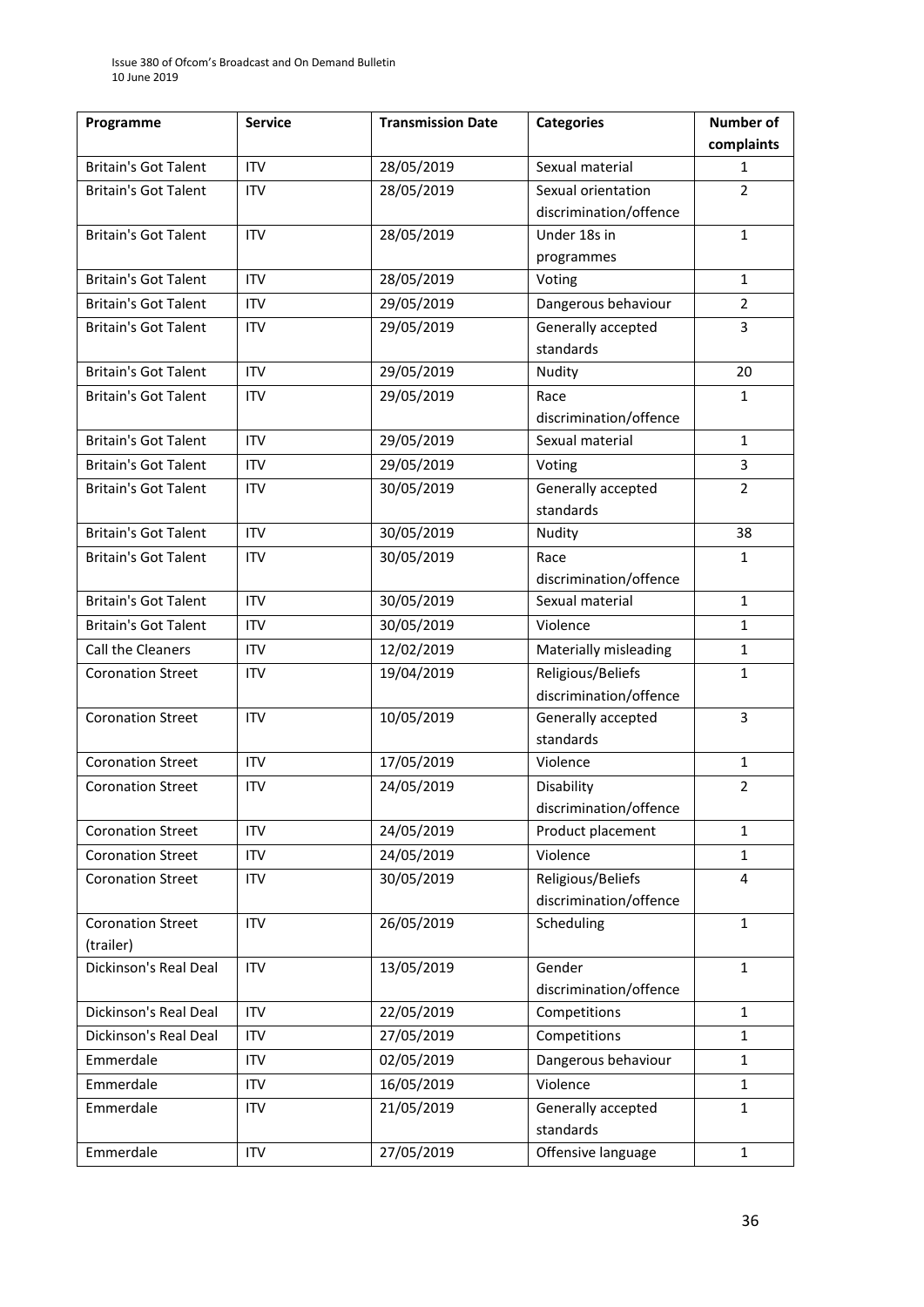| Programme                                      | <b>Service</b> | <b>Transmission Date</b> | <b>Categories</b>      | <b>Number of</b> |
|------------------------------------------------|----------------|--------------------------|------------------------|------------------|
|                                                |                |                          |                        | complaints       |
| <b>Good Morning Britain</b>                    | <b>ITV</b>     | 19/04/2019               | Generally accepted     | 1                |
|                                                |                |                          | standards              |                  |
| <b>Good Morning Britain</b>                    | <b>ITV</b>     | 22/04/2019               | Generally accepted     | $\mathbf{1}$     |
|                                                |                |                          | standards              |                  |
| <b>Good Morning Britain</b>                    | <b>ITV</b>     | 26/04/2019               | Elections/Referendums  | $\mathbf{1}$     |
| <b>Good Morning Britain</b>                    | <b>ITV</b>     | 01/05/2019               | Generally accepted     | 10               |
|                                                |                |                          | standards              |                  |
| <b>Good Morning Britain</b>                    | <b>ITV</b>     | 07/05/2019               | Sexual orientation     | $\mathbf{1}$     |
|                                                |                |                          | discrimination/offence |                  |
| <b>Good Morning Britain</b>                    | <b>ITV</b>     | 13/05/2019               | Generally accepted     | 4                |
|                                                |                |                          | standards              |                  |
| <b>Good Morning Britain</b>                    | <b>ITV</b>     | 14/05/2019               | Generally accepted     | $\mathbf{1}$     |
|                                                |                |                          | standards              |                  |
| <b>Good Morning Britain</b>                    | <b>ITV</b>     | 15/05/2019               | Elections/Referendums  | $\mathbf{1}$     |
| <b>Good Morning Britain</b>                    | <b>ITV</b>     | 20/05/2019               | Disability             | $\mathbf{1}$     |
|                                                |                |                          | discrimination/offence |                  |
| <b>Good Morning Britain</b>                    | <b>ITV</b>     | 20/05/2019               | Generally accepted     | $\overline{2}$   |
|                                                |                |                          | standards              |                  |
| <b>Good Morning Britain</b>                    | <b>ITV</b>     | 21/05/2019               | Generally accepted     | $\overline{2}$   |
|                                                |                |                          | standards              |                  |
| <b>Good Morning Britain</b>                    | <b>ITV</b>     | 17/05/2019               | Generally accepted     | $\mathbf{1}$     |
| (trailer)                                      |                |                          | standards              |                  |
| <b>Hatton Garden</b>                           | <b>ITV</b>     | 20/05/2019               | Materially misleading  | $\mathbf{1}$     |
| <b>Hatton Garden</b>                           | <b>ITV</b>     | 20/05/2019               | Offensive language     | $\mathbf{1}$     |
| <b>Hatton Garden</b>                           | <b>ITV</b>     | 23/05/2019               | Offensive language     | $\overline{2}$   |
| <b>Hatton Garden</b>                           | <b>ITV</b>     | 24/05/2019               | Offensive language     | $\mathbf{1}$     |
| Holidays: All-Inclusives<br>Uncovered? Tonight | <b>ITV</b>     | 23/05/2019               | Materially misleading  | $\mathbf{1}$     |
| In for a Penny                                 | <b>ITV</b>     | 18/05/2019               | Scheduling             | $\mathbf{1}$     |
| <b>ITV News</b>                                | <b>ITV</b>     | 04/05/2019               | Due accuracy           | $\mathbf{1}$     |
| <b>ITV News</b>                                | <b>ITV</b>     | 27/05/2019               | Due accuracy           | 1                |
| Judge Rinder                                   | <b>ITV</b>     | 16/05/2019               | Generally accepted     | $\mathbf{1}$     |
|                                                |                |                          | standards              |                  |
| Lorraine                                       | <b>ITV</b>     | 30/05/2019               | Fairness               | $\mathbf{1}$     |
| Martin Clunes: My                              | <b>ITV</b>     | 09/05/2019               | Animal welfare         | $\overline{2}$   |
| Travels and Other                              |                |                          |                        |                  |
| Animals                                        |                |                          |                        |                  |
| Peston                                         | <b>ITV</b>     | 22/05/2019               | Elections/Referendums  | $\mathbf{1}$     |
| Programming                                    | <b>ITV</b>     | Various                  | Generally accepted     | $\mathbf{1}$     |
|                                                |                |                          | standards              |                  |
| The Chase                                      | <b>ITV</b>     | 29/04/2019               | Generally accepted     | $\mathbf{1}$     |
|                                                |                |                          | standards              |                  |
| The Chase                                      | <b>ITV</b>     | 28/05/2019               | Materially misleading  | $\mathbf{1}$     |
| The Jeremy Kyle Show                           | <b>ITV</b>     | 06/05/2019               | Generally accepted     | $\mathbf{1}$     |
|                                                |                |                          | standards              |                  |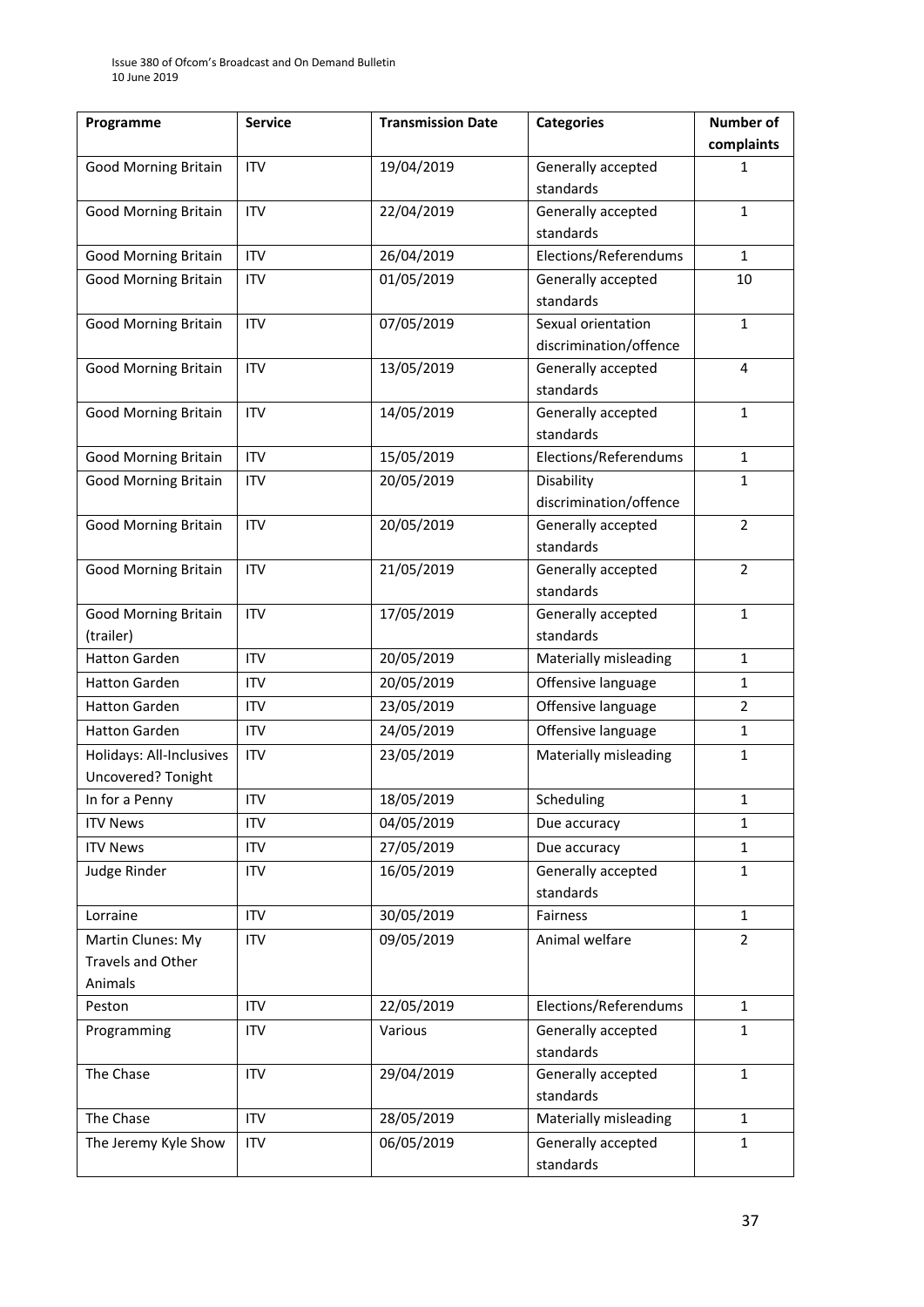| Programme                   | <b>Service</b>   | <b>Transmission Date</b> | <b>Categories</b>                       | <b>Number of</b> |  |
|-----------------------------|------------------|--------------------------|-----------------------------------------|------------------|--|
|                             |                  |                          |                                         | complaints       |  |
| The Jeremy Kyle Show        | <b>ITV</b>       | 08/05/2019               | Generally accepted                      | 1                |  |
|                             |                  |                          | standards                               |                  |  |
| The Jeremy Kyle Show        | <b>ITV</b>       | 13/05/2019               | Generally accepted                      | $\mathbf{1}$     |  |
|                             |                  |                          | standards                               |                  |  |
| This Morning                | <b>ITV</b>       | 06/05/2019               | Gender                                  | $\mathbf{1}$     |  |
|                             |                  |                          | discrimination/offence                  |                  |  |
| This Morning                | <b>ITV</b>       | 08/05/2019               | Generally accepted                      | $\mathbf{1}$     |  |
|                             |                  |                          | standards                               |                  |  |
| This Morning                | <b>ITV</b>       | 20/05/2019               | Competitions                            | $\mathbf{1}$     |  |
| This Morning                | <b>ITV</b>       | 23/05/2019               | Generally accepted                      | $\mathbf{1}$     |  |
|                             |                  |                          | standards                               |                  |  |
| ITV News Wales at 6         | <b>ITV Wales</b> | 24/04/2019               | Due accuracy                            | $\mathbf{1}$     |  |
| <b>Britain's Got More</b>   | ITV <sub>2</sub> | 11/05/2019               | Generally accepted                      | 1                |  |
| Talent                      |                  |                          | standards                               |                  |  |
| <b>Britain's Got Talent</b> | ITV <sub>2</sub> | 28/05/2019               | Generally accepted                      | $\mathbf{1}$     |  |
|                             |                  |                          | standards                               |                  |  |
| Celebrity Juice             | ITV <sub>2</sub> | 23/05/2019               | Other                                   | $\mathbf{1}$     |  |
| <b>Coronation Street</b>    | ITV <sub>2</sub> | 11/05/2019               | Race                                    | 1                |  |
|                             |                  |                          | discrimination/offence                  |                  |  |
| The Planet's Funniest       | ITV <sub>2</sub> | 28/05/2019               | $\mathbf{1}$<br>Nudity                  |                  |  |
| Animals                     |                  |                          |                                         |                  |  |
| You've Been Framed          | ITV <sub>2</sub> | 15/05/2019               | Animal welfare                          | $\mathbf{1}$     |  |
| You've Been Framed          | ITV <sub>2</sub> | 20/05/2019               | Generally accepted                      | $\mathbf{1}$     |  |
|                             |                  |                          | standards                               |                  |  |
| On Her Majesty's            | ITV4             | 06/05/2019               | Race                                    | 1                |  |
| Secret Service              |                  |                          | discrimination/offence                  |                  |  |
| The Oddbods Show            | <b>ITVBe</b>     | 22/05/2019               | Dangerous behaviour<br>$\mathbf{1}$     |                  |  |
| The Only Way Is Essex       | <b>ITVBe</b>     | 12/05/2019               | Generally accepted<br>$\mathbf{1}$      |                  |  |
|                             |                  |                          | standards                               |                  |  |
| The Only Way is Essex       | <b>ITVBe</b>     | 19/05/2019               | Generally accepted<br>1                 |                  |  |
|                             |                  |                          | standards                               |                  |  |
| The Real Housewives         | <b>ITVBe</b>     | 13/05/2019               | Generally accepted<br>$\mathbf{1}$      |                  |  |
| of Cheshire                 |                  |                          | standards                               |                  |  |
| Khariyaan Khriyaan          | Kanshi TV        | 19/01/2019               | Product placement<br>$\mathbf{1}$       |                  |  |
| Kiss Fresh with Tinea       | Kiss Fresh       | 08/05/2019               | Offensive language<br>$\mathbf{1}$      |                  |  |
| <b>Eddie Mair</b>           | LBC 97.3 FM      | 23/04/2019               | Race                                    | $\mathbf{1}$     |  |
|                             |                  |                          | discrimination/offence                  |                  |  |
| Iain Dale                   | LBC 97.3 FM      | 23/04/2019               | Religious/Beliefs                       | $\mathbf{1}$     |  |
|                             |                  |                          | discrimination/offence                  |                  |  |
| James O'Brien               | LBC 97.3 FM      | 26/04/2019               | Generally accepted                      | $\mathbf{1}$     |  |
|                             |                  |                          | standards                               |                  |  |
| James O'Brien               | LBC 97.3 FM      | 09/05/2019               | Generally accepted                      | $\mathbf{1}$     |  |
|                             |                  |                          | standards                               |                  |  |
| James O'Brien               | LBC 97.3 FM      | 22/05/2019               | Elections/Referendums<br>$\overline{2}$ |                  |  |
| James O'Brien               | LBC 97.3 FM      | 24/05/2019               | Generally accepted                      | 5                |  |
|                             |                  |                          | standards                               |                  |  |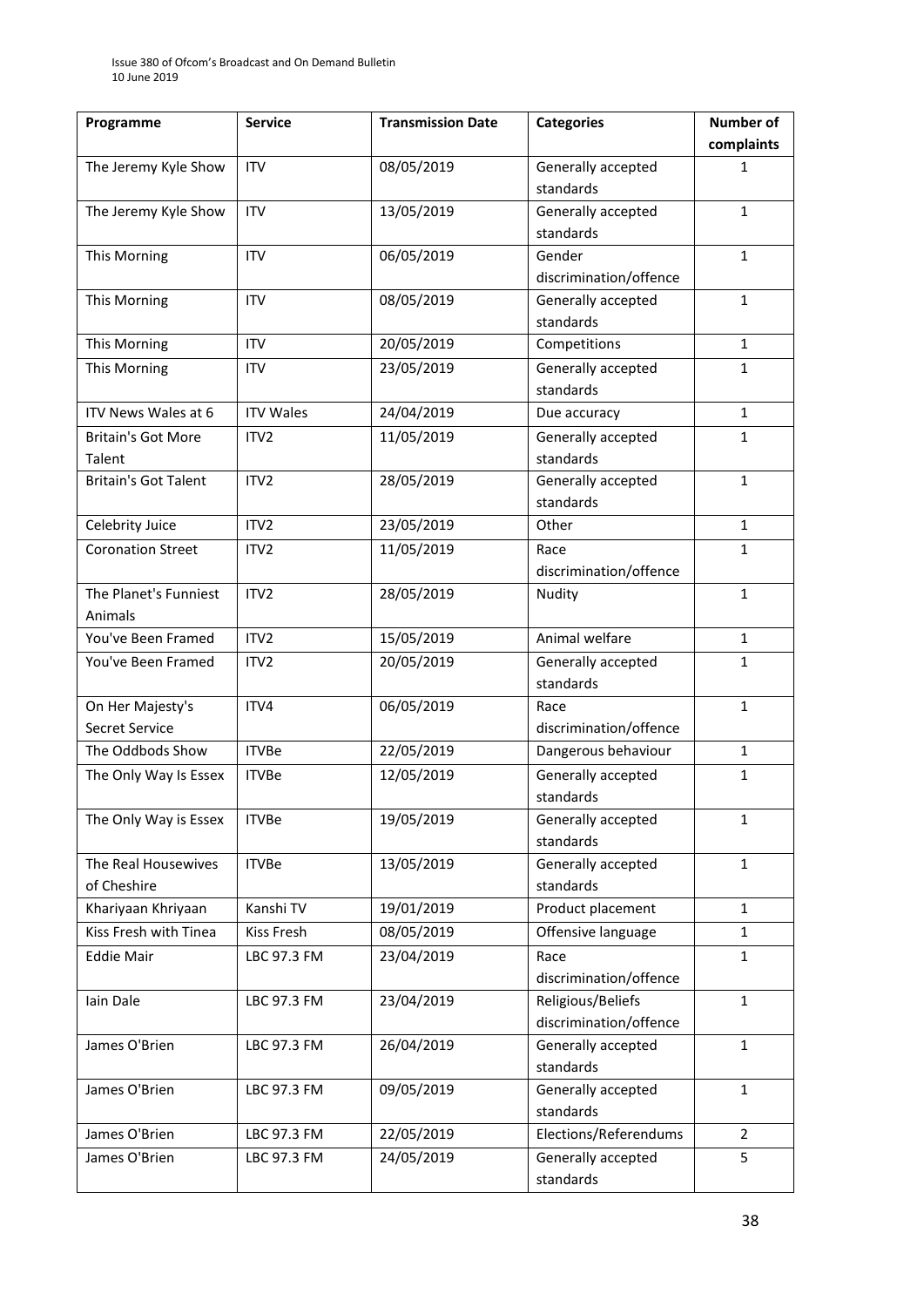| Programme               | <b>Service</b>     | <b>Transmission Date</b> | <b>Categories</b>                     | <b>Number of</b>                   |  |
|-------------------------|--------------------|--------------------------|---------------------------------------|------------------------------------|--|
|                         |                    |                          |                                       | complaints                         |  |
| <b>News</b>             | LBC 97.3 FM        | 23/05/2019               | Drugs, smoking,                       | 1                                  |  |
|                         |                    |                          | solvents or alcohol                   |                                    |  |
| <b>News</b>             | LBC 97.3 FM        | 27/05/2019               | Due accuracy                          | $\mathbf{1}$                       |  |
| Nick Abbot              | LBC 97.3 FM        | 13/04/2019               | Materially misleading                 | $\mathbf{1}$                       |  |
| Nick Ferrari            | LBC 97.3 FM        | 16/04/2019               | Offensive language                    | $\mathbf{1}$                       |  |
| <b>Nigel Farage</b>     | LBC 97.3 FM        | 23/05/2019               | Due impartiality/bias                 | $\mathbf{1}$                       |  |
| <b>Nigel Farage</b>     | LBC 97.3 FM        | 27/05/2019               | Due impartiality/bias                 | 3                                  |  |
| <b>Nigel Farage</b>     | LBC 97.3 FM        | 29/05/2019               | Due impartiality/bias                 | 3                                  |  |
| <b>Nigel Farage</b>     | LBC 97.3 FM        | 30/05/2019               | Due impartiality/bias                 | 3                                  |  |
| Nigel Farage            | LBC 97.3 FM        | Various                  | Elections/Referendums                 | $\mathbf{1}$                       |  |
| Shelagh Fogarty         | LBC 97.3 FM        | 16/05/2019               | Offensive language                    | $\mathbf{1}$                       |  |
| Steve Allen             | <b>LBC 97.3 FM</b> | 24/04/2019               | Generally accepted<br>standards       | $\mathbf{1}$                       |  |
| Grace                   | Moray Firth Radio  | 28/05/2019               | Generally accepted                    | $\mathbf{1}$                       |  |
|                         |                    |                          | standards                             |                                    |  |
| Gogglebox               | More4              | 20/05/2019               | Animal welfare                        | $\mathbf{1}$                       |  |
| Programming             | n/a                | Various                  | Other                                 | $\mathbf{1}$                       |  |
| Thunderman              | Nickelodeon        | 27/04/2019               | Generally accepted                    | $\mathbf{1}$                       |  |
|                         |                    |                          | standards                             |                                    |  |
| Live Charity Appeal     | Noor TV            | 08/05/2019               | Charity appeals                       | $\mathbf{1}$                       |  |
| Kitaabut Tawheed        | Peace TV           | 05/05/2019               | Religious/Beliefs                     | $\mathbf{1}$                       |  |
|                         |                    |                          | discrimination/offence                |                                    |  |
| Lost Girl               | Pick               | 16/05/2019               | Sexual material                       | $\mathbf{1}$                       |  |
| <b>Toby Tarrant</b>     | Radio X            | 30/04/2019               | Generally accepted<br>standards       | $\mathbf{1}$                       |  |
| Game of Thrones         | Sky Atlantic       | 19/05/2019               | Nudity                                | $\mathbf{1}$                       |  |
| Live EFL: Aston Villa v | Sky Main Event     | 11/05/2019               |                                       | $\mathbf{1}$<br>Generally accepted |  |
| West Brom               |                    |                          | standards                             |                                    |  |
| All Out Politics        | <b>Sky News</b>    | 17/04/2019               | Due impartiality/bias                 | 44                                 |  |
| All Out Politics        | <b>Sky News</b>    | 22/05/2019               | Elections/Referendums                 | 1                                  |  |
| <b>Press Preview</b>    | <b>Sky News</b>    | 03/05/2019               | Offensive language                    | $\mathbf{1}$                       |  |
| <b>Sky News</b>         | Sky News           | 20/03/2019               | Elections/Referendums                 | 1                                  |  |
| <b>Sky News</b>         | <b>Sky News</b>    | 15/05/2019               | Due impartiality/bias<br>$\mathbf{1}$ |                                    |  |
| <b>Sky News</b>         | <b>Sky News</b>    | 22/05/2019               | Elections/Referendums                 | $\overline{2}$                     |  |
| <b>Sky News</b>         | Sky News           | 24/05/2019               | Due impartiality/bias<br>3            |                                    |  |
| <b>Sky News</b>         | <b>Sky News</b>    | 26/05/2019               | Due accuracy                          | $\mathbf{1}$                       |  |
| <b>Sky News</b>         | <b>Sky News</b>    | 26/05/2019               | Due impartiality/bias                 | 6                                  |  |
| <b>Sky News</b>         | <b>Sky News</b>    | 27/05/2019               | Due impartiality/bias                 | $\mathbf 1$                        |  |
| <b>Sky News</b>         | <b>Sky News</b>    | 30/05/2019               | Due impartiality/bias                 | $\overline{2}$                     |  |
| The Pledge              | <b>Sky News</b>    | 19/05/2019               | Generally accepted<br>$\mathbf{1}$    |                                    |  |
|                         |                    |                          | standards                             |                                    |  |
| The Pledge              | <b>Sky News</b>    | 23/05/2019               | Religious/Beliefs                     | $\mathbf{1}$                       |  |
|                         |                    |                          | discrimination/offence                |                                    |  |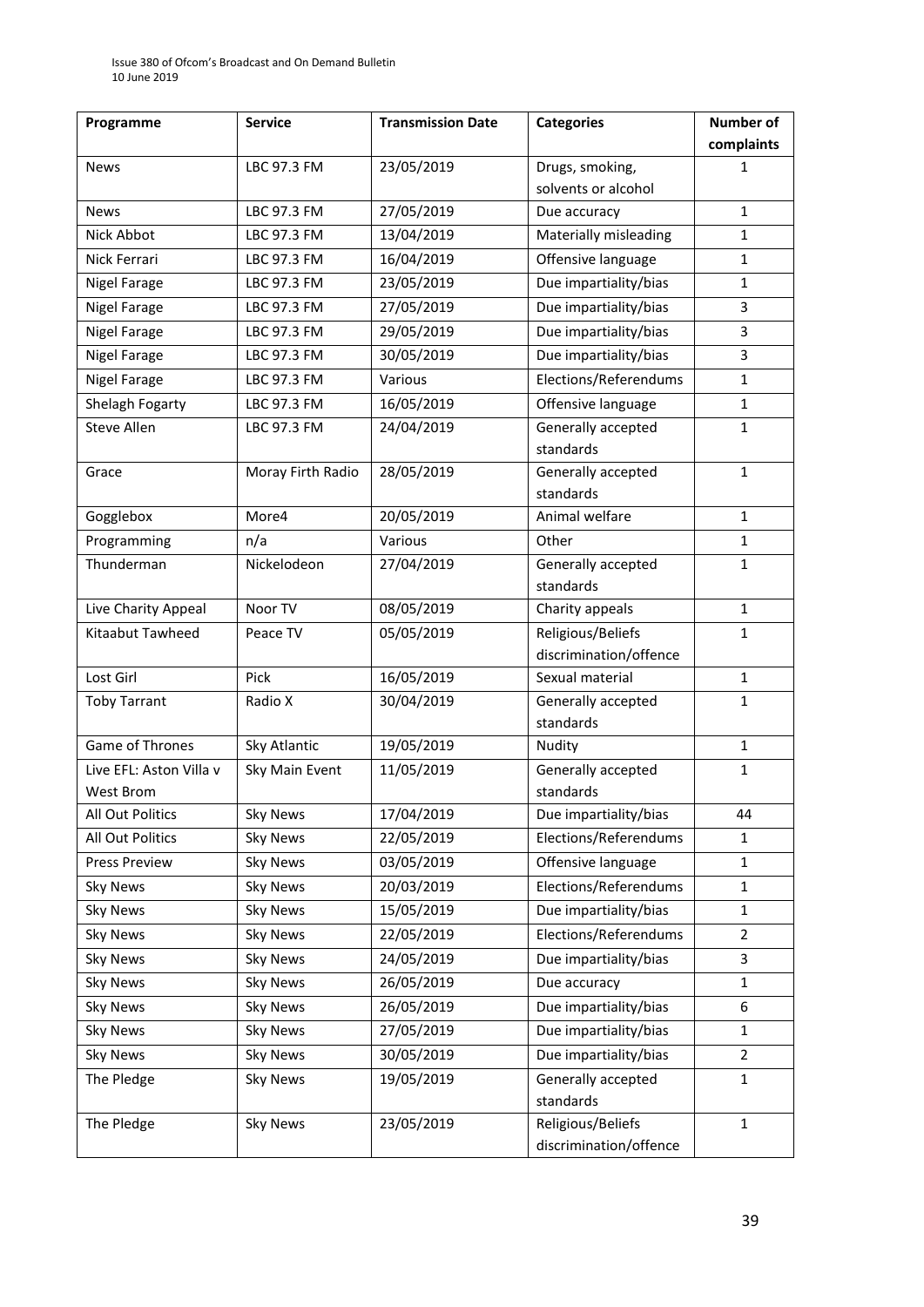| Programme                 | <b>Service</b>    | <b>Transmission Date</b> | <b>Categories</b>      | <b>Number of</b> |
|---------------------------|-------------------|--------------------------|------------------------|------------------|
|                           |                   |                          |                        | complaints       |
| Scottish Football:        | <b>Sky Sports</b> | 05/05/2019               | Disability             | 1                |
| Rangers v Hibernian       | Football          |                          | discrimination/offence |                  |
| Football League:          | Sky Sports Main   | 15/05/2019               | Race                   | $\mathbf{1}$     |
| Leeds United v Derby      | Event             |                          | discrimination/offence |                  |
| County                    |                   |                          |                        |                  |
| Live MNF: Manchester      | Sky Sports Main   | 06/05/2019               | Generally accepted     | $\mathbf{1}$     |
| City vs Leicester City    | Event             |                          | standards              |                  |
| Jamie Jones               | Studio 66 TV      | 30/04/2019               | Participation TV-      | 4                |
|                           |                   |                          | Offence                |                  |
| Party Election            | <b>STV</b>        | 16/05/2019               | Elections/Referendums  | $\overline{2}$   |
| Broadcast by UKIP         |                   |                          |                        |                  |
| The Matthew Wright        | <b>Talk Radio</b> | 03/05/2019               | Materially misleading  | $\mathbf{1}$     |
| Show                      |                   |                          |                        |                  |
| The Alan Brazil Sports    | Talksport         | 23/05/2019               | Generally accepted     | $\mathbf{1}$     |
| <b>Breakfast</b>          |                   |                          | standards              |                  |
| <b>View From Stormont</b> | <b>UTV</b>        | 13/05/2019               | Due impartiality/bias  | $\overline{2}$   |
| Programming               | Various           | Various                  | Generally accepted     | $\mathbf{1}$     |
|                           |                   |                          | standards              |                  |
| The Chris Evans           | Virgin Radio UK   | 14/05/2019               | Commercial             | $\mathbf{1}$     |
| <b>Breakfast Show</b>     |                   |                          | communications on      |                  |
|                           |                   |                          | radio                  |                  |
| Hostile Planet (trailer)  | Your TV           | 01/04/2019               | Violence               | $\mathbf{1}$     |

### [How Ofcom assesses complaints about content standards on television and radio](https://www.ofcom.org.uk/__data/assets/pdf_file/0020/55109/breaches-content-standards.pdf)  [programmes](https://www.ofcom.org.uk/__data/assets/pdf_file/0020/55109/breaches-content-standards.pdf)

### Complaints assessed under the Procedures for investigating breaches of content standards on BBC broadcasting services and BBC ODPS.

| Programme            | <b>Service</b>          | <b>Transmission Date</b> | <b>Categories</b>      | Number of  |
|----------------------|-------------------------|--------------------------|------------------------|------------|
|                      |                         |                          |                        | complaints |
| Panorama             | BBC <sub>1</sub>        | 01/02/2019               | Generally accepted     |            |
|                      |                         |                          | standards              |            |
| Panorama             | BBC <sub>1</sub>        | 01/02/2019               | Race                   |            |
|                      |                         |                          | discrimination/offence |            |
| <b>Question Time</b> | BBC <sub>1</sub>        | 07/02/2019               | Due impartiality/bias  |            |
| <b>Farming Today</b> | <b>BBC Radio 4</b>      | 13/02/2019               | Due impartiality/bias  |            |
| The Stephen Nolan    | <b>BBC Radio 5 Live</b> | 17/02/2019               | Due impartiality/bias  | 3          |
| Show                 |                         |                          |                        |            |

[How Ofcom assesses complaints about content standards](https://www.ofcom.org.uk/__data/assets/pdf_file/0002/100100/Procedures-for-investigating-breaches-of-content-standards-on-BBC-broadcasting-services-and-BBC-on-demand-programme-services.pdf) on BBC broadcasting services and [BBC ODPS](https://www.ofcom.org.uk/__data/assets/pdf_file/0002/100100/Procedures-for-investigating-breaches-of-content-standards-on-BBC-broadcasting-services-and-BBC-on-demand-programme-services.pdf)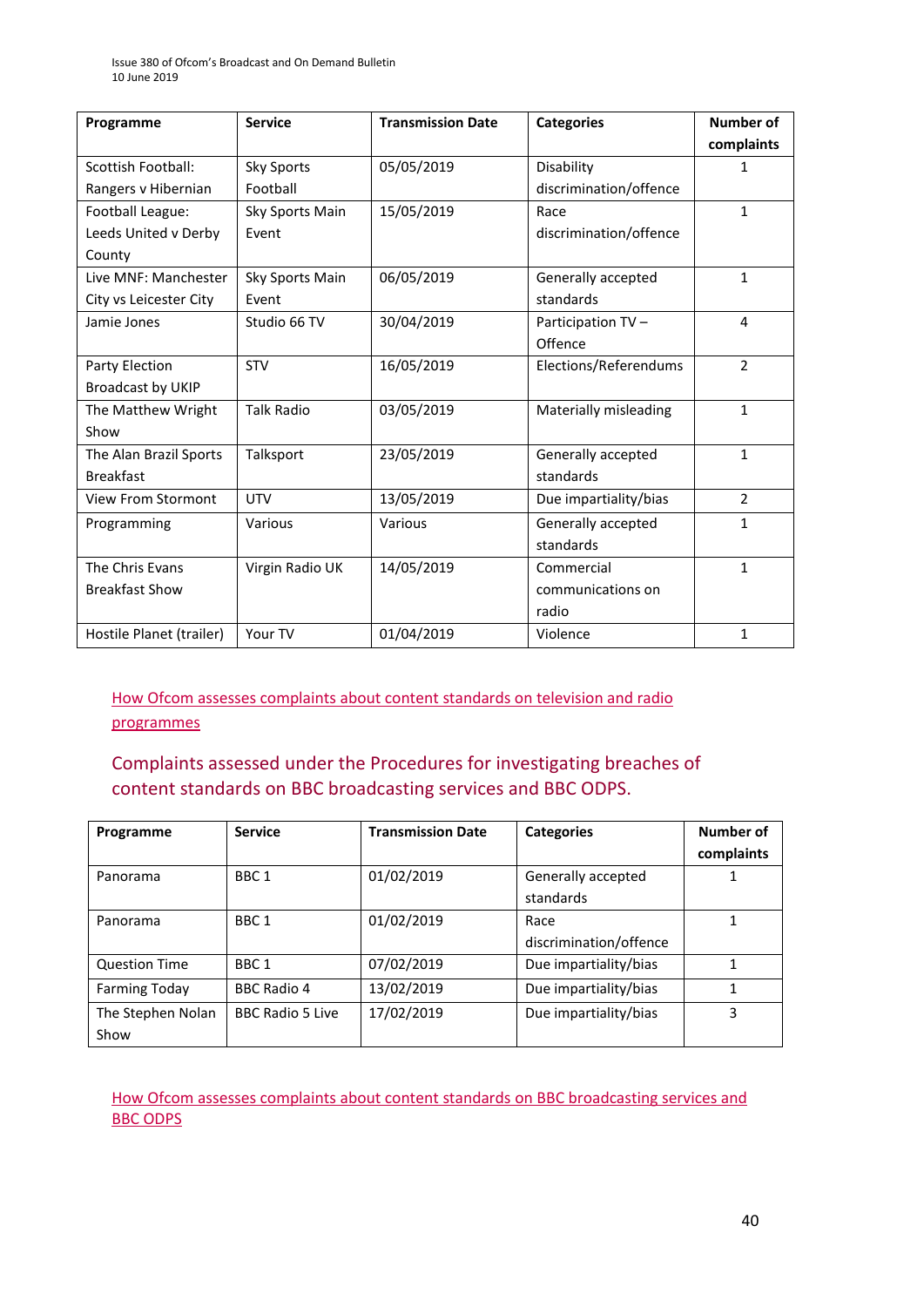# **Complaints outside of remit**

Here are alphabetical lists of complaints received by Ofcom that fell outside of our remit. This is because Ofcom is not responsible for regulating the issue complained about. For example, the complaints were about the content of television, radio or on demand adverts or an on demand service that does not fall within the scope of regulation.

| Programme                   | <b>Service</b>      | <b>Transmission Date</b> | <b>Categories</b>                   | <b>Number of</b> |
|-----------------------------|---------------------|--------------------------|-------------------------------------|------------------|
|                             |                     |                          |                                     | complaints       |
| Programming                 | Amma TV             | 19/05/2019               | Outside of remit                    | 1                |
| Online news article         | <b>Apple News</b>   | 20/05/2019               | Other                               | $\mathbf{1}$     |
| <b>Babestation</b>          | Babestation         | 07/10/2018               | Outside of remit                    | $\mathbf{1}$     |
| Conservative                | BBC <sub>1</sub>    | n/a                      | Outside of remit                    | $\mathbf{1}$     |
| Leadership debate           |                     |                          |                                     |                  |
| (pre-transmission)          |                     |                          |                                     |                  |
| <b>BBC News</b>             | <b>BBC</b> channels | Various                  | Outside of remit                    | $\mathbf{1}$     |
| Advertisement               | Channel 4           | 12/05/2019               | Advertising content                 | $\mathbf{1}$     |
| Advertisement               | Channel 4           | 16/05/2019               | Advertising content                 | $\mathbf{1}$     |
| <b>First Dates Hotel</b>    | Channel 4           | 26/04/2019               | Generally accepted                  | $\mathbf{1}$     |
| (trailer)                   | Facebook            |                          | standards                           |                  |
| Advertisement               | Channel 5           | 20/05/2019               | Advertising content                 | $\mathbf{1}$     |
| Age Gap Love (pre-          | Channel 5           | 05/06/2019               | Outside of remit                    | 57               |
| transmission)               |                     |                          |                                     |                  |
| Advertisement               | <b>CITV</b>         | 06/05/2019               | Advertising content                 | $\mathbf{1}$     |
| Advertisement               | <b>ITV</b>          | 08/05/2019               | Advertising content                 | $\mathbf{1}$     |
| Advertisement               | <b>ITV</b>          | 17/05/2019               | Advertising content                 | $\mathbf{1}$     |
| Advertisement               | <b>ITV</b>          | 23/05/2019               | Advertising content                 | $\mathbf{1}$     |
| Advertisement               | <b>ITV</b>          | 25/05/2019               | Advertising content<br>$\mathbf{1}$ |                  |
| Advertisement               | <b>ITV</b>          | 29/05/2019               | Advertising content                 | $\mathbf{1}$     |
| Advertisement               | <b>ITV</b>          | 30/05/2019               | Advertising content                 | $\mathbf{1}$     |
| <b>Britain's Got Talent</b> | <b>ITV</b>          | 29/05/2019               | Outside of remit                    | $\mathbf{1}$     |
| <b>ITV News</b>             | <b>ITV</b>          | 17/05/2019               | Outside of remit                    | $\overline{2}$   |
| The All New Monty:          | <b>ITV</b>          | 07/05/2019               | Outside of remit                    | $\mathbf{1}$     |
| Ladies Night                |                     |                          |                                     |                  |
| Advertisement               | ITV2                | 19/05/2019               | Advertising content                 | $\mathbf{1}$     |
| Love Island                 | ITV <sub>2</sub>    | n/a                      | Outside of remit                    | 29               |
| Advertisements              | n/a                 | 24/05/2019               | Advertising content                 | $\mathbf{1}$     |
| 13 Reasons Why              | Netflix             | 26/05/2019               | Suicide and self harm               | $\mathbf{1}$     |
| Programming                 | Netflix             | 27/05/2019               | Other                               | $\mathbf{1}$     |
| Game of Thrones             | Sky Atlantic        | 20/05/2019               | Outside of remit                    | $\mathbf{1}$     |
| Blockbusters (trailer)      | Various             | Various                  | Outside of remit                    | $\mathbf{1}$     |

M[ore information about what Ofcom's rules cover](https://www.ofcom.org.uk/tv-radio-and-on-demand/how-to-report-a-complaint/what-does-ofcom-cover)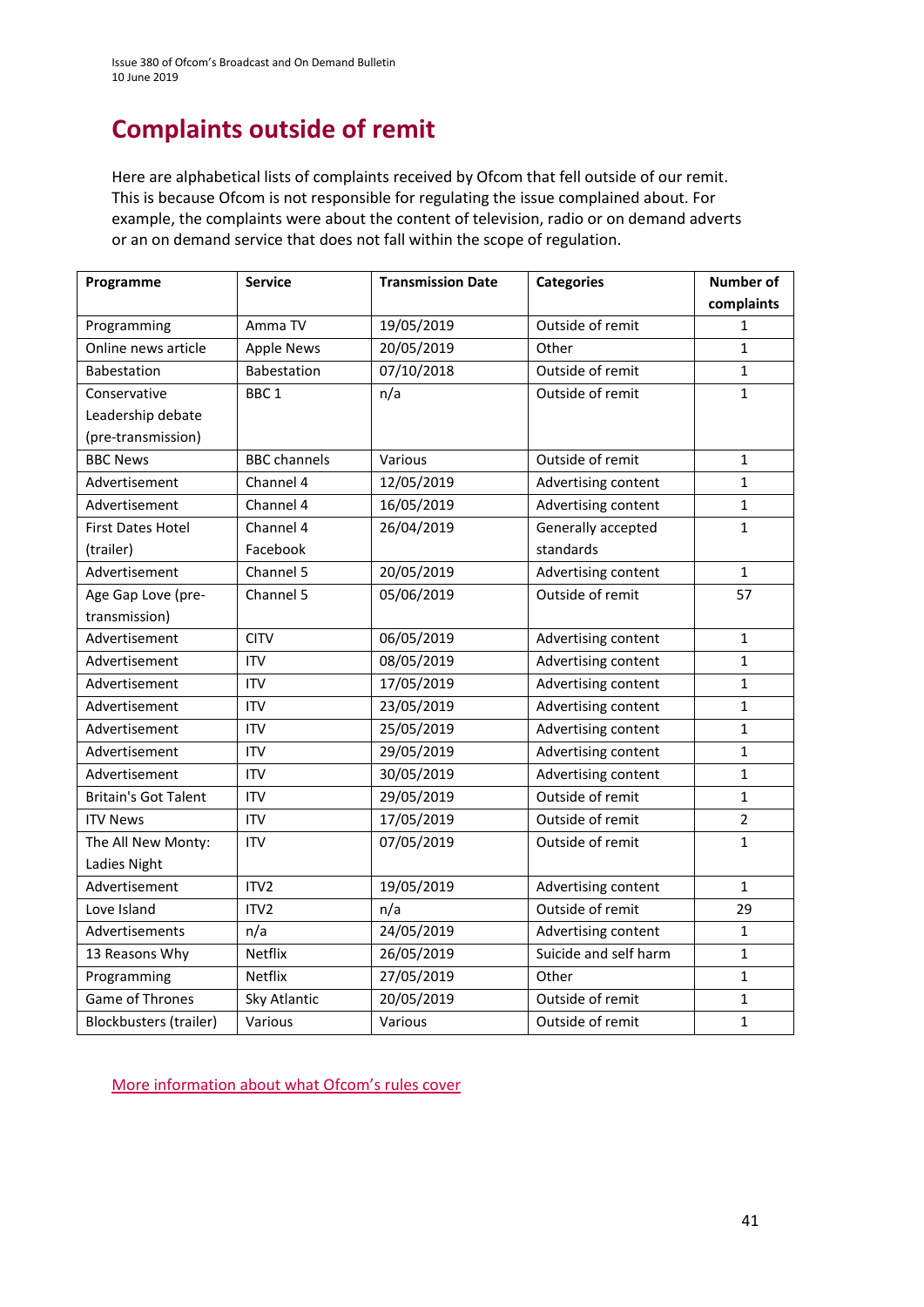# **BBC First**

The BBC Royal Charter and Agreement was published in December 2016, which made Ofcom the independent regulator of the BBC.

Under the BBC Agreement, Ofcom can normally only consider complaints about BBC programmes where the complainant has already complained to the BBC and the BBC has reached its final decision (the 'BBC First' approach).

The complaints in this table had been made to Ofcom before completing the BBC's complaints process.

| Programme                           | <b>Service</b>   | <b>Transmission or</b> | <b>Categories</b>      | <b>Number of</b>  |
|-------------------------------------|------------------|------------------------|------------------------|-------------------|
|                                     |                  | <b>Accessed Date</b>   |                        | <b>Complaints</b> |
| <b>BBC News</b>                     | BBC <sub>1</sub> | 15/05/2019             | Materially misleading  | 1                 |
| <b>BBC News</b>                     | BBC <sub>1</sub> | 22/05/2019             | Due impartiality/bias  | $\mathbf{1}$      |
| Casualty                            | BBC <sub>1</sub> | 25/05/2019             | Generally accepted     | $\mathbf{1}$      |
|                                     |                  |                        | standards              |                   |
| EastEnders                          | BBC <sub>1</sub> | 24/05/2019             | Generally accepted     | $\mathbf{1}$      |
|                                     |                  |                        | standards              |                   |
| EastEnders                          | BBC <sub>1</sub> | 28/05/2019             | Disability             | $\mathbf{1}$      |
|                                     |                  |                        | discrimination/offence |                   |
| <b>European Election</b>            | BBC <sub>1</sub> | 26/05/2019             | Due impartiality/bias  | 108               |
| Results                             |                  |                        |                        |                   |
| <b>European Election</b><br>Results | BBC <sub>1</sub> | 27/05/2019             | Due impartiality/bias  | $\mathbf{1}$      |
| Gentleman Jack                      | BBC <sub>1</sub> | 26/05/2019             | Sexual material        | $\mathbf{1}$      |
| Have I Got News for                 | BBC <sub>1</sub> | 17/05/2019             | Generally accepted     | $\mathbf{1}$      |
| You                                 |                  |                        | standards              |                   |
| Have I Got News for                 | BBC <sub>1</sub> | 24/05/2019             | Crime and disorder     | $\mathbf{1}$      |
| You                                 |                  |                        |                        |                   |
| Landward                            | BBC <sub>1</sub> | 26/04/2019             | Other                  | $\mathbf{1}$      |
| Mother, Father, Son                 | BBC <sub>1</sub> | 06/03/2019             | Generally accepted     | $\mathbf{1}$      |
|                                     |                  |                        | standards              |                   |
| Question Time                       | BBC <sub>1</sub> | 16/05/2019             | Elections/Referendums  | $\overline{7}$    |
| <b>Question Time</b>                | BBC <sub>1</sub> | n/a                    | Due impartiality/bias  | $\mathbf{1}$      |
| The Andrew Marr                     | BBC <sub>1</sub> | 14/04/2019             | Elections/Referendums  | $\mathbf{1}$      |
| Show                                |                  |                        |                        |                   |
| The Andrew Marr                     | BBC <sub>1</sub> | 12/05/2019             | Elections/Referendums  | 6                 |
| Show                                |                  |                        |                        |                   |
| The Andrew Marr                     | BBC <sub>1</sub> | 19/05/2019             | Due impartiality/bias  | $\mathbf{1}$      |
| Show                                |                  |                        |                        |                   |
| The Andrew Marr                     | BBC <sub>1</sub> | 19/05/2019             | Elections/Referendums  | 6                 |
| Show                                |                  |                        |                        |                   |
| The Eurovision Song                 | BBC <sub>1</sub> | 18/05/2019             | Generally accepted     | $\mathbf{1}$      |
| Contest                             |                  |                        | standards              |                   |
| The Eurovision Song                 | BBC <sub>1</sub> | 18/05/2019             | Race                   | $\mathbf{1}$      |
| Contest                             |                  |                        | discrimination/offence |                   |

### Complaints about BBC television, radio or on demand programmes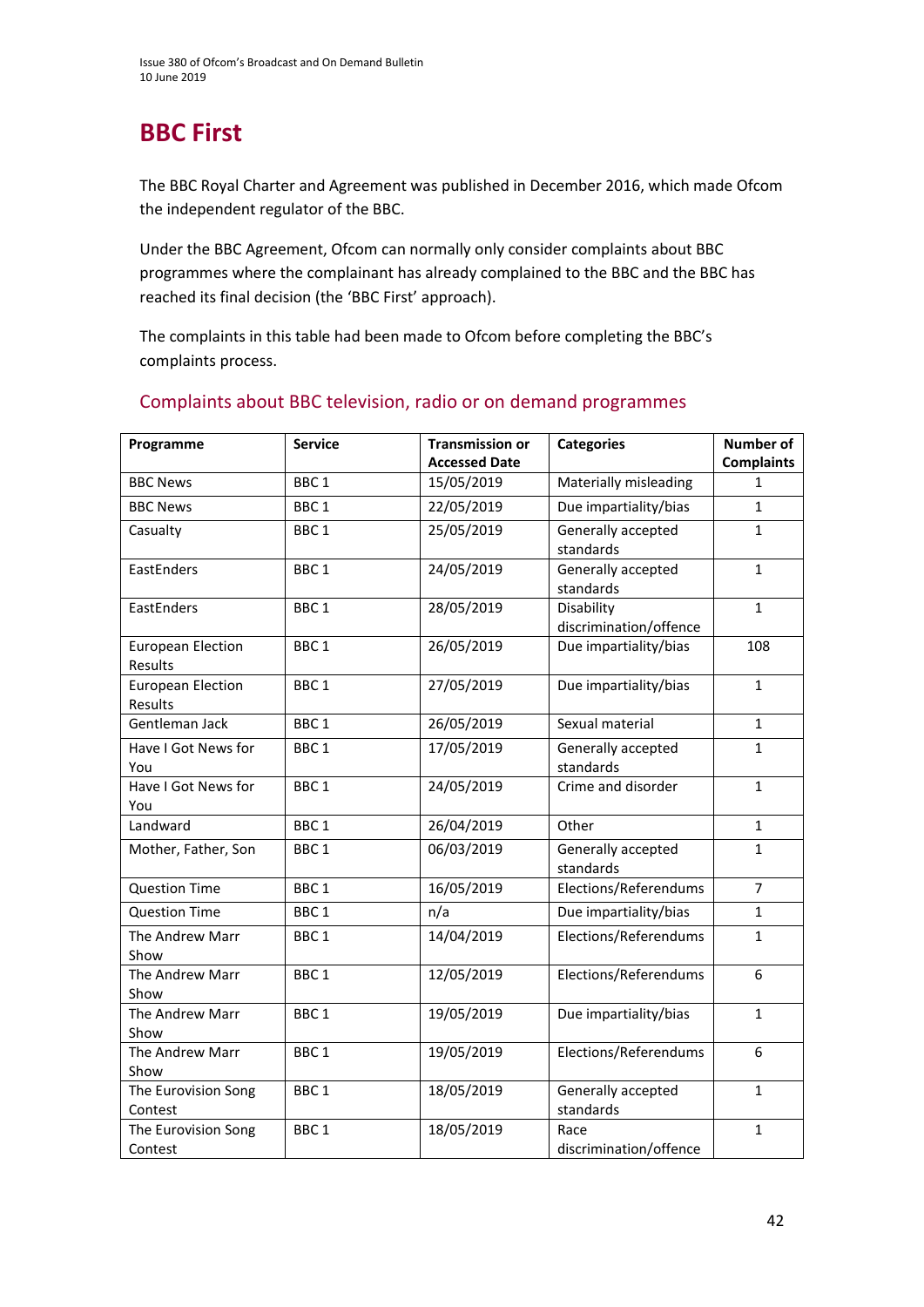| Programme                                                | <b>Service</b>                   | <b>Transmission or</b><br><b>Accessed Date</b> | <b>Categories</b>                       | Number of<br><b>Complaints</b> |
|----------------------------------------------------------|----------------------------------|------------------------------------------------|-----------------------------------------|--------------------------------|
| The Eurovision Song<br>Contest                           | BBC <sub>1</sub>                 | 18/05/2019                                     | Sexual material                         | 1                              |
| Undercover Hospital<br>Abuse Scandal                     | BBC <sub>1</sub>                 | 22/05/2019                                     | Generally accepted<br>standards         | $\mathbf{1}$                   |
| Various                                                  | BBC <sub>1</sub>                 | Various                                        | Due impartiality/bias                   | $\mathbf{1}$                   |
| <b>Years and Years</b>                                   | BBC <sub>1</sub>                 | 14/05/2019                                     | Transgender<br>discrimination/offence   | 1                              |
| Spotlight Special:<br><b>European Election</b><br>Debate | <b>BBC 1 Northern</b><br>Ireland | 21/05/2019                                     | Elections/Referendums                   | $\mathbf{1}$                   |
| <b>Reporting Scotland</b>                                | <b>BBC 1 Scotland</b>            | 30/05/2018                                     | Due impartiality/bias                   | $\mathbf{1}$                   |
| Cardinal                                                 | BBC <sub>2</sub>                 | 27/05/2019                                     | Other                                   | 1                              |
| Mum                                                      | BBC <sub>2</sub>                 | 29/05/2019                                     | Generally accepted<br>standards         | 1                              |
| Newsnight                                                | BBC <sub>2</sub>                 | 17/05/2019                                     | Generally accepted<br>standards         | 1                              |
| One Day in Gaza                                          | BBC <sub>2</sub>                 | 13/05/2019                                     | Materially misleading                   | $\mathbf{1}$                   |
| <b>Politics Live</b>                                     | BBC <sub>2</sub>                 | 21/05/2019                                     | Elections/Referendums                   | 1                              |
| Ranganation                                              | BBC <sub>2</sub>                 | 22/05/2019                                     | Generally accepted<br>standards         | $\mathbf{1}$                   |
| Victoria Derbyshire                                      | BBC <sub>2</sub>                 | 31/05/2019                                     | Generally accepted<br>standards         | $\mathbf{1}$                   |
| <b>BBC News</b>                                          | <b>BBC 6 Music</b>               | 19/05/2019                                     | Violence<br>$\mathbf{1}$                |                                |
| Indian Elections by<br>Mobeen Azhar                      | <b>BBC Asian</b><br>Network      | 28/05/2019                                     | Generally accepted<br>standards         | 1                              |
| <b>BBC News</b>                                          | <b>BBC</b> channels              | n/a                                            | Due impartiality/bias<br>1              |                                |
| <b>BBC News</b>                                          | <b>BBC</b> channels              | Various                                        | Elections/Referendums<br>1              |                                |
| Programming                                              | <b>BBC</b> channels              | Various                                        | Due impartiality/bias<br>$\overline{2}$ |                                |
| <b>BBC News</b>                                          | <b>BBC</b> India                 | 25/05/2019                                     | Due impartiality/bias<br>1              |                                |
| Frankie Boyle's New<br>World Order                       | <b>BBC</b> iPlayer               | 15/05/2019                                     | Crime and disorder                      | 1                              |
| Have I Got News for<br>You                               | <b>BBC iPlayer</b>               | 24/05/2019                                     | Due impartiality/bias                   | $\mathbf 1$                    |
| <b>BBC Afternoon Live</b>                                | <b>BBC News</b><br>Channel       | 29/05/2019                                     | Due impartiality/bias                   | 1                              |
| <b>BBC News</b>                                          | <b>BBC News</b><br>Channel       | 21/05/2019                                     | Elections/Referendums                   | $\mathbf{1}$                   |
| <b>BBC News</b>                                          | <b>BBC News</b><br>Channel       | 27/05/2019                                     | Due impartiality/bias                   | $\mathbf{1}$                   |
| Victoria Derbyshire                                      | <b>BBC News</b><br>Channel       | 16/05/2019                                     | Generally accepted<br>standards         | 1                              |
| Jo Whiley                                                | <b>BBC Radio 2</b>               | 08/04/2019                                     | Offensive language                      | $\mathbf{1}$                   |
| <b>BBC News</b>                                          | <b>BBC Radio 4</b>               | 23/05/2019                                     | Elections/Referendums<br>1              |                                |
| The News Quiz                                            | <b>BBC Radio 4</b>               | 25/05/2019                                     | Due impartiality/bias                   | 1                              |
| <b>Headliners</b>                                        | <b>BBC Radio 5 Live</b>          | 20/02/2019                                     | Generally accepted<br>standards         | 1                              |
| <b>Twenties Takeover</b>                                 | <b>BBC Radio 5 Live</b>          | 16/05/2019                                     | Promotion of<br>1<br>products/services  |                                |
| <b>Good Morning Wales</b>                                | <b>BBC Radio Wales</b>           | 20/05/2019                                     | Elections/Referendums                   | 1                              |
| Various                                                  | Various                          | 09/05/2019                                     | Due impartiality/bias                   | $\mathbf{1}$                   |